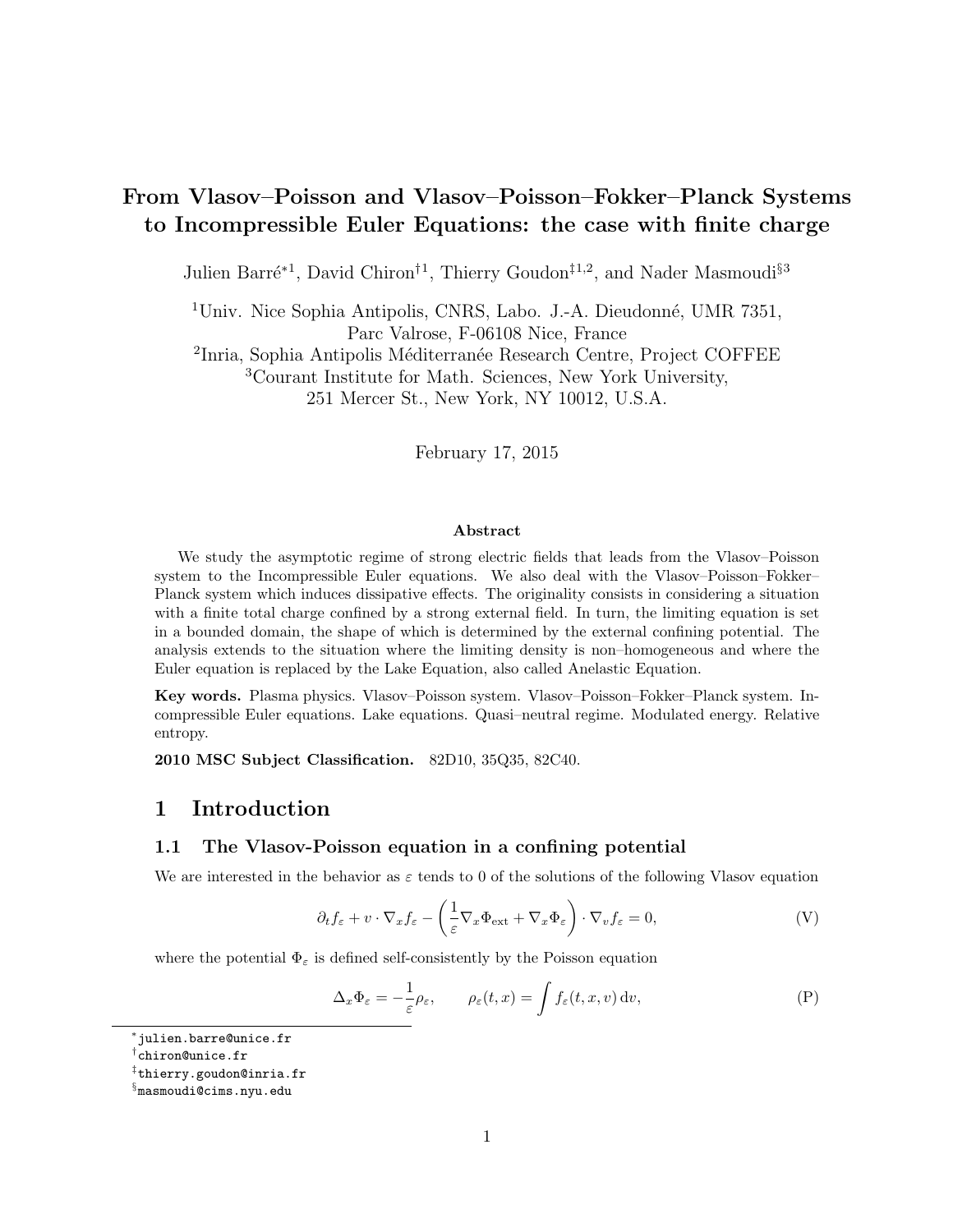

Figure 1: Snapshot of a 2D simulation of confined charged particles. Particles are subjected to the combination of a harmonic and isotropic external potential, a strong Coulomb repulsion, a friction and a noise. An external force has been added from the left to the right in the lower half of the cloud, in order to set the particles in motion. Left: instantaneous locally averaged density field. The density is almost uniform inside a ball, and almost zero outside. Right: instantaneous locally averaged velocity field. (By courtesy of A. Olivetti [34].)

and where  $\varepsilon^{-1}\Phi_{ext}$  is a strong external potential applied to the system. The problem holds in the entire space:  $x \in \mathbb{R}^N$ ,  $v \in \mathbb{R}^N$  and it is completed by an initial data with *finite* charge

$$
f_{\varepsilon}\Big|_{t=0} = f_{\varepsilon}^{\text{init}}, \qquad \iint f_{\varepsilon}^{\text{init}} \, \mathrm{d}v \, \mathrm{d}x = \mathfrak{m} \in (0, \infty). \tag{1}
$$

Notice that  $\Phi_{\varepsilon}$  is of size  $\varepsilon^{-1}$  and we shall consider the applied potential  $\frac{1}{\varepsilon}\Phi_{ext}$  also of size  $\varepsilon^{-1}$ . The problem is motivated by the study of non neutral plasmas (see [12] for a review): these are collections of particles all with the same sign of charge, for instance pure electron, or pure ion plasmas. There are several methods to confine such a plasma, among which the Paul trap, which uses an oscillating electric field. The Penning trap, which uses a combination of static electric and magnetic fields, is also standard, but (V) is not directly relevant to this situation since there is no magnetic field in it. A non neutral plasma picture has also been used to describe trapped neutral atoms [31], in the regime where multiple diffusion of quasi resonant photons induces an effective interaction force between atoms which is formally similar to a Coulomb force [40]. In this case, the system is however dissipative; a standard way to take this effect into account is to add to  $(V)$ a Fokker-Planck operator acting on velocities [9]. We will also discuss this situation. In these physical examples, the small  $\varepsilon$  limit is indeed relevant in many experimental situations. Figure 1 corresponds to a numerical simulation of such an experiment. It strongly suggests the existence of a limiting fluid model where the density is nothing but the characteristic function of a ball. Our goal is to justify that, indeed, a simpler model, purely of hydrodynamic type, can be used to describe the particles in this asymptotic limit.

In fact, we shall see that the limiting model holds in a domain the shape of which depends on the external potential  $\Phi_{\text{ext}}$ . But, to start with, we can consider a quadratic and isotropic potential, say:

$$
\Phi_{\text{ext}}(x) = \frac{1}{2N}|x|^2\tag{2}
$$

where we remind the reader that  $N$  stands for the space dimension. It corresponds to the case displayed in Figure 1. The confining potential  $\varepsilon^{-1}\Phi_{ext}$  tends to strongly localize in space the particle density. On the support of the limiting density  $\rho$ , the electric force  $\varepsilon^{-1} \nabla_x \Phi_{ext} + \nabla_x \Phi_{\varepsilon}$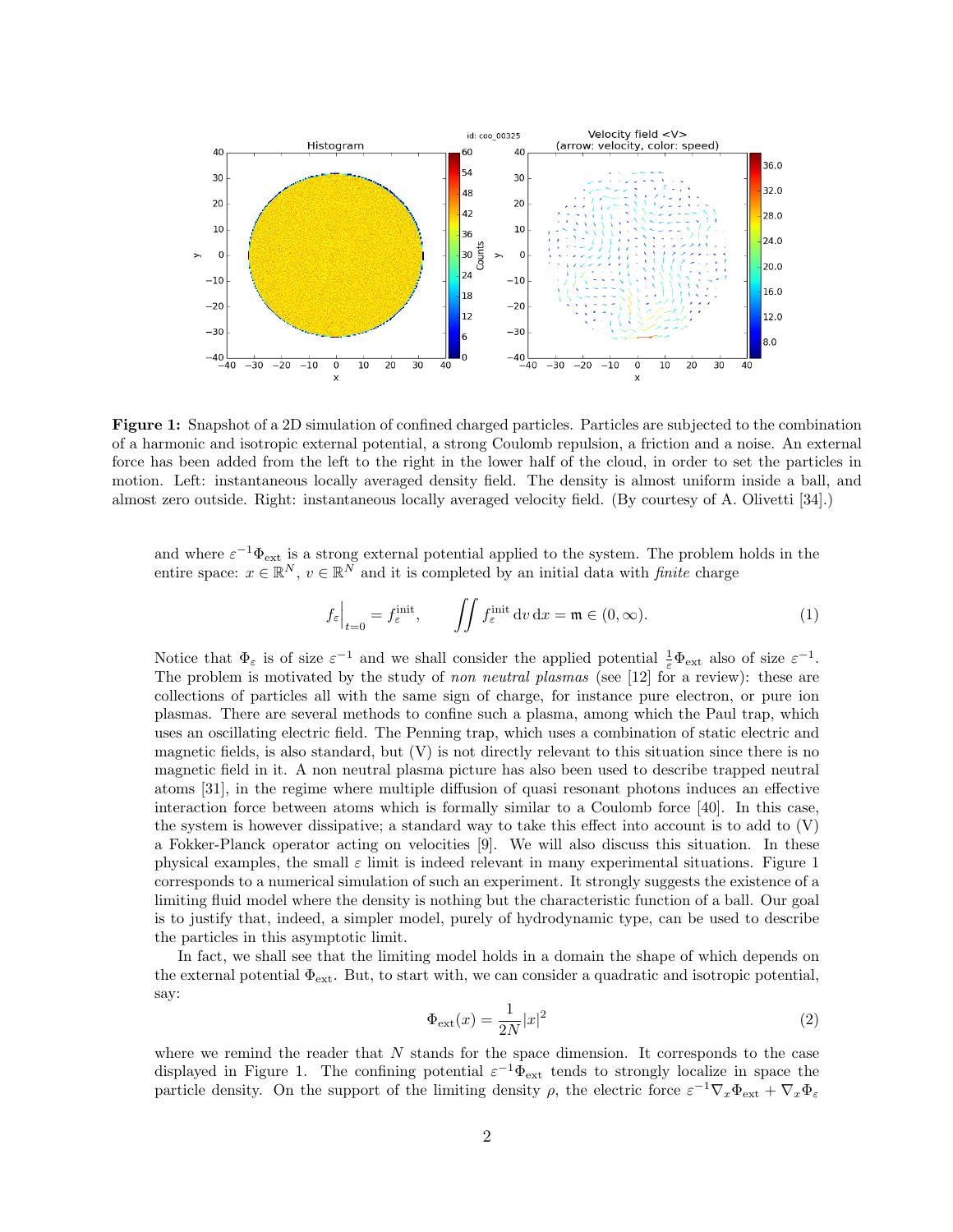should be of order one. By (P), this imposes that  $\Delta \Phi_{ext} + \varepsilon \Delta \Phi_{\varepsilon} = \varepsilon \nabla_x \cdot (\varepsilon^{-1} \nabla_x \Phi_{ext} + \nabla_x \Phi_{\varepsilon}) =$  $\Delta\Phi_{ext} - \rho_{\varepsilon} = 1 - \rho_{\varepsilon}$  is of order  $\mathscr{O}(\varepsilon)$  on the support of  $\rho$  for the potential (2). Clearly, due to the condition of finite charge (1), the limiting density cannot be constant uniformly on the whole space. The intuition is that the limiting density has the same radial symmetries as both the external potential (2) and the Poisson kernel, see (14) below. Actually, we shall prove some convergence of  $\rho_{\varepsilon}$  to

$$
n_e(x) = \mathbf{1}_{B(0,R)}(x),\tag{3}
$$

where  $\mathbf{1}_U$  denotes the characteristic function of the set U. The radius R depends on the total mass m so that the charge constraint (1) is fulfilled. In order to find a hydrodynamic description of the particles, it is convenient to associate to the particle distribution function  $f_{\varepsilon}$  the following macroscopic quantities

$$
\begin{aligned}\n\text{Current:} & J_{\varepsilon}(t,x) \stackrel{\text{def}}{=} \int v \ f_{\varepsilon}(t,x,v) \, \mathrm{d}v, \\
\text{Kinetic pressure:} & \mathbb{P}_{\varepsilon}(t,x) \stackrel{\text{def}}{=} \int v \otimes v \ f_{\varepsilon}(t,x,v) \, \mathrm{d}v.\n\end{aligned}
$$

It turns out that the current looks like

$$
J_{\varepsilon}(t,x) = \rho_{\varepsilon}(t,x)V_{\varepsilon}(t,x) \xrightarrow[\varepsilon \to 0]{} n_{\varepsilon}(x)V(t,x) = \mathbf{1}_{B(0,R)}(x)V(t,x),\tag{4}
$$

where V solves the Incompressible Euler system in  $B(0, R)$ :

$$
\begin{cases} \partial_t V + \nabla_x \cdot (V \otimes V) + \nabla_x p = 0, \\ \nabla_x \cdot V = 0, \end{cases}
$$
 (IE)

with an appropriate initial condition, and no flux boundary condition on  $\partial B(0, R)$ . In (IE), the pressure  $p$  appears as the Lagrange multiplier associated with the constraint that  $V$  is divergence free. This incompressibility condition comes from charge conservation: integrating (V) with respect to the velocity variable  $v$ , we get

$$
\partial_t \rho_\varepsilon + \nabla_x \cdot J_\varepsilon = 0. \tag{5}
$$

Letting  $\varepsilon$  go to 0, with (3) and (4), we deduce that V is solenoidal. Obtaining the evolution equation for V is more intricate.

The analysis of such asymptotic problems goes back to [5], where a specific modulated energy method was introduced. It has been revisited in [29], still by using a modulated energy method, but which is able to account for oscillations present within the system. Accordingly, more general initial data can be dealt with in [29]. However, these results hold either on the torus  $\mathbb{T}^N$ , or in the whole space with data having infinite charge, that is  $\int \int f(x, v) dv dx = \infty$ . A case with finite charge, but a different Poisson equation which leads to a compressible hydrodynamic limit, has been considered in [19], again with a modulated energy. Our goal in this article is twofold:

- To prove the convergence to (IE) in the case of a trapped system, with finite charge. Even though our proof also relies on a modulated energy functional, there are new difficulties: the shape of the domain on which the limiting equation (IE) holds is determined by the external potential  $\Phi_{\text{ext}}$ , and a careful treatment of the boundary is needed.
- To prove the convergence to the analog of (IE) in the case of a trapped dissipative system.

Both improvements are relevant for experiments on non neutral plasmas or large magneto-optical traps.

#### 1.2 Statement of the results

In what follows we shall deal with a smooth solution  $(t, x) \mapsto V(t, x) \in \mathbb{R}^N$  (possibly defined on a small enough time interval  $[0, T]$ ) of the incompressible Euler equation (IE) set on the ball  $B(0, R)$ ,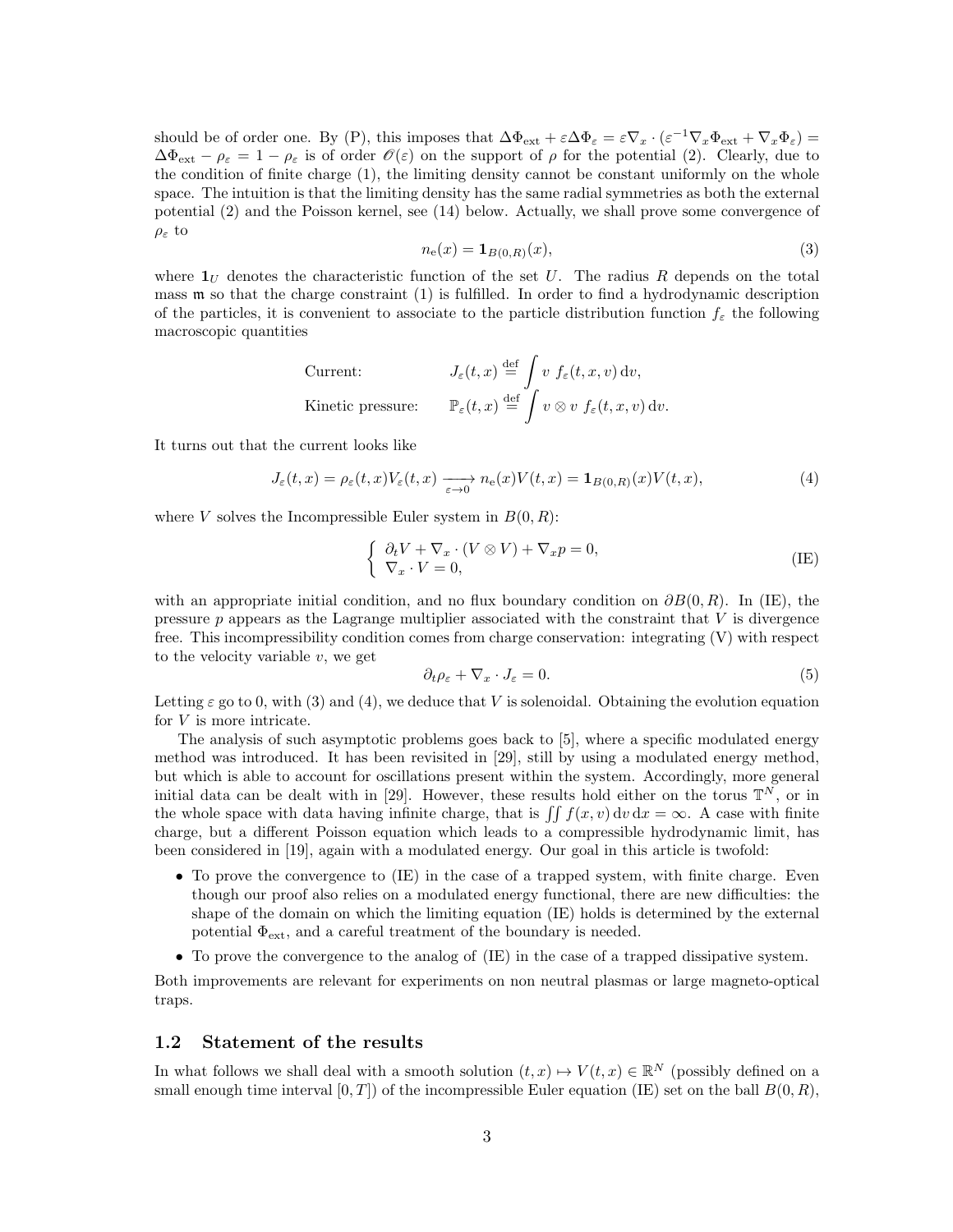completed with no-flux boundary condition

$$
V(t,x) \cdot \nu(x) \Big|_{|x|=R} = 0,\tag{6}
$$

where  $\nu(x)$  denotes the outward unit vector at  $x \in \partial B(0,R)$  (namely  $\nu(x) = x/|x|$ ). We work with solutions V that belongs to  $L^{\infty}(0,T;H^s(B(0,R)))$ , for a certain  $s > 0$  large enough.

**Theorem 1.1** ([38]-[39]) Let  $V^{\text{init}}$ :  $B(0,R) \to \mathbb{R}^N$  be a divergence free vector field in  $H^s$ , with  $s > 1 + N/2$ , satisfying the no flux condition  $V^{\text{init}} \cdot \nu = 0$  on  $\partial B(0, R)$ . There exists  $T > 0$  and a unique solution  $V \in L^{\infty}(0,T; H^s(B(0,R)))$  of (IE) with the no flux condition (6). Moreover, we have

$$
\sup_{0 \le t \le T} \left( \|V(t)\|_{H^s} + \|\partial_t V(t)\|_{H^{s-1}} + \|\nabla_x p(t)\|_{H^s} + \|\partial_t \nabla_x p(t)\|_{H^{s-1}} \right) \le C(T)
$$

for some positive constant  $C(T)$  depending on T and the initial datum.

If  $N = 1$ , the only divergence free vector field  $V^{\text{init}}$  satisfying (6) is  $V^{\text{init}} \equiv 0$  and then the solution given in Theorem 1.1 is  $V \equiv 0$ .

For further purposes, we need to consider an extension  $\mathscr V$  of the solution V to (IE) with (6), defined on the whole space and compactly supported. Namely we require  $\mathscr{V} \in L^{\infty}(0,T;H^s(\mathbb{R}^N))$ to satisfy

$$
\mathscr{V}\Big|_{B(0,R)} = V, \qquad \mathscr{V}\Big|_{\mathbb{R}^N \setminus B(0,2R)} = 0, \qquad \mathscr{V}(t,x) \cdot \nu(x)\Big|_{|x|=R} = 0. \tag{7}
$$

For the construction of such an extension, we refer to [27, Chapter I: Theorem 2.1 p. 17 & Theorem 8.1 p. 42]. For an extension which is in addition divergence–free, see Lemma B.1 in the appendix.

In order to state our first result, we need to introduce an auxiliary potential function  $\Phi_{\rm e}$ . Suppose that (3) indeed holds true. Then, by using (P) and  $\Delta\Phi_{\rm ext} = 1$  for the potential (2), we infer, for  $\varepsilon \to 0$ ,

$$
\Delta(\Phi_{\text{ext}} + \varepsilon \Phi_{\varepsilon}) = \Delta \Phi_{\text{ext}} - \rho_{\varepsilon} \to \Delta \Phi_{\text{ext}} - \mathbf{1}_{B(0,R)} = \mathbf{1}_{\mathbb{R}^N \setminus B(0,R)}.
$$

Moreover, since we want the electric force  $\varepsilon^{-1} \nabla_x \Phi_{ext} + \nabla_x \Phi_{\varepsilon} = \varepsilon^{-1} (\nabla_x \Phi_{ext} + \varepsilon \nabla_x \Phi_{\varepsilon})$  to be of order one on the ball  $B(0, R)$ , this imposes  $\Phi_{ext} + \varepsilon \Phi_{\varepsilon}$  to be close to a constant, say zero, on the ball  $B(0, R)$ . It is therefore natural to look for a solution  $\Phi_e$  to the Poisson problem

$$
\Delta \Phi_{\mathbf{e}}(x) = 1 - n_{\mathbf{e}}(x) = \mathbf{1}_{\mathbb{R}^N \setminus B(0,R)}, \qquad \Phi_{\mathbf{e}} = 0 \text{ in } B(0,R). \tag{8}
$$

In this specific case, we can find an explicit radially symmetric solution:

$$
\Phi_{\mathbf{e}}(x) = \mathbf{1}_{\mathbb{R}^N \setminus B(0,R)} \times \begin{cases} \frac{|x|^2}{2N} + \frac{R^N}{N(N-2)|x|^{N-2}} - \frac{R^2}{2(N-2)} & \text{if } N > 2, \\ \frac{|x|^2 - R^2}{4} - \frac{R^2}{2} \ln(|x|/R) & \text{if } N = 2, \\ \frac{1}{2}(|x| - R)^2 & \text{if } N = 1. \end{cases}
$$
(9)

With  $\Phi_e$  and  $n_e$  in hand, we split the Poisson equation (P) as follows, where  $n_e$  is defined in (3),

$$
\Delta_x \Phi_{\varepsilon}(t,x) = \frac{1 - n_e(x)}{\varepsilon} + \frac{n_e(x) - \rho_{\varepsilon}(t,x)}{\varepsilon} - \frac{1}{\varepsilon} \Delta \Phi_{ext} = \frac{1}{\varepsilon} \Delta_x \Phi_{\varepsilon}(x) + \frac{1}{\sqrt{\varepsilon}} \Delta_x \Psi_{\varepsilon}(t,x) - \frac{1}{\varepsilon} \Delta \Phi_{ext},
$$

namely, we have

$$
\Phi_{\varepsilon}(x) + \frac{1}{\varepsilon} \Phi_{\text{ext}} = \frac{1}{\varepsilon} \Phi_{\text{e}}(x) + \frac{1}{\sqrt{\varepsilon}} \Psi_{\varepsilon}(t, x), \qquad \Delta_x \Psi_{\varepsilon}(t, x) = \frac{1}{\sqrt{\varepsilon}} (n_{\text{e}}(x) - \rho_{\varepsilon}(t, x)), \tag{10}
$$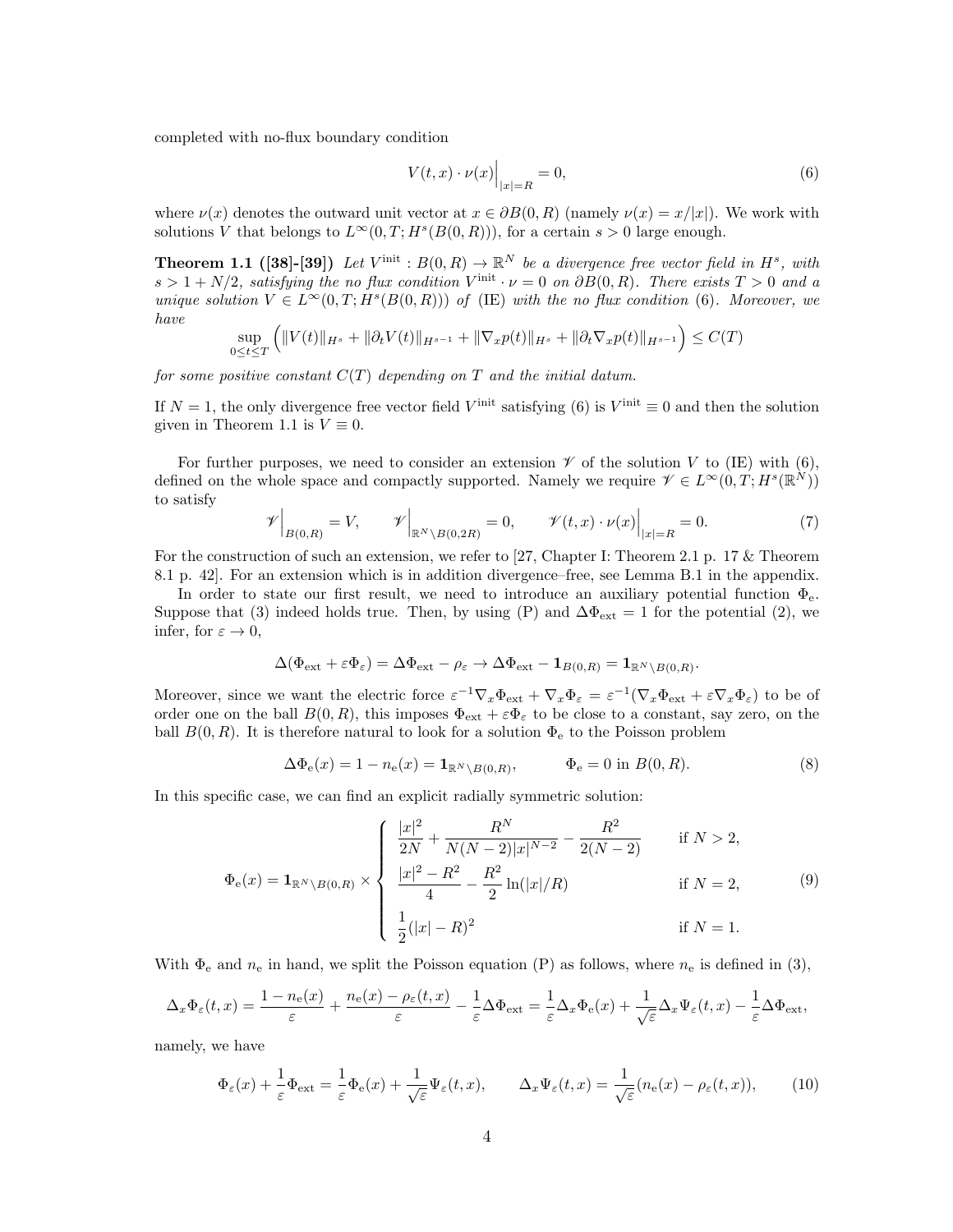where  $\Psi_{\varepsilon}$  represents the fluctuations of the potential. According to [5], we introduce a modulated energy:

$$
\mathscr{H}_{\mathscr{V},\varepsilon} \stackrel{\text{def}}{=} \frac{1}{2} \iint |v - \mathscr{V}|^2 f_{\varepsilon} dv dx + \frac{1}{2} \int |\nabla_x \Psi_{\varepsilon}|^2 dx + \frac{1}{\varepsilon} \iint \Phi_{e} f_{\varepsilon} dv dx.
$$

When the external potential is given by  $(2)$ , we shall establish the following statement<sup>1</sup>.

**Theorem 1.2** Let  $V^{\text{init}} \in H^s(B(0,R))$  satisfy  $\nabla_x \cdot V^{\text{init}} = 0$  and the no flux condition (6). Denote by V the solution, on  $[0, T]$ , to (IE) with the no flux condition (6) given in Theorem 1.1. Consider  $\mathscr V$  a smooth extension of  $V$  satisfying the conditions (7). Let  $f^{\text{init}}_\varepsilon : \mathbb R^N \times \mathbb R^N \to [0,\infty)$  be a sequence of integrable functions that satisfy the following requirements

$$
\begin{cases}\n\iint \int \mathbf{f}_{\varepsilon}^{\text{init}} \, \mathrm{d}v \, \mathrm{d}x = \mathfrak{m}, \\
\lim_{\varepsilon \to 0} \left\{ \frac{1}{2} \iint |v - \mathcal{V}^{\text{init}}|^2 \, \mathbf{f}_{\varepsilon}^{\text{init}} \, \mathrm{d}v \, \mathrm{d}x + \frac{1}{2} \int |\nabla_x \Psi_{\varepsilon}^{\text{init}}|^2 \, \mathrm{d}x + \frac{1}{\varepsilon} \iint \Phi_{\varepsilon} \, \mathbf{f}_{\varepsilon}^{\text{init}} \, \mathrm{d}v \, \mathrm{d}x \right\} = 0.\n\end{cases}
$$
\n(11)

Then, the associated solution  $f_{\varepsilon}$  of the Vlasov–Poisson equation (V)–(P) satisfies, as  $\varepsilon \to 0$ ,

- i)  $\rho_{\varepsilon}$  converges to  $n_{\rm e}$  in  $C^0([0,T]; \mathscr{M}^1(\mathbb{R}^N)$  weak  $\star$ );
- ii)  $\mathcal{H}_{\mathcal{V},\varepsilon}$  converges to 0 uniformly on  $[0,T]$ ;
- iii)  $J_{\varepsilon}$  converges to J in  $\mathscr{M}^1([0,T] \times \mathbb{R}^N)$  weakly- $\star$ , the limit J lies in  $L^{\infty}(0,T; L^2(\mathbb{R}^N))$  and satisfies  $J\big|_{[0,T]\times B(0,R)} = V$ ,  $\nabla_x \cdot J = 0$  and  $J \cdot \nu(x)\big|_{\partial B(0,R)} = 0$ .

**Remark 1.3** (i) Here, we were not very precise about the type of solutions to the Vlasov–Poisson system  $(V)$ – $(P)$  we are considering. We refer to [35, 28] for the construction of global regular solutions to the system and some extra conditions to ensure the propagation of regularity. There are also weaker notions of solutions (weak solutions or renormalized solutions) to which our theorem can apply. We refer the reader to the introduction of [28] for a discussion about these solutions.

(ii) The second part of the hypothesis  $(11)$  imposes that the initial modulated energy is small; this is a strong hypothesis on the initial data. When the problem is set on the torus, or on the whole space with infinite charge, it can be relaxed, see  $[29]$ . In the present framework, going beyond  $(11)$ would certainly require a fine description of boundary layers on  $\{|x| = R\}$ . Assuming (11), point ii) of the theorem then ensures that the modulated energy remains small at later times. As typical initial data satisfying (11), we can take

$$
f^{\text{init}}_{\varepsilon}(x,v) = \frac{n_{\text{e}}(x) - \delta_{\varepsilon} \Delta \chi(x)}{\sigma_{\varepsilon}^{N}} G\left(\frac{v - \mathscr{V}^{\text{init}}(x)}{\sigma_{\varepsilon}}\right),
$$

where  $\chi \in C_c^{\infty}(B(0,R))$  and where G is a nonnegative function that belongs to the Schwartz space and satisfies  $\int G dv = 1$  (for instance, G is a normalized Gaussian  $G(v) = (2\pi)^{-N/2} \exp(-|v|^2/2)$ ). Then, we choose  $\sigma_{\varepsilon} \to 0$  as  $\varepsilon \to 0$  and  $\delta_{\varepsilon} = o(\sqrt{\varepsilon})$  (so that  $n_{\rm e} - \delta_{\varepsilon} \Delta \chi \geq 0$  for  $\varepsilon$  small enough). Indeed, we easily obtain  $\iint \Phi_{\varepsilon} f_{\varepsilon}^{\text{init}} dv dx = 0$ ,  $\iint |v-\mathscr{V}^{\text{init}}|^2 f_{\varepsilon}^{\text{init}} dv dx = \sigma_{\varepsilon}^2 (\int |v|^2 G(v) dv) (\int n_{\varepsilon} dx) \rightarrow$ deed, we easily both  $\int \int \Psi_{\epsilon} f_{\epsilon} d\theta dx = 0$ ,  $\int \int |\nabla - \nu| f_{\epsilon} d\theta dx$ <br>  $0$  and  $\Psi_{\epsilon} = \delta_{\epsilon}/\sqrt{\epsilon} \chi$ , hence  $\int |\nabla_x \Psi_{\epsilon}^{\text{init}}|^2 dx = \delta_{\epsilon}^2/\epsilon \int |\nabla_x \chi|^2 dx \to 0$ .

We wish to extend this analysis by dealing with more general external potentials. We distinguish two situations depending on the expression of the external potential:

• The quadratic potential

$$
\Phi_{\text{ext}}(x) = \frac{1}{2} \sum_{j=1}^{N} \frac{x_j^2}{\lambda_j^2},\tag{12}
$$

<sup>&</sup>lt;sup>1</sup>Throughout the paper, we denote by  $\mathscr{M}^1(X)$  the space of bounded measures on  $X \subset \mathbb{R}^D$ . It identifies with the dual space of the separable space  $C_0^0(X)$  of the continuous functions that vanish at infinity.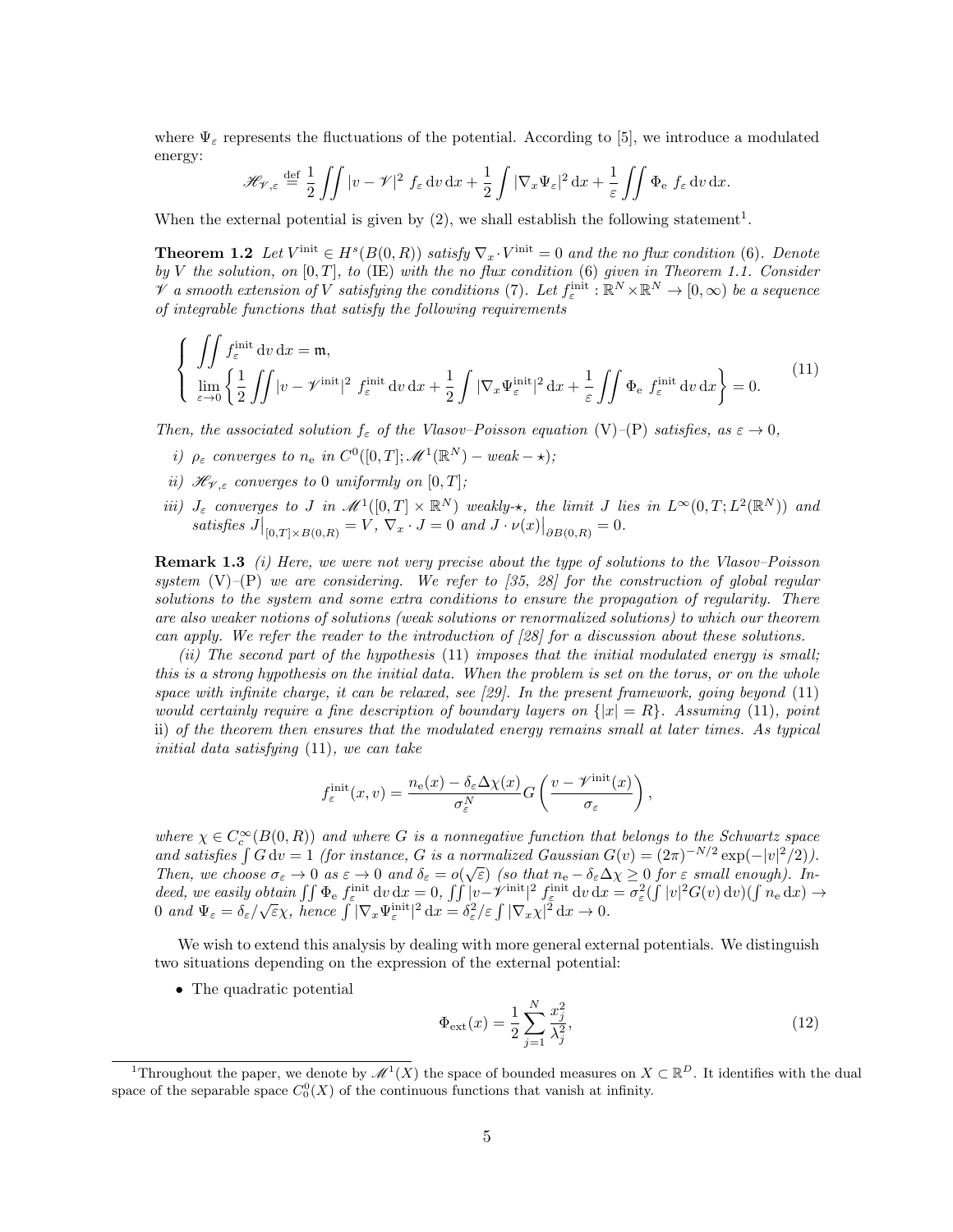

**Figure 2:** Some level sets of  $\Phi_{\text{ext}}$  and the support of  $n_e$ .

with  $\lambda_j > 0$ ,  $1 \leq j \leq N$ , in dimension  $N \geq 2$  is typical to model non neutral plasmas [12] or magneto-optical traps experiments. In this case  $\Delta\Phi_{\rm ext}$  is still a constant, that therefore determines the value of the (uniform) particle density  $n_e$  on its support. But the problem has lost its symmetries and the shape of the support becomes non trivial. We shall see that  $\rho_{\varepsilon}$ tends to a uniform distribution  $n_e$ , supported in an ellipsoid. However, we point out that the support of  $n_e$  does not coincide with a level set of  $\Phi_{ext}$ . An example with  $N = 2$  is given in Figure 2. The potential  $\Phi_e$  can be computed rather explicitly, and Theorem 1.2 generalizes directly. See Section 2.1 for a precise statement.

• In the case of a non quadratic potential, under suitable hypotheses on  $\Phi_{\text{ext}}$ , the limiting density  $n_e$  still has a compact support K and is still given on K by  $n_e = \Delta \Phi_{ext}$ . However,  $n_e$  is clearly no longer constant on K. The identification of K and  $n_e$  relies on variational techniques, with connection to the obstacle problem. It is still possible to prove the analog of Theorem 1.2, but, since  $n_e$  becomes non homogeneous, instead of (IE) the limiting equations are now the so-called Lake Equations, see e. g. [26]:

$$
\begin{cases} \partial_t V + V \cdot \nabla_x V + \nabla_x p = 0, \\ \nabla_x \cdot (n_e V) = 0. \end{cases}
$$
 (LE)

Such model — also referred to as the Anelastic Equations — arise in the modelling of atmospheric flows [32]; we refer the reader to [30] for the justification of a derivation from the compressible Navier-Stokes system. As a matter of fact, we can observe that the first equation in (LE) may be writen in the following conservative form  $\partial_t (n_e V) + \nabla_x \cdot (n_e V \otimes V) + n_e \nabla_x p = 0$ . The construction of  $\Phi_e$  and K, and a precise statement of the corresponding convergence theorem can be found in Section 2.2.

Motivated by actual experiments, we will also generalize the results to the case where a Fokker-Planck operator acting on velocities is added to Eq. (V). Our starting point then becomes:

$$
\partial_t f_{\varepsilon} + v \cdot \nabla_x f_{\varepsilon} - \nabla_x \Phi_{\varepsilon} \cdot \nabla_v f_{\varepsilon} = L f_{\varepsilon},\tag{VFP}
$$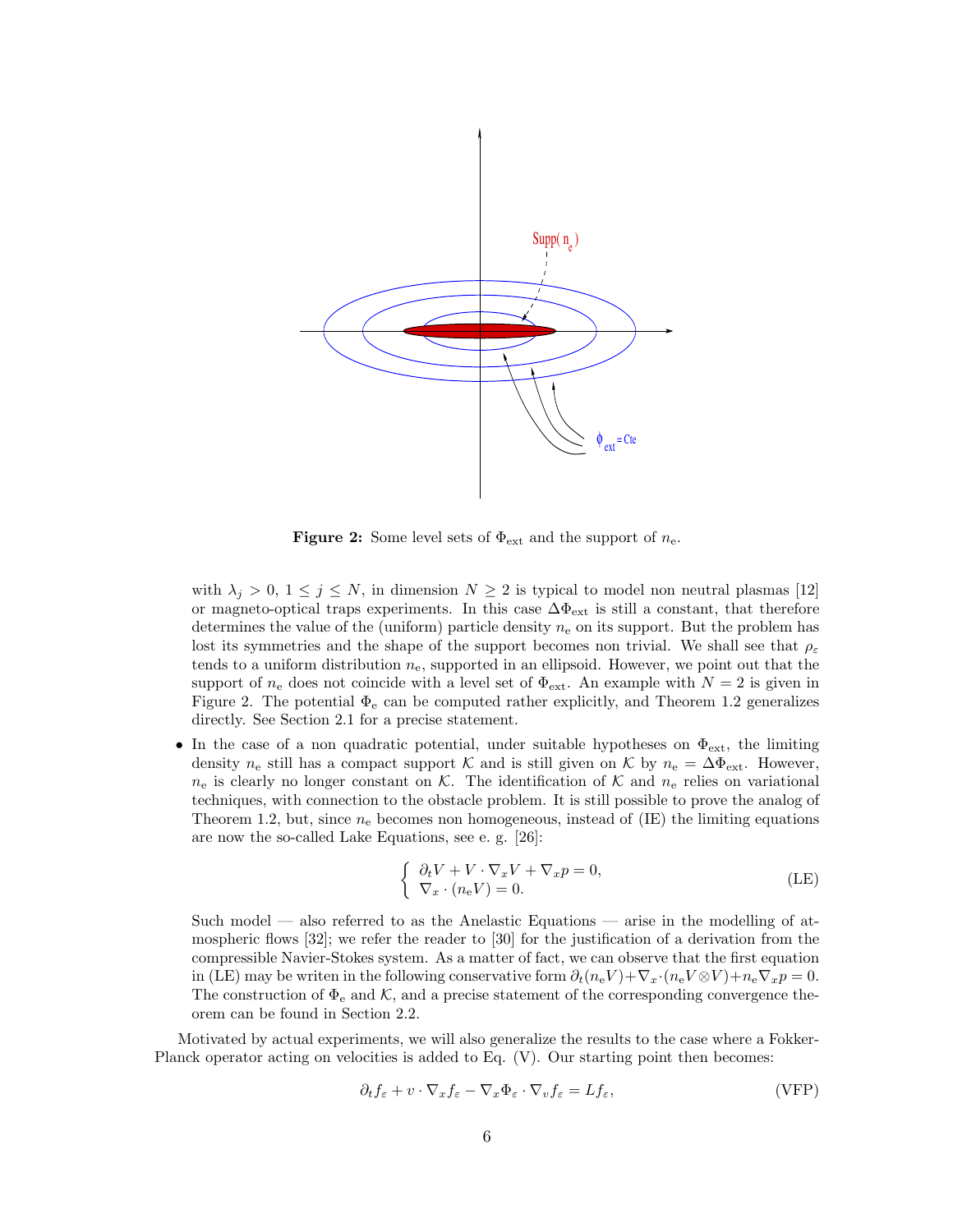with

$$
Lf = \nabla_v \cdot (vf + \theta \nabla_v f) = \theta \nabla_v \cdot \left( M_{0,\theta} \nabla_v \left( \frac{f}{M_{0,\theta}} \right) \right), \qquad M_{0,\theta}(v) = \frac{1}{(2\pi\theta)^{N/2}} e^{-|v|^2/(2\theta)},
$$

for some  $\theta > 0$ . Equation (VFP) is still coupled to the Poisson equation (P). Using a modified modulated energy, we are able to show in this case that solutions  $f_{\varepsilon}$  of (VFP) and (P) with wellprepared data converge when  $\varepsilon$  and  $\theta$  tends to 0 in the sense of Theorem 1.2 to  $n_eV$ , where V is now the solution of the Lake Equation with friction

$$
\begin{cases} \partial_t V + V \cdot \nabla_x V + \nabla_x p + V = 0, \\ \nabla_x \cdot (n_e V) = 0. \end{cases}
$$
\n(13)

On the boundary, we still have the no-flux condition (6). For the sake of completeness, the necessary analog of Theorem 1.1 for the systems (LE) and (13) is sketched in appendix A. See Section 4 for a precise statement on the asymptotic behavior of (VFP) and its proof.

## 2 The limit density  $n_e$  and total potential  $\Phi_e$

As said above, we have a clear intuition and explicit formulae for the equilibrium distribution  $n_e$ and the potential  $\Phi_e$  in the specific case of the isotropic external potential (2). Let us discuss in further details how  $\Phi_{\text{ext}}$  determines  $n_e$  and its support, and how the auxiliary potential  $\Phi_e$ , which plays a crucial role in the analysis through the decomposition (10), can be defined.

We remind the reader the definition of the fundamental solution, hereafter denoted Γ, of  $(-\Delta)$ (mind the sign) in the whole space  $\mathbb{R}^N$ :

$$
\Gamma(x) \stackrel{\text{def}}{=} \begin{cases} \frac{1}{N(N-2)|B_{\mathbb{R}^N}(0,1)| \cdot |x|^{N-2}} & \text{if } N > 2, \\ -\frac{\ln |x|}{2\pi} & \text{if } N = 2, \\ -\frac{|x|}{2} & \text{if } N = 1. \end{cases} \tag{14}
$$

#### 2.1 The case of a general quadratic potential

Let us consider in this section the case of a quadratic potential (12). We have  $\Delta\Phi_{\rm ext} = \sum_{j=1}^{N} \frac{1}{\lambda_j^2} > 0$ which is constant in space. It gives the value of the equilibrium density on its support since we still expect  $\rho_{\varepsilon} \to 1_{\mathcal{K}}\Delta\Phi_{ext}$ . But it remains to determine this support  $\text{Supp}(n_e) = \mathcal{K} \subset \mathbb{R}^N$  on which we have the volume constraint

$$
\mathfrak{m} = \int n_{\rm e} \, dx = |\mathcal{K}| \sum_{j=1}^N \frac{1}{\lambda_j^2}
$$

coming from (1). Note that a quick computation reveals that  $K$  can be neither radially symmetric, nor a level set of  $\Phi_{\text{ext}}$ .

In order to extend Theorem 1.2 for a potential as in (12), we need to construct a domain  $\mathcal{K} \subset \mathbb{R}^N$ and a function  $\Phi_e : \mathbb{R}^N \to \mathbb{R}$  such that

$$
\Delta \Phi_{\mathbf{e}}(x) = \left(\sum_{j=1}^{N} \frac{1}{\lambda_j^2}\right) \mathbf{1}_{\mathbb{R}^N \setminus \mathcal{K}}, \qquad \Phi_{\mathbf{e}} = 0 \quad \text{in } \mathcal{K}.
$$
 (15)

The starting point is the observation that given  $a = (a_1, ..., a_N) \in (\mathbb{R}^*_+)^N$ , then the characteristic function of the ellipsoid

$$
\mathcal{K}_a = \{ x \in \mathbb{R}^N; \ \sum_{j=1}^N x_j^2 / a_j^2 \le 1 \}
$$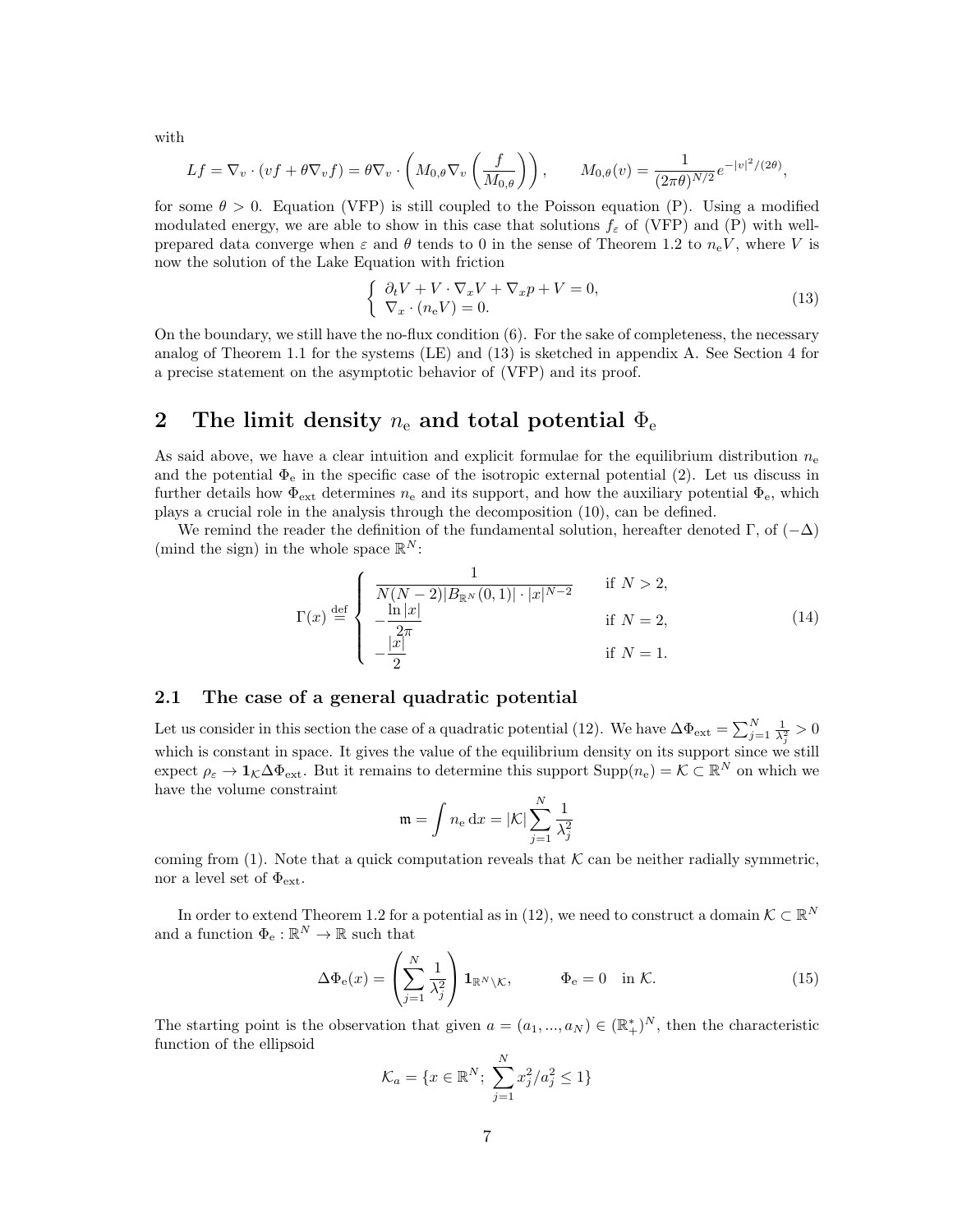generates an electric potential which is quadratic inside the ellipsoid. This can be found for instance in [22, Chapter VII, § 6]; the computation there is for  $N = 3$ , but the extension to the case  $N \geq 3$  is straightforward, and the two-dimensional case is treated by using arguments from complex analysis in [17].

For  $x \in \mathbb{R}^N$ , we denote by  $\sigma_a(x)$  the largest solution of the equation

$$
\sum_{j=1}^N \frac{x_j^2}{a_j^2+\varsigma}=1
$$

(with  $\varsigma \in \mathbb{R}$  as unknown). Consequently,  $x \in \mathcal{K}_a$  holds if and only if  $\sigma_a(x) \leq 0$ . By convention,  $\sigma_a(0) = -\infty$ . This quantity can be seen as an equivalent of the radial coordinate in the ellipsoidal coordinate system. It allows us to construct a solution to  $(15)$  where K is an ellipsoid, the coefficients of which depend on the mass  $\mathfrak m$  and the  $\lambda_j$ 's.

**Proposition 2.1** Let  $a = (a_1, ..., a_N) \in (\mathbb{R}_+^*)^N$ . (i) [22] If  $N \geq 3$ , then

$$
\Gamma \star \mathbf{1}_{\mathcal{K}_a}(x) = \frac{1}{4} \left( \prod_{j=1}^N a_j \right) \times \left\{ \begin{array}{l} \displaystyle \int_{\sigma_a(x)}^{+\infty} \left( 1 - \sum_{j=1}^N \frac{x_j^2}{a_j^2 + s} \right) \left( \prod_{j=1}^N (a_j^2 + s) \right)^{-1/2} \text{d}s \hspace{0.5cm} \text{if} \hspace{0.1cm} \sigma_a(x) \ge 0, \\ \displaystyle \int_0^{+\infty} \left( 1 - \sum_{j=1}^N \frac{x_j^2}{a_j^2 + s} \right) \left( \prod_{j=1}^N (a_j^2 + s) \right)^{-1/2} \text{d}s \hspace{0.5cm} \text{if} \hspace{0.1cm} \sigma_a(x) \le 0. \end{array} \right.
$$

(*ii*) If  $N = 2$ , then

$$
\Gamma \star \mathbf{1}_{\mathcal{K}_a}(x) = \frac{1}{4} (a_1 a_2) \times \begin{cases}\n-\ln \left( \sigma_a(x) + \frac{a_1^2 + a_2^2}{2} + \sqrt{(a_1^2 + \sigma_a(x))(a_2^2 + \sigma_a(x))} \right) \\
-\int_{\sigma_a(x)}^{+\infty} \sum_{j=1}^2 \frac{x_j^2}{a_j^2 + s} \frac{ds}{\sqrt{(a_1^2 + s)(a_2^2 + s)}} & \text{if } \sigma_a(x) \ge 0, \\
-\ln \left( \frac{1}{2} (a_1 + a_2)^2 \right) - \int_0^{+\infty} \sum_{j=1}^2 \frac{x_j^2}{a_j^2 + s} \frac{ds}{\sqrt{(a_1^2 + s)(a_2^2 + s)}} & \text{if } \sigma_a(x) \le 0.\n\end{cases}
$$

Remark 2.2 An alternative point of view for the two dimensional case is to work with the electric field instead of the potential. We refer to  $\left[1\right]$  for expressions of the electric field generated by ellipses in  $N = 2$ . In the case of a uniform charge distribution, the electric field is linear inside the ellipse, with the same coefficients for the quadratic terms as those coming from the expression in (ii).

We define the mapping  $\mathcal{Z}: (\mathbb{R}^*_+)^N \to (\mathbb{R}^*_+)^N$  by

$$
\mathcal{Z}_j(\alpha) = \int_0^{+\infty} \frac{1}{\alpha_j + s} \left( \prod_{j=1}^N (\alpha_j + s) \right)^{-1/2} ds > 0.
$$
 (16)

From Proposition 2.1, we know that the potential generated by  $1_{\mathcal{K}_a}$  is quadratic inside  $\mathcal{K}_a$ , up to an additive constant. The coefficients of the quadratic terms are the  $-(\prod_{j=1}^{N} a_j) \mathcal{Z}_k(\alpha)/4, 1 \leq k \leq N$ . The idea to make the connexion with the external potential  $\Phi_{ext}$  is now to adapt the  $a_j$ 's so that the quadratic terms in  $\Gamma \star 1_{\mathcal{K}_a}$  (inside  $\mathcal{K}_a$ ) cancel out the quadratic terms of  $\Phi_{ext}$ , so that  $(\Delta \Phi_{ext}) \Gamma \star \mathbf{1}_{\mathcal{K}_a} + \Phi_{ext}$  is constant in  $\mathcal{K}_a$ . We observe that  $\prod_{j=1}^N a_j$  is related to the total charge of the ellipsoid  $\mathcal{K}_a$  since

$$
\mathfrak{m} = \int n_{e} = |\mathcal{K}_{a}| \sum_{j=1}^{N} \lambda_{j}^{-2} = |B_{\mathbb{R}^{N}}(0,1)| \left(\prod_{j=1}^{N} a_{j}\right) \sum_{j=1}^{N} \lambda_{j}^{-2}.
$$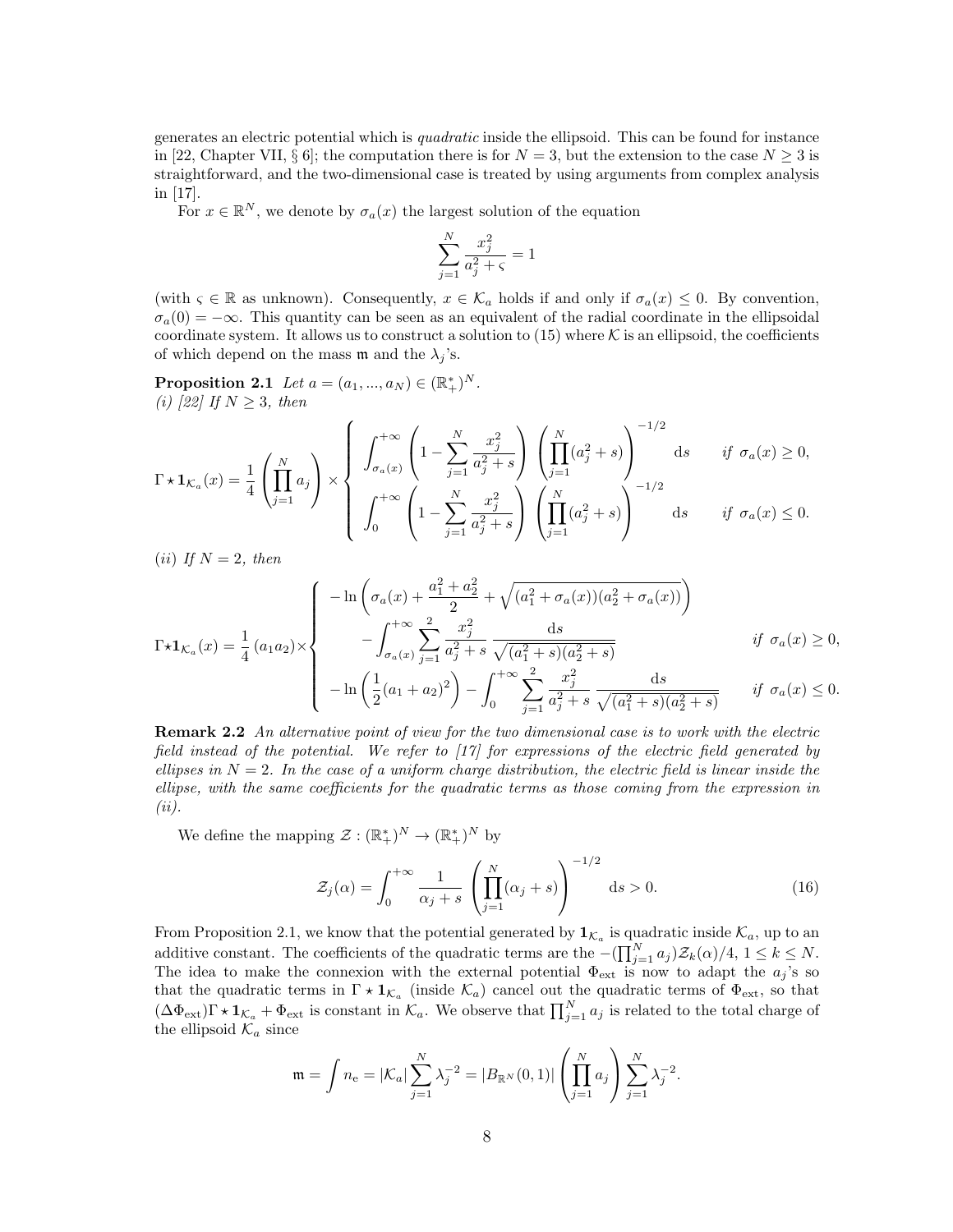We shall thus need to solve equations in a of the form  $\mathcal{Z}(a_1^2, ..., a_N^2) = z$ , where  $z \in (\mathbb{R}^*_+)^N$  is given. Therefore, we are interested in showing that  $\mathcal{Z}: (\mathbb{R}^*_+)^N \to (\mathbb{R}^*_+)^N$  is a smooth diffeomorphism. When  $N = 2$ , explicit computations may be carried out.

**Proposition 2.3** Assume  $N = 2$ . Then, for any  $\alpha \in (\mathbb{R}^*_+)^2$ 

$$
\mathcal{Z}(\alpha) = (\mathcal{Z}_1(\alpha), \mathcal{Z}_2(\alpha)) = \left(\frac{2}{\alpha_1 + \sqrt{\alpha_1 \alpha_2}}, \frac{2}{\alpha_2 + \sqrt{\alpha_1 \alpha_2}}\right).
$$

Moreover,  $\mathcal{Z}: (\mathbb{R}^*_+)^2 \to (\mathbb{R}^*_+)^2$  is a smooth diffeomorphism and its inverse is given by

$$
\mathcal{Z}^{-1}(z) = ((\mathcal{Z}^{-1})_1(z), (\mathcal{Z}^{-1})_2(z)) = \left(\frac{2z_2}{z_1(z_1+z_2)}, \frac{2z_1}{z_2(z_1+z_2)}\right)
$$

*Proof.* The explicit formula for  $\mathcal{Z}(\alpha)$  comes by computing the Abelian integral

$$
\int_0^{+\infty} \frac{\mathrm{d}s}{(\alpha_1+s)^{3/2}(\alpha_2+s)^{1/2}} = \int_0^{+\infty} \frac{\mathrm{d}}{\mathrm{d}s} \left( \frac{2}{\alpha_2-\alpha_1} \sqrt{\frac{\alpha_1+s}{\alpha_2+s}} \right) \mathrm{d}s = \frac{2}{\alpha_1+\sqrt{\alpha_1\alpha_2}},
$$

for  $\alpha_1 \neq \alpha_2$ , and the formula holds true when  $\alpha_1 = \alpha_2$  as well. The formula for the inverse then follows by direct substitution.  $\Box$ 

For  $N \geq 3$ , we no longer have simple expressions for Z. However, we shall prove that Z:  $(\mathbb{R}^*_+)^N \to (\mathbb{R}^*_+)^N$  is a smooth diffeomorphism by using the fact that  $\mathcal{Z}: (\mathbb{R}^*_+)^N \to (\mathbb{R}^*_+)^N$  is a gradient vector field associated with a strictly concave function.

**Proposition 2.4** Assume  $N \geq 2$  and let us define the function  $\zeta : (\mathbb{R}^*_+)^N \to \mathbb{R}$  by:

$$
\zeta(\alpha) = \begin{cases}\n-\int_0^{+\infty} \left(\prod_{k=1}^N (\alpha_k + s)\right)^{-1/2} ds & \text{if } N \ge 3 \\
4\ln(\sqrt{\alpha_1} + \sqrt{\alpha_2}) & \text{if } N = 2.\n\end{cases}
$$

Then,  $\zeta: (\mathbb{R}_+^*)^N \to \mathbb{R}$  is smooth, strictly concave and it satisfies  $\nabla \zeta = \mathcal{Z}$ . Furthermore,  $\nabla \zeta =$  $\mathcal{Z}: (\mathbb{R}^*_+)^N \to (\mathbb{R}^*_+)^N$  is a smooth diffeomorphism and for any  $z \in (\mathbb{R}^*_+)^N$ ,  $\mathcal{Z}^{-1}(z)$  is the unique minimizer for

$$
\inf_{\alpha \in (\mathbb{R}_+^*)^N} \left( z \cdot \alpha - \zeta(\alpha) \right). \tag{17}
$$

.

In (17) we recognize the minimization problem that defines the Legendre transform of  $\zeta$ . This gives a way to compute numerically  $\mathcal{Z}^{-1}(z)$  through the minimization of a convex function.

*Proof.* The smoothness of  $\zeta$  is clear and  $\nabla \zeta = \mathcal{Z}$  follows from direct computations. If  $N = 2$ , the strict concavity of  $\zeta$  is straightforward and the fact that  $\nabla \zeta = \mathcal{Z} : (\mathbb{R}^*_+)^2 \to (\mathbb{R}^*_+)^2$  is a smooth diffeomorphism comes from Proposition 2.3: for any  $z \in (\mathbb{R}^*_+)^2$ ,  $\mathcal{Z}^{-1}(z)$  is a critical point of the strictly convex (since  $\zeta$  is strictly concave) function  $\alpha \mapsto z \cdot \alpha - \zeta(\alpha)$ , hence is the unique minimizer of that function. We assume now  $N \geq 3$ . Then, for each  $s \in \mathbb{R}_{+}$ , the function

$$
\varpi_s : \alpha \in (\mathbb{R}_+^*)^N \mapsto \left(\prod_{k=1}^N (\alpha_k + s)\right)^{-1/2}
$$

is logarithmically strictly convex since  $\ln \circ \varpi_s(\alpha) = (-1/2) \sum_{k=1}^{N} \ln(\alpha_k + s)$  and Hess( $\ln \circ \varpi_s$ ,  $\alpha$ ) =  $(1/2)$ Diag $((\alpha_1 + s)^{-2}, ..., (\alpha_N + s)^{-2})$ . Consequently,  $-\zeta(\alpha) = \int_0^{+\infty} \varpi_s(\alpha) ds$  is a strictly convex function of  $\alpha$ . Let us show that the Jacobian determinant of Z never vanishes, that is Hess $(\zeta, \alpha)$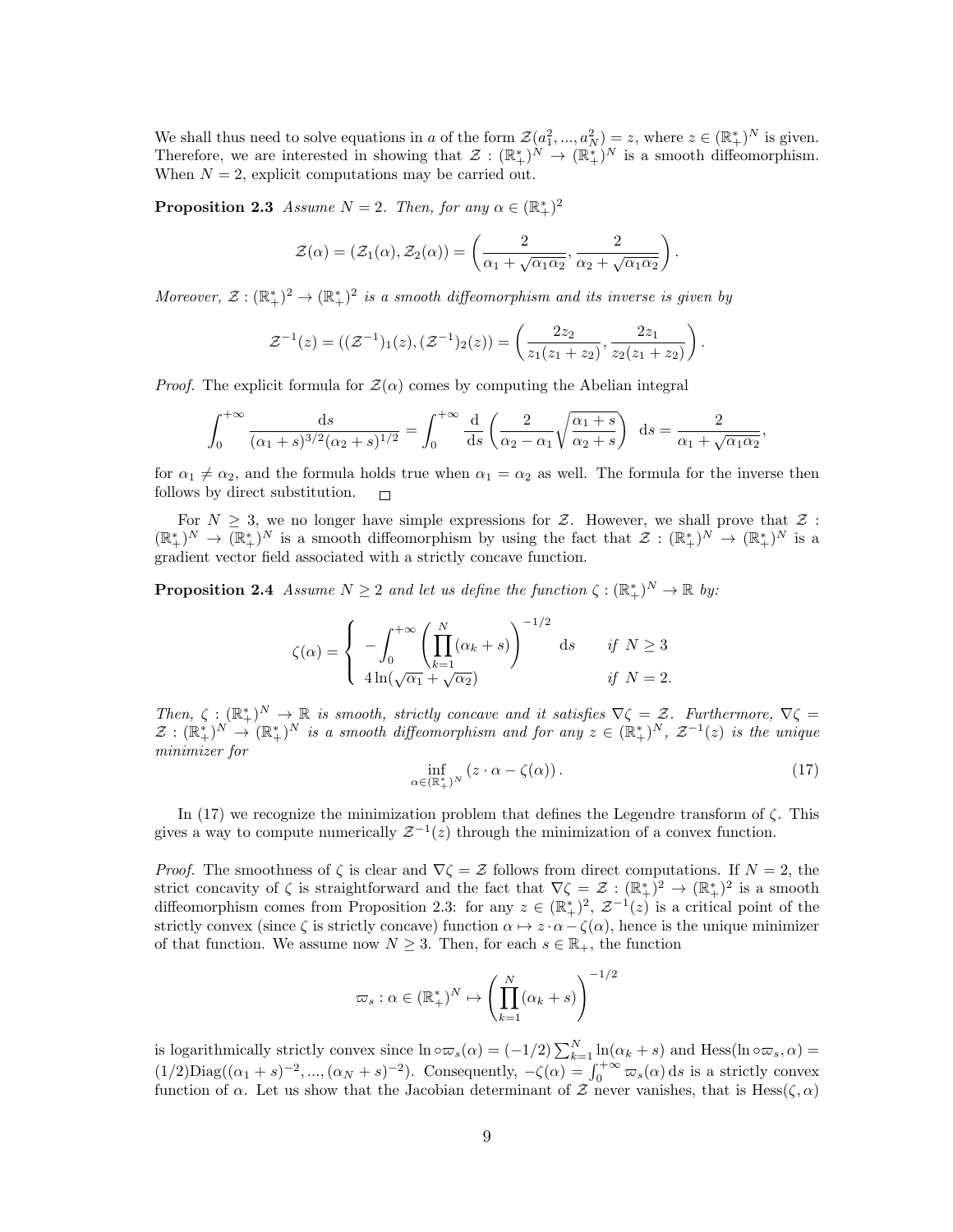is everywhere negative definite. For that purpose, for  $v \in \mathbb{R}^N$ , we write  $-v^T$ Hess $(\zeta,\alpha)v =$  $\int_0^{+\infty} v^T Hess(\varpi_s, \alpha)v \,ds$ , and thus it suffices to show that  $Hess(\varpi_s, \alpha)$  is positive definite for any  $s \geq 0$ . Now, we write  $\omega_s(\alpha) = \exp(\ln \circ \omega_s(\alpha))$ , thus  $\partial_{j,k}^2 \omega_s(\alpha) = \exp(\ln \circ \omega_s(\alpha))[\partial_{j,k}^2(\ln \circ \omega_s)(\alpha) +$  $\partial_i (\ln \circ \varpi_s)(\alpha) \partial_k (\ln \circ \varpi_s)(\alpha)$ . Therefore, if  $v \neq 0$ , we obtain

$$
v^T \text{Hess}(\varpi_s, \alpha) v = \varpi_s(\alpha) \left[ v^T \text{Hess}(\ln \circ \varpi_s, \alpha) v + \left( \sum_{j=1}^N v_j \partial_j (\ln \circ \varpi_s) (\alpha) \right)^2 \right]
$$
  

$$
\geq \varpi_s(\alpha) v^T \text{Hess}(\ln \circ \varpi_s, \alpha) v = \varpi_s(\alpha) \sum_{j=1}^N \frac{v_j^2}{2(\alpha_j + s)^2} > 0,
$$

as wished.

Let us now fix  $z \in (\mathbb{R}^*_+)^N$  and consider the minimization problem (17). In view of the negativity of  $\zeta$ , this infimum  $\mu$  belongs to  $[0, +\infty)$ . Since  $\zeta$  is strictly concave, this problem has at most one minimizer. Let us show that it has at least one by considering a minimizing sequence  $(\alpha^n)_{n\geq 0}$  $(\mathbb{R}^*_+)^N$ . We claim that the sequence  $(\alpha^n)_{n\geq 0}$  is bounded. Indeed, we have  $z \cdot \alpha^n - \zeta(\alpha^n) \to \mu \in \mathbb{R}_+$ , and since  $\zeta \leq 0$ , this implies  $z \cdot \alpha^n = \zeta(\alpha^n) + \mu + o(1) \leq \mu + o(1)$ . Using that all components of z are positive, the claim follows. As a consequence, we may assume, up to a subsequence, that there exists  $\alpha = (\alpha_1, ..., \alpha_N) \in \mathbb{R}^N_+$  such that  $\alpha^n \to \alpha$  as  $n \to +\infty$ . In particular,  $\zeta(\alpha^n) = z \cdot \alpha^n - \mu + o(1)$ converges. We now prove that at most two components of  $\alpha$  vanish. For otherwise, Fatou's lemma would yield

$$
+\infty = \int_0^{+\infty} \left(\prod_{k=1}^N (\alpha_k + s)\right)^{-1/2} ds = \int_0^{+\infty} \liminf_{n \to +\infty} \left(\prod_{k=1}^N (\alpha_k^n + s)\right)^{-1/2} ds
$$
  

$$
\leq \liminf_{n \to +\infty} \int_0^{+\infty} \left(\prod_{k=1}^N (\alpha_k^n + s)\right)^{-1/2} ds = \liminf_{n \to +\infty} (-\zeta(\alpha^n)),
$$

contradicting the convergence of  $(\zeta(\alpha^n))_{n\in\mathbb{N}}$ . It remains to show that  $\alpha$  has no zero component to ensure that  $\mu + o(1) = z \cdot \alpha^n - \zeta(\alpha^n) \to z \cdot \alpha - \zeta(\alpha)$  so that  $\alpha \in (\mathbb{R}^*)^N$  is actually a minimizer for (17). We then assume that  $\alpha_1 = 0$ , for instance, and show that for sufficiently small  $\delta > 0$ ,  $z \cdot (\delta, \alpha_2, ..., \alpha_N) - \zeta(\delta, \alpha_2, ..., \alpha_N) < z \cdot (0, \alpha_2, ..., \alpha_N) - \zeta(0, \alpha_2, ..., \alpha_N)$ . This reaches a contradiction for  $n$  large enough. We thus compute

$$
D(\delta) = \left(z \cdot (\delta, \alpha_2, ..., \alpha_N) - \zeta(\delta, \alpha_2, ..., \alpha_N)\right) - \left(z \cdot (0, \alpha_2, ..., \alpha_N) - \zeta(0, \alpha_2, ..., \alpha_N)\right)
$$
  
=  $z_1 \delta + \int_0^{+\infty} (\delta + s)^{-1/2} \left(\prod_{k=2}^N (\alpha_k + s)\right)^{-1/2} ds - \int_0^{+\infty} s^{-1/2} \left(\prod_{k=2}^N (\alpha_k + s)\right)^{-1/2} ds$   
=  $\delta\left(z_1 - \int_0^{+\infty} \frac{1}{s^{1/2}(\delta + s)^{1/2}[s^{1/2} + (\delta + s)^{1/2}]} \left(\prod_{k=2}^N (\alpha_k + s)\right)^{-1/2} ds\right).$ 

As  $\delta \to 0$ , we have, by monotone convergence,

$$
\int_0^{+\infty} \frac{\left(\prod_{k=2}^N (\alpha_k + s)\right)^{-1/2}}{s^{1/2} (\delta + s)^{1/2} [s^{1/2} + (\delta + s)^{1/2}]} ds \to \int_0^{+\infty} \frac{1}{2s^{3/2}} \left(\prod_{k=2}^N (\alpha_k + s)\right)^{-1/2} ds = +\infty,
$$

hence for  $\delta$  sufficiently small,  $D(\delta) < 0$ , as claimed. Therefore,  $\alpha \in (\mathbb{R}^*_+)^N$  and  $\alpha$  is a minimizer for (17). It then follows that  $\nabla \zeta(\alpha) = z$  as wished.  $\Box$ 

We may now construct a solution to (15).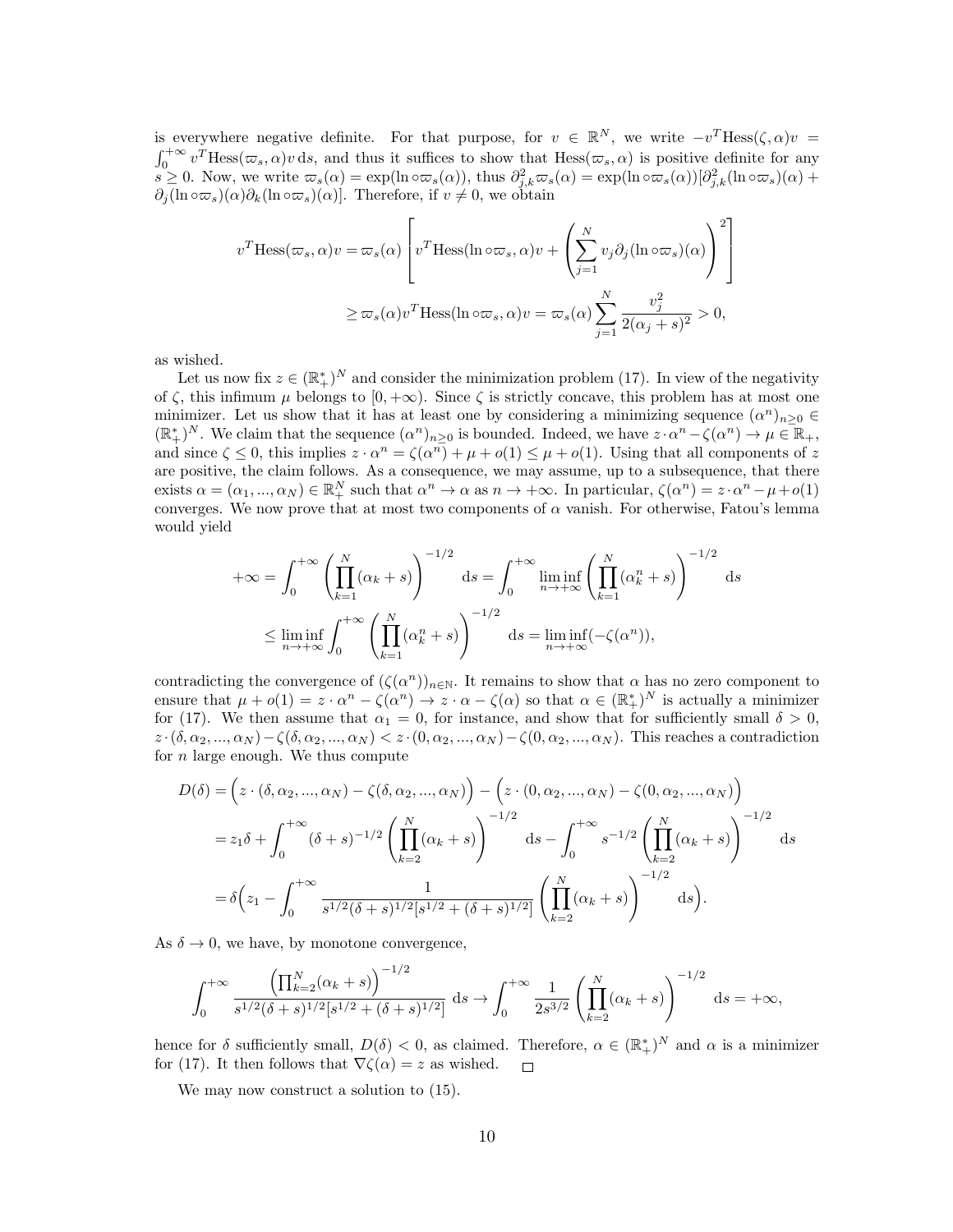Corollary 2.5 (Construction of the function  $\Phi_e$  for quadratic potentials). Let  $N \geq 2$  and assume that

$$
\Phi_{\rm ext}(x) = \frac{1}{2} \sum_{j=1}^{N} \frac{x_j^2}{\lambda_j^2},
$$

with  $\lambda_j > 0$ ,  $1 \leq j \leq N$ . Let us also fix  $\mathfrak{m} > 0$ . Then, there exists a unique  $a \in (\mathbb{R}^*_+)^N$  such that

$$
|\mathcal{K}_a| \left(\sum_{j=1}^N \frac{1}{\lambda_j^2}\right) = \mathfrak{m} \qquad \text{and} \qquad \frac{\mathfrak{m}}{2|B_{\mathbb{R}^N}(0,1)|\sum_{k=1}^N \lambda_k^{-2}} \mathcal{Z}(a_1^2,...,a_N^2) = \left(\frac{1}{\lambda_j^2}\right)_{1 \le j \le N} . \tag{18}
$$

Therefore, there exists a constant  $\kappa$ , depending only on the  $\lambda_j$ 's, N and  $\mathfrak m$  such that the function

$$
\Phi_{\rm e} = \Phi_{\rm ext} + \left(\sum_{j=1}^{N} \frac{1}{\lambda_j^2}\right) \Gamma \star \mathbf{1}_{\mathcal{K}_a} + \kappa
$$

is convex and satisfies

$$
-\Delta\Phi_{\mathbf{e}} = \left(\sum_{j=1}^{N} \frac{1}{\lambda_j^2}\right) \mathbf{1}_{\mathbb{R}^N \setminus \mathcal{K}_a} \text{ with, furthermore, } \Phi_{\mathbf{e}} = 0 \text{ in } \mathcal{K}_a \text{ and } \Phi_{\mathbf{e}} > 0 \text{ in } \mathbb{R}^N \setminus \mathcal{K}_a. \tag{19}
$$

*Proof.* We define  $\lambda > 0$  such that  $\lambda^{-2} = \sum_{j=1}^{N} \lambda_j^{-2}$  and the constant  $\kappa$  by the formulas  $4\kappa =$  $-\lambda^{-2}\left(\prod_{j=1}^N a_j\right) \int_0^{+\infty} \left(\prod_{j=1}^N (a_j^2 + s)\right)^{-1/2} ds$  if  $N \geq 3$  and  $4\kappa = -\lambda^{-2}(a_1a_2) \ln((a_1 + a_2)^2/2)$  if  $N = 2$ . The existence (and uniqueness) of a satisfying the conditions (18) then ensures that  $\Phi_e = 0$ in  $\mathcal{K}_a$  and  $-\Delta \Phi_e = \lambda^{-2} \mathbf{1}_{\mathbb{R}^N \setminus \mathcal{K}_a}$ . Then, from the formulas in Proposition 2.1, we get, in  $\{\sigma_a > 0\}$ ,

$$
\frac{4\lambda^2}{\prod_{j=1}^N a_j} \Phi_e(x) = \Gamma \star \mathbf{1}_{\mathcal{K}_a}(x) + \frac{4\lambda^2}{\prod_{j=1}^N a_j} \Phi_{ext}(x) + \frac{4\lambda^2}{\prod_{j=1}^N a_j} \kappa
$$
\n
$$
= \int_{\sigma_a(x)}^{+\infty} \left(1 - \sum_{j=1}^N \frac{x_j^2}{a_j^2 + s}\right) \left(\prod_{j=1}^N (a_j^2 + s)\right)^{-1/2} ds
$$
\n
$$
+ \sum_{k=1}^N x_k^2 \int_0^{+\infty} \left(\prod_{j=1}^N (a_j^2 + s)\right)^{-1/2} \frac{ds}{a_j^2 + s} - \int_0^{+\infty} \left(\prod_{j=1}^N (a_j^2 + s)\right)^{-1/2} ds
$$
\n
$$
= \int_0^{\sigma_a(x)} \left(\sum_{j=1}^N \frac{x_j^2}{a_j^2 + s} - 1\right) \left(\prod_{j=1}^N (a_j^2 + s)\right)^{-1/2} ds. \tag{20}
$$

The last integral is positive if  $\sigma_a(x) > 0$  since, when  $0 \le s < \sigma_a(x)$ ,  $\sum_{j=1}^N$  $\frac{x_j^2}{a_j^2+s}-1 > \sum_{j=1}^N$  $\frac{x_j^2}{a_j^2 + \sigma_a(x)} -$ 1 = 0. In order to see that  $\Phi_e$  is convex, we notice that  $\Phi_e \equiv 0$  in  $\{\sigma_a \le 0\} = \mathcal{K}_a$  and that, from (20), we have, when  $\sigma_a(x) > 0$ , and for any direction  $\omega \in \mathbb{S}^{N-1}$ ,

$$
\partial_{\omega}^{2} \Phi_{e}(x) = \frac{\prod_{j=1}^{N} a_{j}}{2\lambda^{2}} \int_{0}^{\sigma_{a}(x)} \left(\sum_{j=1}^{N} \frac{\omega_{j}^{2}}{a_{j}^{2} + s}\right) \left(\prod_{j=1}^{N} (a_{j}^{2} + s)\right)^{-1/2} ds + \frac{\prod_{j=1}^{N} a_{j}}{\lambda^{2}} \left(\sum_{j=1}^{N} \frac{x_{j} \omega_{j}}{a_{j}^{2} + \sigma_{a}(x)}\right)^{2} \left(\sum_{j=1}^{N} \frac{x_{j}^{2}}{(a_{j}^{2} + \sigma_{a}(x))^{2}}\right) \left(\prod_{j=1}^{N} (a_{j}^{2} + \sigma_{a}(x))\right)^{-1/2},
$$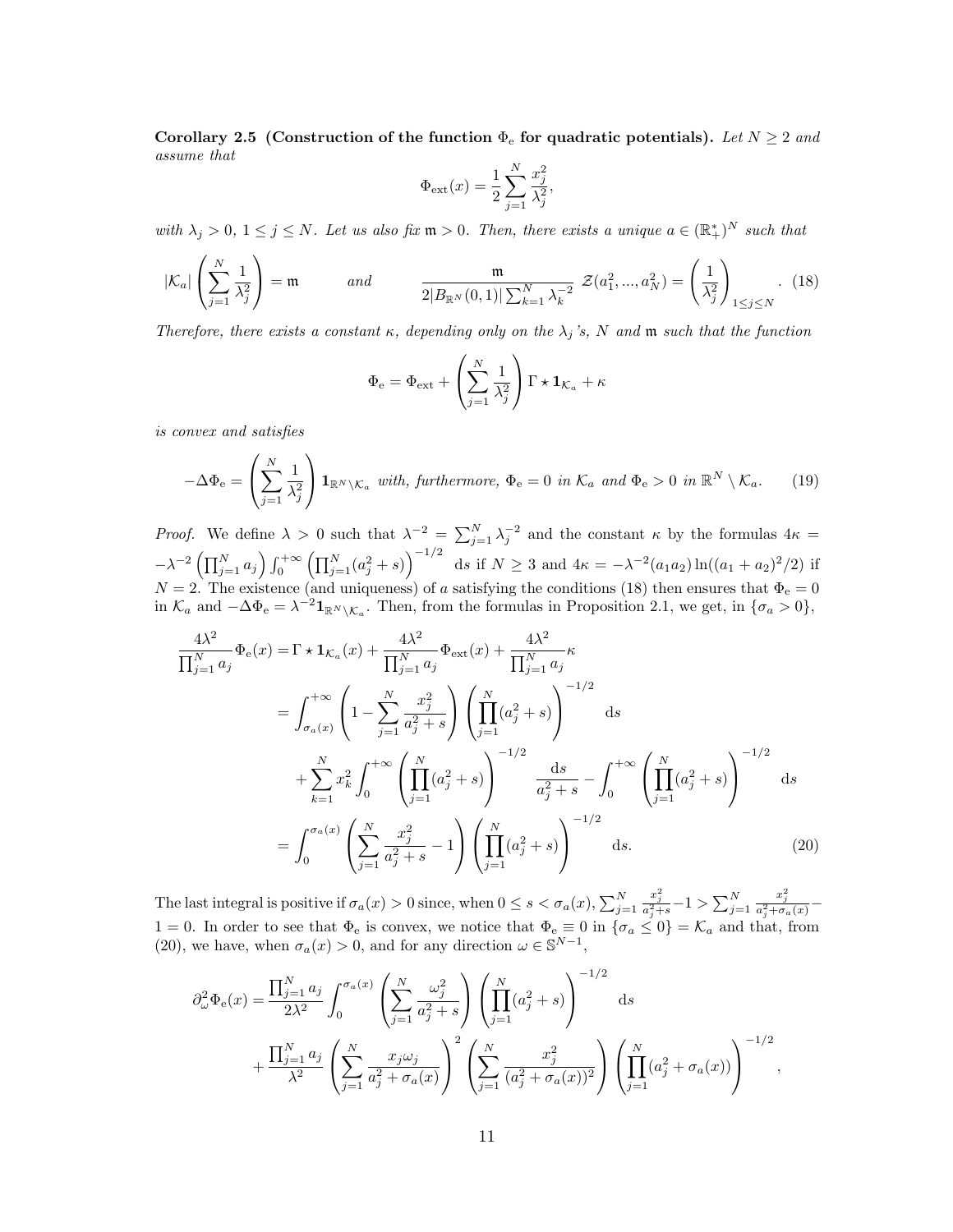since  $\sum_{j=1}^{n} x_j^2/(a_j^2 + \sigma_a(x)) = 1$ , which is indeed > 0.  $\Box$ 

Clearly, the ellipsoid  $\mathcal{K}_a$  is not a level set of the external potential  $\Phi_{\text{ext}}$  (except when all the  $\lambda_i$ 's are all equal). It is interesting to study the limiting case of a very asymmetric external potential. For instance in  $N = 2$ , we consider a trapping potential (12) with a large aspect ratio  $A = \lambda_1/\lambda_2 \gg 1$ . Direct computations (using Proposition 2.3) lead to

$$
a_1 = \sqrt{\frac{\mathfrak{m}}{\pi}} \frac{\lambda_1}{\sqrt{1 + \frac{\lambda_2^2}{\lambda_1^2}}} \; ; \; a_2 = \sqrt{\frac{\mathfrak{m}}{\pi}} \frac{\lambda_2}{\sqrt{1 + \frac{\lambda_1^2}{\lambda_2^2}}}
$$

.

Hence

$$
\frac{a_1}{a_2} = \frac{\lambda_1^2}{\lambda_2^2} = A^2
$$

Thus, the aspect ratio of the particles' cloud is much larger than the aspect ratio of the external potential: this is an effect of the strong repulsion, see Figure 2 for a typical picture. A similar phenomenon occurs in higher dimensions. For  $N = 3$  with cylindrical symmetry, explicit formulae corresponding to our  $\mathcal Z$  function are given for instance in [41]. It is easy to check that for a strongly oblate external potential ("pancake shape"), the aspect ratio of the cloud is again of the order of the square of the aspect ratio of the external potential. We can now state the analog of Theorem 1.2 for a general quadratic  $\Phi_{\text{ext}}$ .

**Theorem 2.6** Let  $\Phi_{ext}$  be any quadratic potential (12) to which we associate, by virtue of Corollary 2.5, the ellipsoid  $\mathcal{K}_a$  and the potential  $\Phi_e$ . Let  $V^{\text{init}} \in H^s(\overset{\circ}{\mathcal{K}}_a)$  satisfy  $\nabla_x \cdot V^{\text{init}} = 0$  in  $\overset{\circ}{\mathcal{K}}_a$ and the no flux condition (6) on  $\partial \mathcal{K}_a$ . Denote by V the solution on [0, T] to (IE) with the no flux condition (6) given in Theorem 1.1 and consider  $\mathscr{V}^{\text{init}}$  a smooth extension of V in  $\mathbb{R}^N$  satisfying the following conditions, where  $R > 0$  is such that  $\mathcal{K}_a \subset B(0,R)$ ,

$$
\mathscr{V}\Big|_{\mathcal{K}_a} = V, \qquad \mathscr{V}\Big|_{\mathbb{R}^N \setminus B(0,2R)} = 0, \qquad \mathscr{V}(t,x) \cdot \nu(x)\Big|_{\partial \mathcal{K}_a} = 0.
$$

Let  $f_{\varepsilon}^{\text{init}} : \mathbb{R}^N \times \mathbb{R}^N \to [0, \infty)$  be a sequence of integrable functions that satisfy (11). Then, the associated solution  $f_{\varepsilon}$  of the Vlasov–Poisson equation (V)–(P) satisfies, as  $\varepsilon \to 0$ ,

- i)  $\rho_{\varepsilon}$  converges to  $n_{\rm e} = \left(\sum_{j=1}^N\lambda_j^{-2}\right) \mathbf{1}_{\mathcal{K}_a}$  in  $C^0(0,T;\mathscr{M}^1(\mathbb{R}^N)$  weak  $\star$ );
- ii)  $\mathcal{H}_{\mathcal{V},\varepsilon}$  converges to 0 uniformly on  $[0,T]$ ;
- iii)  $J_{\varepsilon}$  converges to J in  $\mathscr{M}^1([0,T] \times \mathbb{R}^N)$  weakly- $\star$ , the limit J lies in  $L^{\infty}(0,T; L^2(\mathbb{R}^N))$  and satisfies  $J\big|_{[0,T]\times\mathcal{K}_a} = V$ ,  $\nabla_x \cdot J = 0$  and  $J \cdot \nu(x)\big|_{\partial\mathcal{K}_a} = 0$ .

The existence of a smooth extension  $\mathscr V$  of V on  $\mathbb R^N$  satisfying the above mentioned constraints follows from [27, Chapter I: Theorem 2.1 p. 17  $\&$  Theorem 8.1 p. 42]. See Lemma B.1 in the appendix for a divergence-free extension.

#### 2.2 The case of a general potential

We wish now to extend the above results to a general confining potential. When  $\Phi_{\text{ext}}$  is not quadratic, the equilibrium density  $n_e$  cannot be expected to be constant on its support. In turn, the limiting equation will be more complicated than the Incompressible Euler system. Besides, the determination of the domain  $\mathcal{K} = {\Phi_e = 0}$  is a non trivial issue, and its geometry might be quite involved [37]. In the following we write  $\Omega = \mathcal{K}$  for the interior of  $\mathcal{K}$ .

The pair  $(n_e, \Omega)$  should be thought of through energetic consideration. As it will be detailed below, the total energy of the system  $(V)$ - $(P)$  is

$$
\iint \frac{|v|^2}{2} f_{\varepsilon} \, dv \, dx + \frac{1}{2\varepsilon} \int \Phi_{\varepsilon} \rho_{\varepsilon} \, dx + \frac{1}{\varepsilon} \int \Phi_{\text{ext}} \rho_{\varepsilon} \, dx.
$$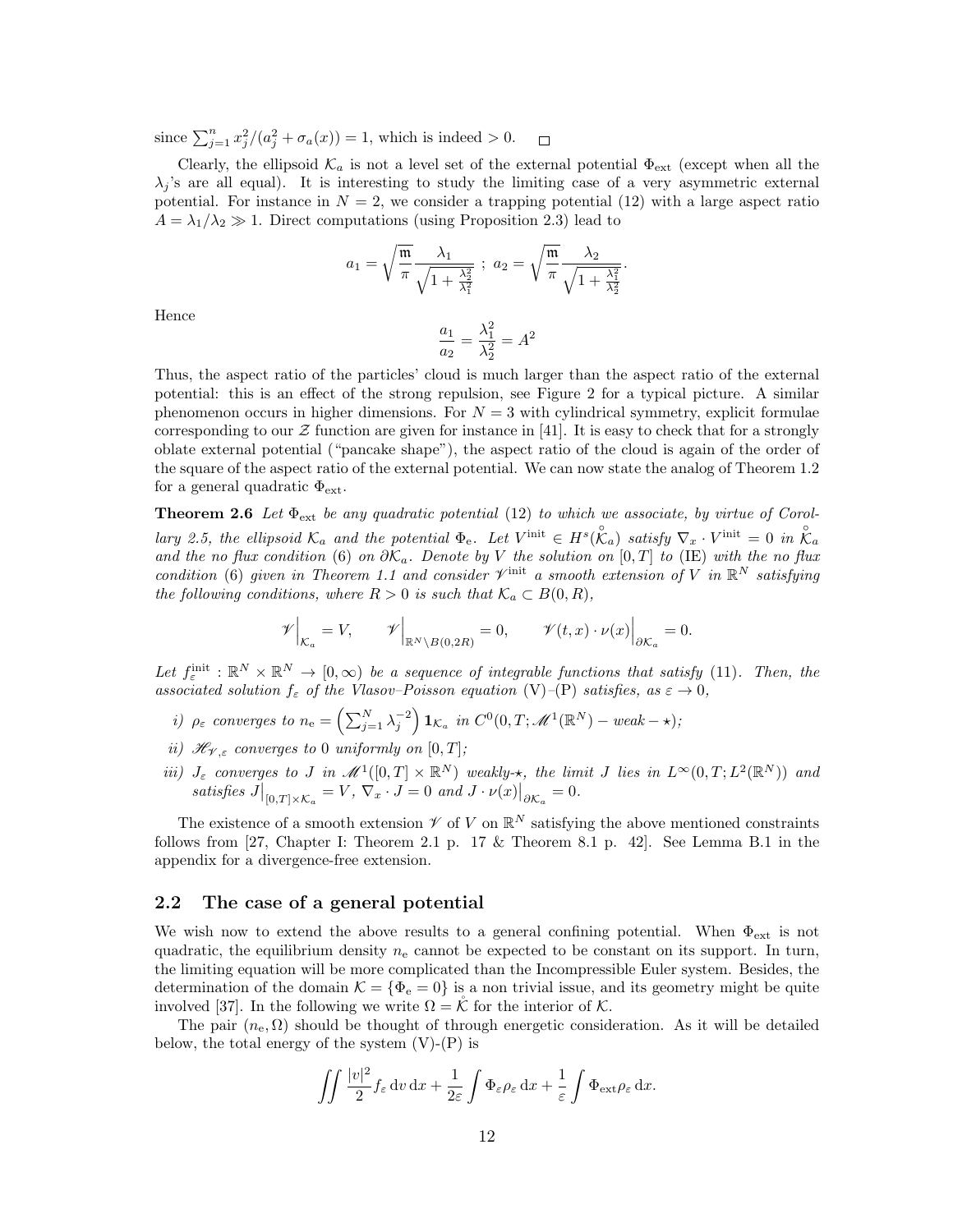It is natural to investigate solutions whose energy does not diverge when  $\varepsilon$  tends to 0. Hence we are interested in configurations close to the ground state  $n_e$  defined by the variational problem where only the electrostatic part of the energy is involved: namely, we wish to minimize

$$
\mathcal{E}[\rho] \stackrel{\text{def}}{=} \int \Phi_{\text{ext}}(x) d\rho(x) + \frac{1}{2} \iint \Gamma(x - y) d\rho(y) d\rho(x),
$$

for a fixed  $\mathfrak{m} > 0$  over the convex subset  $\mathcal{M}_{ext}^+(\mathfrak{m})$  made of nonnegative Borel measures  $\rho$  of total mass  $m > 0$  such that  $\int \Phi_{ext} d\rho$  is finite. This problem, which is often referred to as the generalized Gauss variational problem, is quite classical and the basis of the theory dates back to [16]. We refer the reader to [36, Chapter 1] for the case  $N = 2$ , and to [7, Theorem 1.2] when  $N \geq 3$  for the existence of a minimizer under suitable assumptions on  $\Phi_{ext}$ . In what follows, we shall assume that  $\Phi_{\text{ext}}$  fulfils the following requirements:

- h1)  $\Phi_{ext} : \mathbb{R}^N \to \mathbb{R}_+$  is continuous, nonnegative and satisfies  $\Phi_{ext}(x) \to +\infty$  as  $|x| \to +\infty$ ,
- h2) If  $N = 2$  or  $N = 1$ , we have  $\lim_{|x| \to +\infty} (\Phi_{ext} + m\Gamma)(x) = +\infty$ .

The following statement collects from [7, 36, 37] the results we shall need.

**Theorem 2.7** We assume that the potential  $\Phi_{ext}$  satisfies the hypotheses h1) and h2). (i) The functional  $\mathcal E$  is strictly convex on  $\mathscr M_{\mathrm{ext}}^+(\mathfrak m)$ . (ii) The problem

$$
\inf \{ \mathcal{E}[\rho] \; ; \; \rho \in \mathcal{M}_{\text{ext}}^+(\mathfrak{m}) \} \tag{21}
$$

has a unique minimizer  $n_e$  which has a compact support of positive capacity. Moreover, there exists a constant  $C_*$  such that

$$
\begin{cases}\n\Gamma \star n_{\rm e} + \Phi_{\rm ext} \ge C_{*} & \text{quasi everywhere,} \\
\Gamma \star n_{\rm e} + \Phi_{\rm ext} = C_{*} & \text{quasi everywhere on } \text{Supp}(n_{\rm e}).\n\end{cases} \tag{22}
$$

(iii) Conversely, assume that  $\rho_0 \in \mathcal{M}^+_{ext}(\mathfrak{m})$  and  $C_0$  are such that

$$
\begin{cases} \Gamma \star \rho_0 + \Phi_{ext} \geq C_0 & \text{quasi everywhere,} \\ \Gamma \star \rho_0 + \Phi_{ext} = C_0 & \text{quasi everywhere on } \text{Supp}(\rho_0). \end{cases}
$$

Then,  $\rho_0$  is the minimizer for (21):  $\rho_0 = n_e$ .

We then define the potential  $\Phi_e \stackrel{\text{def}}{=} \Gamma \star n_e + \Phi_{ext} - C_*$ . The constant  $C_*$  in (22) is called the modified Robin constant and quasi everywhere (q. e.) means up a set of zero capacity (which is a bit stronger than to be Lebesgue-negligible); see [37, Definition 2.11]. If  $N = 1$ , (22) holds pointwise.

*Proof.* The statements for  $N \geq 3$  can be found in [7, Theorem 1.2]. When  $N = 2$ , we refer the reader to [36, Theorem 1.3 for (ii) and Theorem 3.3 for (iii)]. If  $N = 2$ , the strict convexity (i) is not explicited in [36]. Thus we give proofs of (i) for  $N = 2$ , and (i)-(iii) for  $N = 1$ .

The argument for (i) is that if  $\rho_0$ ,  $\rho_1 \in \mathcal{M}_{ext}^+(\mathfrak{m})$  and  $\theta \in (0,1)$ , then

$$
\mathcal{E}[(1 - \theta)\rho_0 + \theta \rho_1] - (1 - \theta)\mathcal{E}[\rho_0] - \theta \mathcal{E}[\rho_1]
$$
  
=  $\frac{1}{2} \iint \Gamma(x - y) d[(1 - \theta)\rho_0 + \theta \rho_1](y) d[(1 - \theta)\rho_0 + \theta \rho_1](x)$   
 $- \frac{1}{2}(1 - \theta) \iint \Gamma(x - y) d\rho_0(y) d\rho_0(x) - \frac{1}{2}\theta \iint \Gamma(x - y) d\rho_1(y) d\rho_1(x)$   
=  $-\frac{1}{2}\theta(1 - \theta) \iint \Gamma(x - y) d[\rho_0 - \rho_1](y) d[\rho_0 - \rho_1](x).$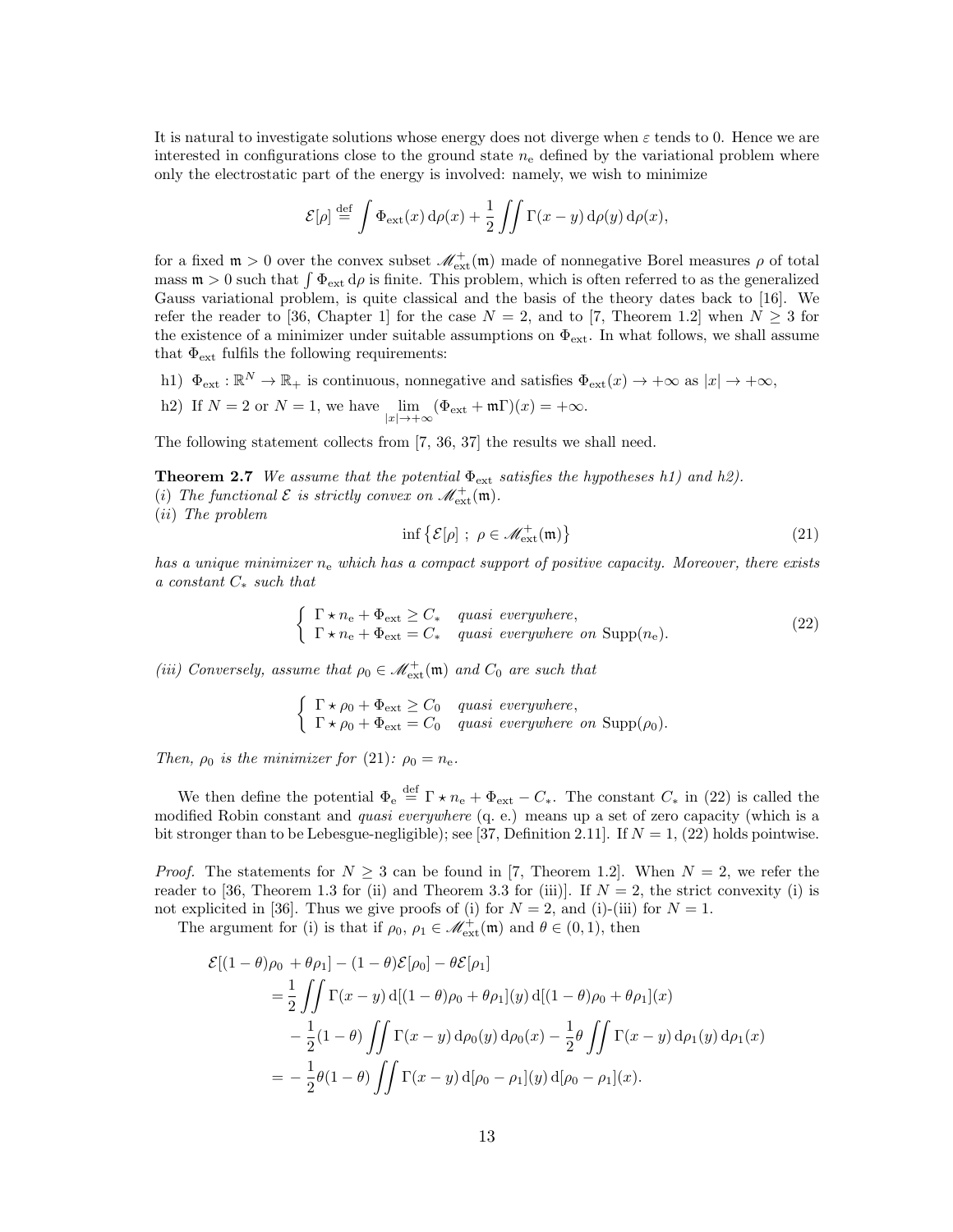Unless  $\rho_0 = \rho_1$ , the last integral is shown to be positive if  $N \geq 3$  in [7, Lemma 3.1]. The case  $N = 2$ is dealt with in [36, Lemma 1.8], under the restriction that  $\rho_0 - \rho_1$  has compact support. Actually, the method used in [7], which consists in writing  $\Gamma(x)$  as an integral of Gaussians  $e^{-|x|^2/2t}$ , can be extended to the case  $N = 2$  as we check now. The starting point is the equality (see [2, equation  $(12)]$ 

$$
\ln \frac{1}{r} = \int_0^{+\infty} \frac{1}{2t} \left( e^{-r^2/2t} - e^{-1/2t} \right) dt.
$$

Therefore, denoting  $\rho \stackrel{\text{def}}{=} \rho_0 - \rho_1$  and  $r \stackrel{\text{def}}{=} |x - y|$  and using the dominated convergence theorem (on each of the sets  $\{|x-y| < 1\}$  and  $\{|x-y| \ge 1\}$ ), we obtain

$$
\iint \ln \frac{1}{|x - y|} d\rho(y) d\rho(x) = \lim_{T \to +\infty} \int_{1/T}^{T} \frac{1}{2t} \iint \left( e^{-r^2/2t} - e^{-1/2t} \right) d\rho(y) d\rho(x) dt
$$
  
\n
$$
= \lim_{T \to +\infty} \int_{1/T}^{T} \frac{1}{2t} \iint e^{-r^2/2t} d\rho(y) d\rho(x) dt
$$
  
\n
$$
= \lim_{T \to +\infty} \int_{1/T}^{T} \frac{1}{4\pi} \iint \int e^{-t|\xi|^2/2 - i\xi \cdot (x - y)} d\xi d\rho(y) d\rho(x) dt
$$
  
\n
$$
= \lim_{T \to +\infty} \int_{1/T}^{T} \int \frac{1}{4\pi} e^{-t|\xi|^2/2} |\hat{\rho}(\xi)|^2 d\xi dt
$$
  
\n
$$
= \int \frac{1}{2\pi |\xi|^2} |\hat{\rho}(\xi)|^2 d\xi,
$$

where, for the second equality, we use  $\int d\rho = 0$ , and for the third one, we write  $e^{-r^2/2t}$  as the Fourier transform of a two dimensional Gaussian. This clearly shows that  $\iint \Gamma(x - y) d\rho(y) d\rho(x)$ is positive unless  $\rho = 0$ , ensuring the strict convexity of  $\mathcal{E}$  on  $\mathcal{M}^+_{ext}(\mathfrak{m})$ . When  $N = 1$ , we argue in a similar way by observing that

$$
-r = \int_0^{+\infty} \frac{1}{\sqrt{2\pi t}} \left( e^{-r^2/2t} - 1 \right) dt.
$$

Indeed,  $e^{-r^2/2t} - 1 = \int_0^r \partial_u (e^{-u^2/2t}) \, du = - \int_0^r (u/t) e^{-u^2/2t} \, du$ , thus

$$
-\int_0^{+\infty} \frac{1}{\sqrt{t}} \left( e^{-r^2/2t} - 1 \right) dt = \int_0^{+\infty} \frac{1}{\sqrt{t}} \int_0^r (u/t) e^{-u^2/2t} du dt = \int_0^r \int_0^{+\infty} \frac{u}{t^{3/2}} e^{-u^2/2t} dt du
$$

$$
= \int_0^r \int_0^{+\infty} 2\sqrt{2} e^{-\tau^2} d\tau du = \int_0^r \sqrt{2\pi} du = r\sqrt{2\pi},
$$

where we have used the change of variable  $\tau = u/\sqrt{2t}$ . Owing to this relation, we can follow the same lines as above:

$$
-\frac{1}{2} \iint |x - y| d\rho(y) d\rho(x) = \lim_{T \to +\infty} \int_{1/T}^{T} \frac{1}{2\sqrt{2\pi t}} \iint \left( e^{-r^2/2t} - 1 \right) d\rho(y) d\rho(x) dt
$$
  
\n
$$
= \lim_{T \to +\infty} \int_{1/T}^{T} \frac{1}{2\sqrt{2\pi t}} \iint e^{-r^2/2t} d\rho(y) d\rho(x) dt
$$
  
\n
$$
= \lim_{T \to +\infty} \int_{1/T}^{T} \frac{1}{4\pi} \iint \int e^{-t\xi^2/2 - i\xi(x - y)} d\xi d\rho(y) d\rho(x) dt
$$
  
\n
$$
= \lim_{T \to +\infty} \int_{1/T}^{T} \int \frac{1}{4\pi} e^{-t\xi^2/2} |\hat{\rho}(\xi)|^2 d\xi dt
$$
  
\n
$$
= \int \frac{1}{2\pi |\xi|^2} |\hat{\rho}(\xi)|^2 d\xi.
$$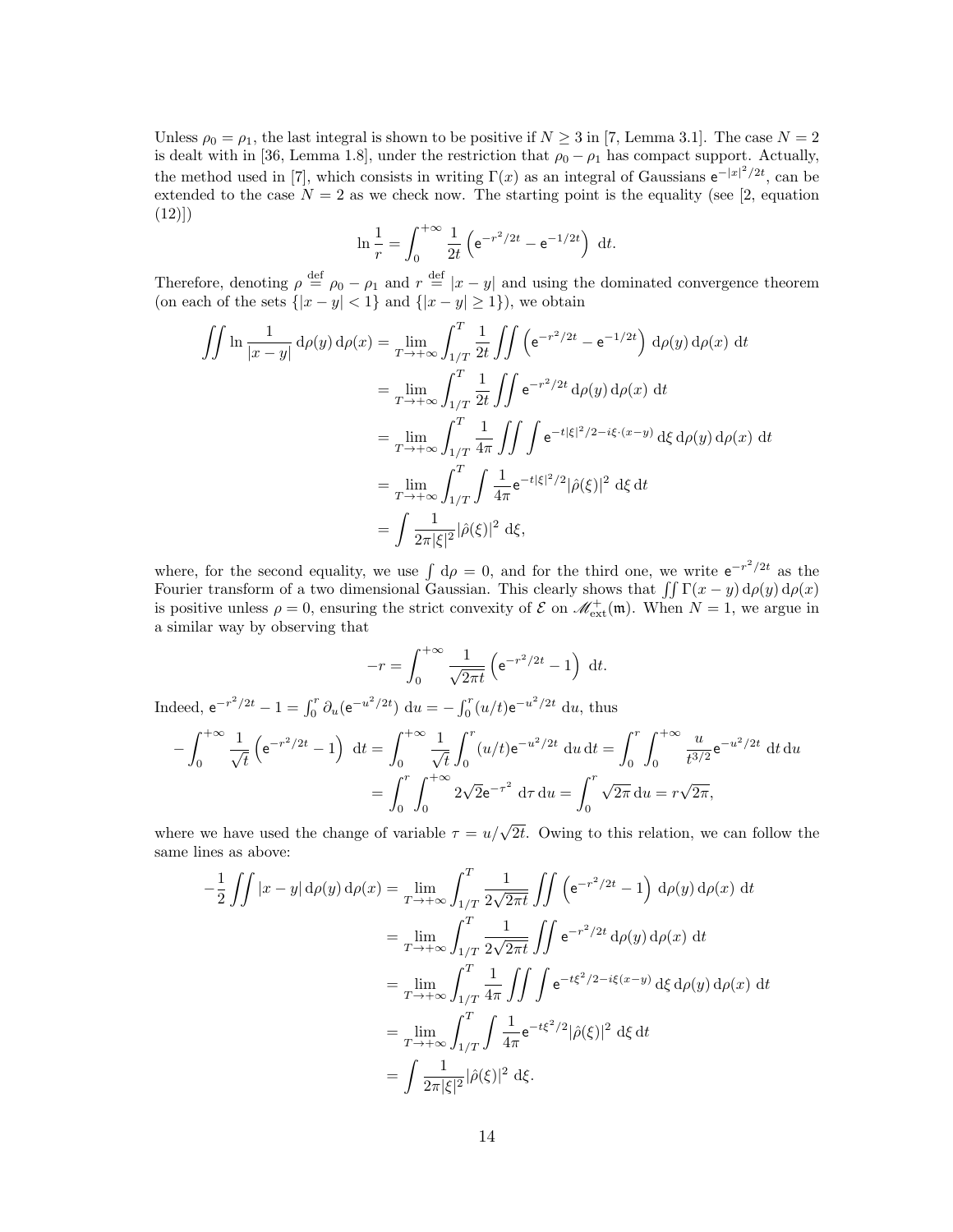It only remains to prove (ii)-(iii) for  $N = 1$ . This is tackled in [37], but with  $\Gamma(x) = -\ln|x|$ . The very same arguments apply to the case  $\Gamma(x) = -|x|/2$ .  $\Box$ 

**Remark 2.8** To motivate the above computation, one can remark that for  $N \geq 1$  and under the condition  $\int d\rho = 0$ , we have, at least formally,

$$
\iint \Gamma(x - y) d\rho(y) d\rho(x) = \int |\nabla \Delta^{-1} \rho|^2 dx = (2\pi)^{-N} \int \frac{1}{|\xi|^2} |\hat{\rho}(\xi)|^2 d\xi.
$$

The minimization of the functional  $\mathcal E$  is connected to an *obstacle problem*. This connection is explained in details in [37, Section 2.5].

**Proposition 2.9** If  $n_e$  is the minimizer of Theorem 2.7, then  $h = \Gamma \star n_e$  is the unique solution to the obstacle problem

To find 
$$
\phi \in H_{\text{loc}}^1(\mathbb{R}^N)
$$
 such that  
\n
$$
\int \nabla \phi \cdot \nabla (g - \phi) dx \ge 0,
$$
\nholds for any  $g \in H_{\text{loc}}^1(\mathbb{R}^N)$ , with  $g - \phi$  compactly supported and  $\phi \ge \psi$  q. e.

where  $\psi(x) \stackrel{\text{def}}{=} C_* - \Phi_{ext}(x)$ .

We then define the coincidence set

$$
\mathcal{K} \stackrel{\text{def}}{=} \{\Phi_e = 0\} = \{\Gamma \star n_e = C_* - \Phi_{ext}\}
$$

and claim that K is compact. Indeed, as  $|x| \to +\infty$ , we have  $-\Gamma \star n_e(x) \sim -m\Gamma(x)$  and  $\Phi_{ext}(x)$  +  $\mathfrak{m}\Gamma(x) \gg 1$  whatever is the dimension N by h1)-h2), thus  $\mathcal{K} = \{\Gamma \star n_{\rm e} = C_{\rm *}-\Phi_{\rm ext}\}\$ is bounded. Moreover, by (22), the set  $\text{Supp}(n_e) \setminus \mathcal{K}$  has zero capacity. We give some examples in section 2.3 below where Supp $(n_e) \subsetneq K$ , due to the presence of points or regions where  $\Delta \Phi_{ext}$  vanishes. These points are precisely defined in [20, Section 3.6] and called 'shallow points' and it is shown in this paper (see Proposition 3.12 there) that it is possible to pass from  $\text{Supp}(n_e)$  to K by simply adding these 'shallow points'. This fact is illustrated in section 2.3 below.

For a general potential  $\Phi_{\text{ext}}$ , the variational viewpoint and the theory of the obstacle problem provide a definition for the equilibrium distribution  $n_e$ , the domain K (which is not always the support of  $n_e$ ) and the potential  $\Phi_e$ . The regularity of  $\Phi_{ext}$  is not "transferred" to the solution  $\Phi_e$ or  $\Gamma \star n_e$  beyond  $C^{1,1}$  regularity (see [13], [6]) since the Laplacian of these functions is discontinuous. In addition, the topology of K is difficult to analyse in general: K may have empty interior or may exhibit cusps. Hence, these regularity issues for both  $K$  and  $n_e$  need to be discussed individually. Let us then list the properties, which very likely are far from optimal, that we need to deal with the asymptotic regime: there exists  $s > 1 + N/2$  such that

- H1) K has a non empty interior  $\Omega$  and  $\partial\Omega$  is of class  $C^1$ .
- H2)  $\Phi_{ext} \in C^{s+3}(\mathbb{R}^N)$ ,  $\Delta \Phi_{ext}$  is bounded away from zero on K.

The  $C<sup>1</sup>$  regularity assumption H1) on  $\partial\Omega$  excludes the presence of cusps in K. Let us point out two regularity results derived from the obstacle problem theory.

**Proposition 2.10** Let  $\Phi_{ext}$  be a potential satisfying h1) and h2) and consider  $n_e$  the minimizer of (21) given by Theorem 2.7 and let  $K \stackrel{\text{def}}{=} {\Phi_e = 0}.$ 

- i) [23] Assume that H1) and H2) are satisfied. Then  $\overline{\Omega} = \mathcal{K}$  and the boundary  $\partial \Omega$  is  $C^{s+1}$ .
- ii) [13], [6], [20] Assume that  $\Phi_{ext} \in C^{1,1}(\mathbb{R}^N)$ . Then,  $\Gamma \star n_e \in C^{1,1}$  and  $n_e = \mathbf{1}_{\Omega}(\Delta \Phi_{ext})$  as measures.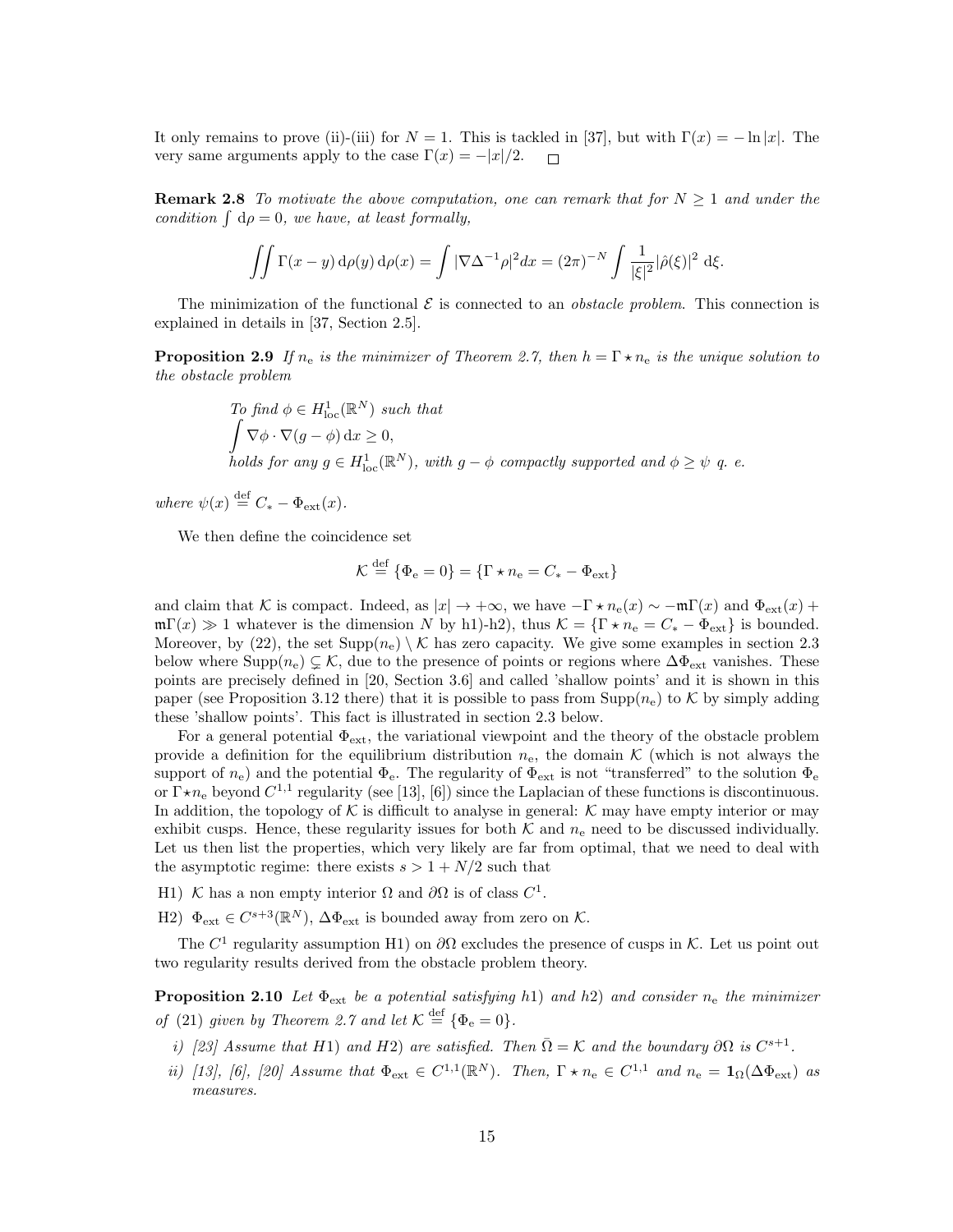**Remark 2.11** A consequence of ii) is that, in  $(22)$ , we may replace 'quasi everywhere' by 'everywhere' since all the functions involved are continuous. Note that H2) then implies that  $n_e$  is  $C^{s+1}$ and bounded from below on K.

**Remark 2.12** Under the low regularity assumption  $\Phi_{ext} \in C^1(\mathbb{R}^N)$  and when  $N \geq 2$ , it follows from [6, Theorem 2] that  $\Gamma \star n_{\rm e} \in C^1$ . This prevents the singular part of the measure  $n_{\rm e}$  from being a Dirac mass or a finite sum of Dirac masses, since the fundamental solution  $\Gamma$  is unbounded (if  $N > 2$ ) near the origin. This however may happen in dimension 1 (see the examples in section 2.3 below) and in these cases, the relation  $n_e = \mathbf{1}_{\Omega}(\Delta \Phi_{ext})$  (as measures) might not be true.

*Proof.* For the first point, notice that  $\overline{\Omega} = \mathcal{K}$  by H1). In addition, we also have from [23, Theorem 1] or [14, Chapter 2, Theorem 1.1], since we assume that  $\Delta \Phi_{ext} \in C_{loc}^{s+1}(\mathbb{R}^N)$  and does not vanish on K, that the boundary  $\partial\Omega$  is automatically of class  $C^{s+1}$  (and even  $C^{s+1+\beta}$  for any  $\beta \in (0,1)$ ). If  $\Phi_{\text{ext}}$  is analytic, then  $\partial\Omega$  is also analytic.

For the second statement, we first invoke the regularity result of [13] (see also [6], [14]) saying that since  $\Phi_{ext} \in C^{s+3}(\mathbb{R}^N) \subset C^{1,1}(\mathbb{R}^N)$ , then  $\Gamma \star n_e$  belongs to  $C^{1,1}(\mathbb{R}^N)$ . Consequently, in the distributional sense, the compactly supported measure  $n_e = -\Delta(\Gamma \star n_e)$  belongs to  $L^{\infty}(\mathbb{R}^N)$ . Since  $\Gamma \star n_e = C_* - \Phi_{ext}$  in  $\Omega$  (q. e., hence everywhere by continuity of the functions), we infer that  $n_e = \Delta \Phi_{ext}$  in  $\Omega$ . If we make the assumption H1),  $\partial \Omega$  is of class  $C^1$  and we then deduce that  $n_e = (\Delta \Phi_{ext}) \mathbf{1}_{\Omega}$  as a measure. If assumption H1) is not satisfied, then, as noticed in [20, Theorem 3.10], it follows from [24, Chapter 2, Lemma A.4] that  $n_e = \Delta \Phi_{\text{ext}}$  holds almost everywhere in K, which concludes.  $\Box$ 

With these assumptions H1) and H2), we can establish the following statement, where we point out that the limit problem is the Lake Equation (LE) instead of the mere incompressible Euler system, since now the equilibrium distribution  $n_e$  is inhomogeneous. We obviously need a smooth enough solution to the Lake Equation (LE): we may refer to the works [26], [33] (when the domain  $\Omega$  is simply connected) and [25] (without simple connectedness assumption on the domain  $\Omega$ ), which rely on a vorticity formulation  $\dot{a}$  la Yudovitch and are then restricted to the dimension  $N = 2$ . We provide in the appendix (see Theorem A.1) a well-posedness result analogous to Theorem 1.1 valid in any dimension and without simple connectedness assumption on  $\Omega$ .

**Theorem 2.13** Let  $\Phi_{ext}$  be a potential satisfying h1) and h2) and consider  $n_e$  the minimizer of (21) given by Theorem 2.7 and let  $K \stackrel{\text{def}}{=} {\Phi_e = 0}$ . Assume in addition that H1) and H2) are satisfied. Let  $V^{\text{init}} \in H^s(\Omega)$  satisfy  $\nabla_x \cdot (n_e V^{\text{init}}) = 0$  in  $\Omega$  and the no flux condition (6). Denote by V the solution on  $[0, T]$  to the Lake Equation (LE), with the no flux condition (6) and initial condition  $V^{\text{init}}$ , given in Theorem A.1 and consider  $\mathcal{V}^{\text{init}}$  a smooth extension of  $V^{\text{init}}$  satisfying the following conditions, where  $R > 0$  is such that  $\Omega \subset B(0, R)$ ,

$$
\mathscr{V}\Big|_{\Omega} = V, \qquad \mathscr{V}\Big|_{\mathbb{R}^N \setminus B(0,2R)} = 0, \qquad \mathscr{V}(t,x) \cdot \nu(x)\Big|_{\partial \Omega} = 0.
$$

Let  $f_{\varepsilon}^{\text{init}} : \mathbb{R}^N \times \mathbb{R}^N \to [0, \infty)$  be a sequence of integrable functions that satisfy (11). Then, the associated solution  $f_{\varepsilon}$  of the Vlasov–Poisson equation (V)–(P) satisfies, as  $\varepsilon \to 0$ ,

- i)  $\rho_{\varepsilon}$  converges to  $n_e$  in  $C^0(0,T; \mathscr{M}^1(\mathbb{R}^N) weak \star);$
- ii)  $\mathcal{H}_{\mathcal{V},\varepsilon}$  converges to 0 uniformly on  $[0,T]$ ;
- iii)  $J_{\varepsilon}$  converges to J in  $\mathscr{M}^1([0,T] \times \mathbb{R}^N)$  weakly- $\star$ , the limit J lies in  $L^{\infty}(0,T; L^2(\mathbb{R}^N))$  and satisfies  $J|_{[0,T]\times\Omega} = V$ ,  $\nabla_x \cdot J = 0$  and  $J \cdot \nu(x)|_{\partial\Omega} = 0$ .

The existence of a smooth extension  $\mathscr V$  of V follows from [27, Chapter I: Theorem 2.1 p. 17  $\&$ Theorem 8.1 p. 42].

For convex potentials  $\Phi_{ext}$ , the only situation where we have been able to check the hypotheses H1) and H2) (except the quadratic potentials for which  $\Delta \Phi_{\rm ext}$  is constant) is the case of the space dimension  $N = 1$  (see Proposition 2.14) and the case of a radial potential (see Proposition 2.15 below).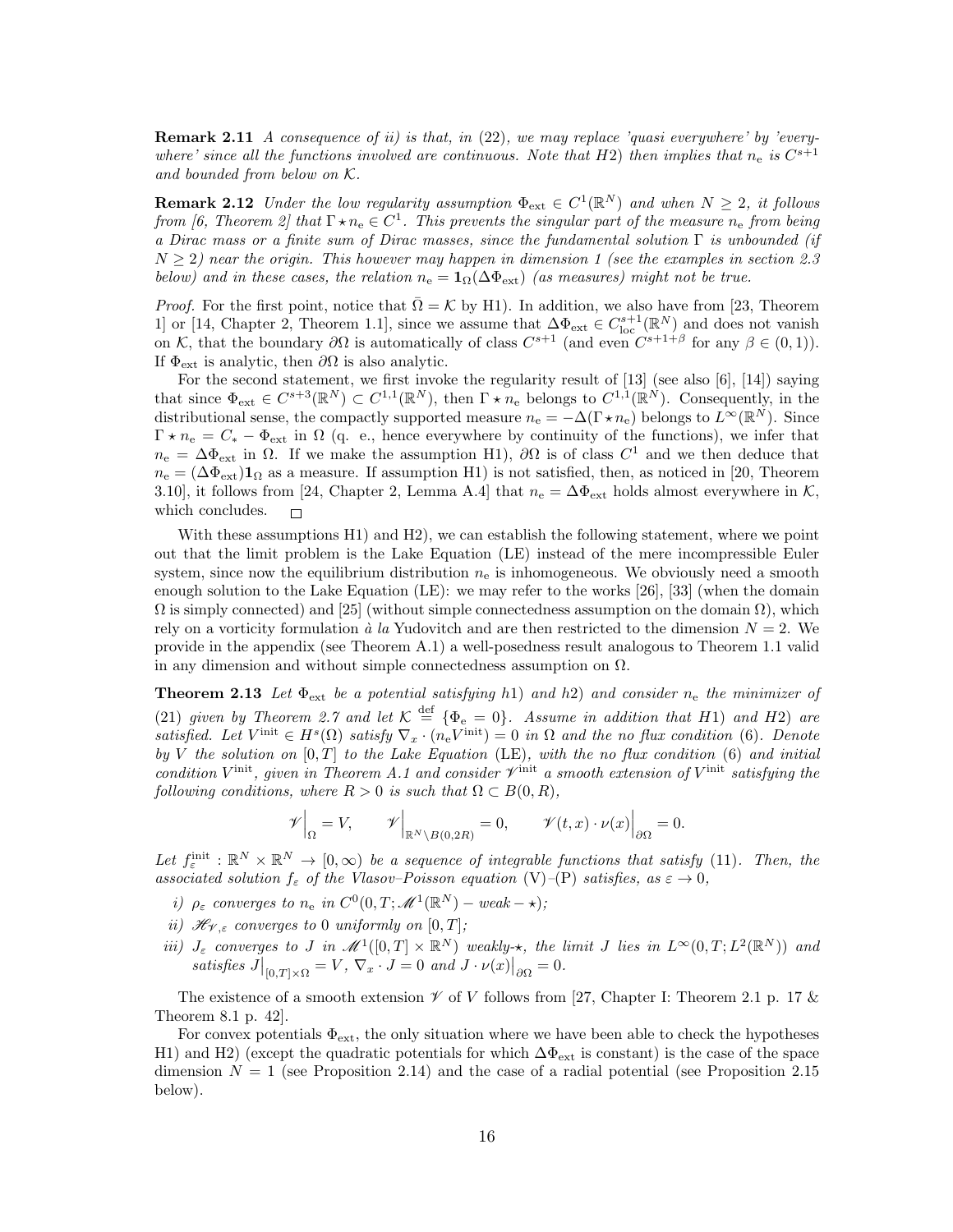### 2.3 About hypothesis H1) for convex potentials  $\Phi_{\text{ext}}$

For the problem we have in mind, it is natural to assume that the confining potential  $\Phi_{\text{ext}}$  is smooth and convex. In this case, one may think that the coincidence set K or  $\text{Supp}(n_e)$  is convex. We have not been able to find such a result in the literature for a general convex, coercive and smooth enough confining potential  $\Phi_{ext}$ . Actually, the obstacle problem is, in most cases, set on a bounded convex domain G with suitable boundary conditions instead of the whole space  $\mathbb{R}^N$ .

For the obstacle problem in bounded convex domains  $G$ , we can find a convexity result for the coincidence set K in [15, Theorem 6.1] in the specific assumptions that  $\Delta \Phi_{ext}$  is constant and with the boundary condition  $\Gamma \star n_e = 1 + \psi = 1 + C_* - \Phi_{ext}$  on  $\partial G$ . Just after [15, Theorem 6.1], an example is given (in a bounded convex domain G) showing that the assumption  $\Phi_{\text{ext}}$  smooth and strictly convex (and  $\Gamma \star n_e > \psi$  on  $\partial G$ ) is not sufficient to guarantee that K is convex. Roughly speaking,  $\Delta\Phi_{\rm ext}$  is constant for quadratic potentials.

Turning back to the obstacle problem in the whole space  $\mathbb{R}^N$ , the only convexity result we are aware of is [6, Corollary 7], which corresponds to the case where  $\Delta\Phi_{\rm ext}$  is constant. Extending this result to space depending functions  $\Delta \Phi_{\rm ext}$  is a delicate issue (see however [14, Chapter 2, section 3], which is not sufficient for our situation).

In the one dimensional case and for a convex potential  $\Phi_{\text{ext}}$ , there is a simple characterization of  $K$ , as explicited in the following Proposition.

Proposition 2.14 (The one dimensional case with a convex potential) Assume that  $N =$ 1 and that  $\Phi_{ext} : \mathbb{R} \to \mathbb{R}$  is of class  $C^1$ , piecewise  $C^2$ , nonnegative, convex (i.e.  $\Phi'_{ext}$  is nondecreasing) and that  $\Phi_{ext}(x) - \mathfrak{m}|x|/2 \gg 1$  for  $|x| \gg 1$  (so that h1) and h2) are satisfied). We denote by  $\partial \Phi'_{\text{ext}}$  the piecewise continuous function associated with the second order derivative of  $\Phi_{\text{ext}}$ . Then, the minimizer  $n_e$  for (21) is given by

$$
n_{\rm e} = (\partial \Phi_{\rm ext}')\Big|_{]a_-,a_+[}
$$
 (23)

where  $a_+$  and  $a_-$  are defined by the equations

$$
\frac{\mathfrak{m}}{2} = \Phi_{\text{ext}}'(a_+) \qquad \text{and} \qquad -\frac{\mathfrak{m}}{2} = \Phi_{\text{ext}}'(a_-). \tag{24}
$$

Furthermore,  $\text{Supp}(n_e) = \text{Supp}(\partial \Phi_{ext}') \cap [a_-, a_+]$  and  $\{\Phi_e = 0\} = [a_-, a_+]$ . In addition, the potential  $\Phi_e$  is convex.

Proof. As a first observation, notice that  $(24)$  has at least one (possibly non unique) solution since  $\Phi_{\text{ext}}'$  is continuous, nondecreasing and tends to  $\geq \frac{m}{2}$  (resp.  $\leq -\frac{m}{2}$ ) in view of our hypothesis. If the limit at  $+\infty$  is  $m/2$ , it follows from the convexity of  $\Phi_{ext}$  that  $\Phi_{ext}(x) - \Phi_{ext}(y) \le m/2$ . cici

(resp. – $\infty$ ) (resp. – $\mathfrak{m}/2$ ) Since  $\Phi_{\text{ext}}'$  is nondecreasing, and if  $b_+ > a_+$  also solves  $\mathfrak{m}/2 =$  $\Phi_{\text{ext}}'(b_+)$ , this implies that, on  $[a_+, b_+]$ ,  $\Phi_{\text{ext}}' \equiv \mathfrak{m}/2$ , thus  $\partial \Phi_{\text{ext}}' \equiv 0$  and this does not change  $n_e$ .

Let us use the characterization (iii) in Theorem 2.7 and look for the measure  $n_e$  under the form  $n_e = (\partial \Phi_{\text{ext}}')\Big|_{]a_-,a_+[}$ , which is piecewise continuous. This function  $n_e$  satisfies the mass constraint if and only if

$$
\mathfrak{m} = \int_{a_{-}}^{a_{+}} \partial \Phi_{\text{ext}}' dx = \Phi_{\text{ext}}'(a_{+}) - \Phi_{\text{ext}}'(a_{-}).
$$
\n(25)

Now, let us compute  $\Gamma \star n_e + \Phi_{ext}$  in  $[a_-, a_+]$  and investigate under which condition this function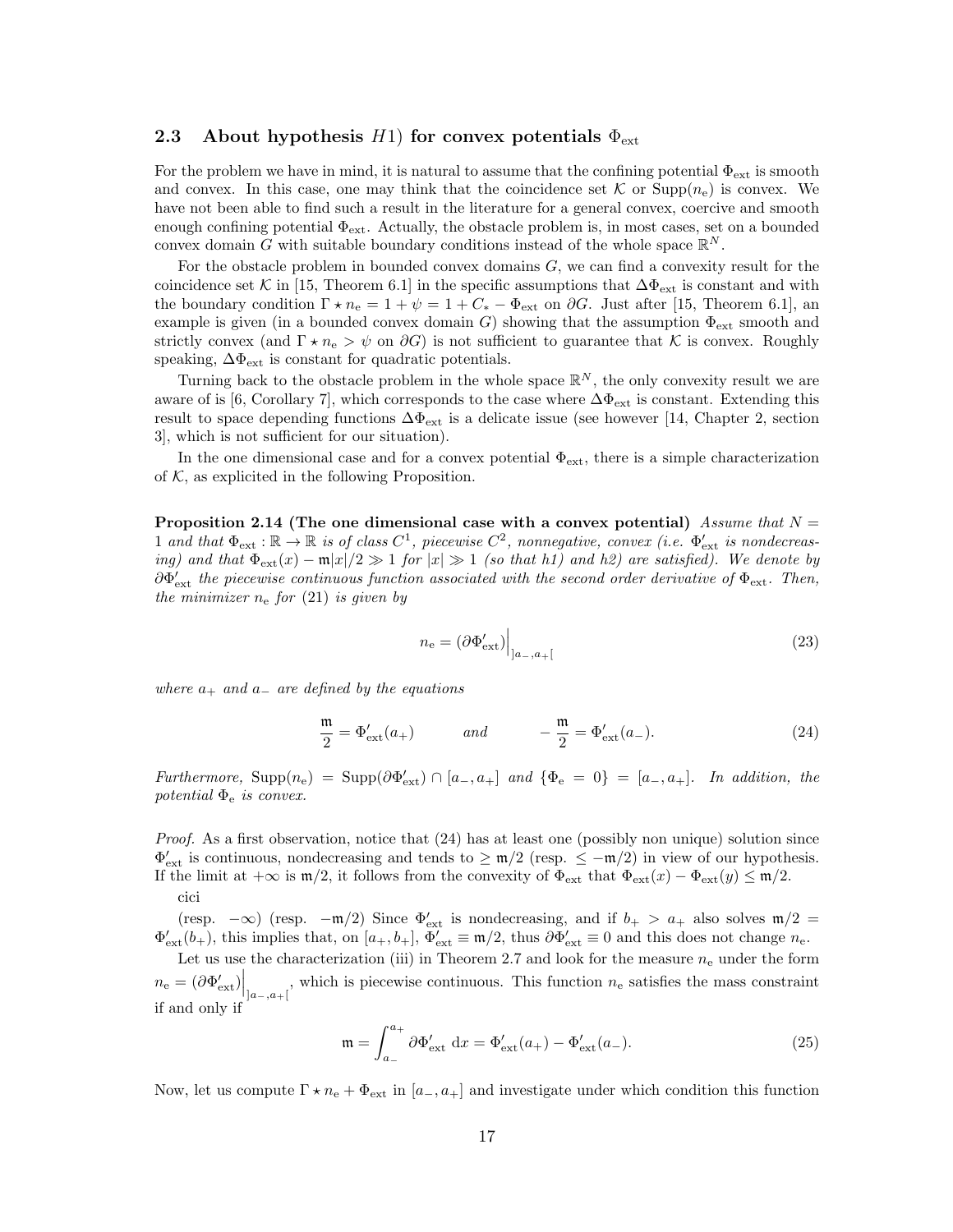

**Figure 3:** The potential  $\Phi_{\text{ext}}$  and the corresponding measure  $n_e$  for example 2

is constant (in  $[a_-, a_+]$ ). Elementary computations give, for  $a_- \leq x \leq a_+$ :

$$
\Gamma \star n_{e}(x) = -\frac{1}{2} \int_{a_{-}}^{a_{+}} |y - x| (\partial \Phi'_{ext})(y) dy
$$
  
=  $-\frac{1}{2} \Phi'_{ext}(a_{+})(a_{+} - x) + \frac{1}{2} \Phi'_{ext}(a_{-})(x - a_{-}) + \frac{1}{2} \int_{a_{-}}^{a_{+}} sgn(y - x) \Phi'_{ext}(y) dy$   
=  $-\frac{1}{2} \Phi'_{ext}(a_{+})(a_{+} - x) + \frac{1}{2} \Phi'_{ext}(a_{-})(x - a_{-}) + \frac{1}{2} \Phi_{ext}(a_{+}) + \frac{1}{2} \Phi_{ext}(a_{-}) - \Phi_{ext}(x).$ 

As a consequence,  $\Gamma \star n_{\rm e} + \Phi_{\rm ext}$  is constant in  $[a_-, a_+]$  if and only if  $\Phi_{\rm ext}'(a_+) + \Phi_{\rm ext}'(a_-) = 0$ . Combining this with the mass constraint  $\Phi'_{ext}(a_+) - \Phi'_{ext}(a_-) = \mathfrak{m}$  yields the relation (24). It then follows that, on  $[a_-, a_+]$ ,

$$
\Gamma \star n_{e} + \Phi_{ext} = C_{*} \stackrel{\text{def}}{=} \frac{1}{2} \left( \Phi_{ext}(a_{+}) + \Phi_{ext}(a_{-}) - a_{+} \Phi'_{ext}(a_{+}) - a_{-} \Phi'_{ext}(a_{-}) \right)
$$

$$
= \frac{1}{2} \left( \Phi_{ext}(a_{+}) + \Phi_{ext}(a_{-}) \right) - \frac{m}{4} (a_{+} - a_{-}).
$$

It remains to check that  $\Gamma \star n_{\rm e} + \Phi_{\rm ext} \geq C_*$  in R. To see this, note that  $\Phi_{\rm e} \stackrel{\rm def}{=} \Gamma \star n_{\rm e} + \Phi_{\rm ext} - C_*$  is convex since its (distributional) second order derivative is equal to the piecewise continuous function  $\partial_x \Phi_{\text{ext}}' \mathbf{1}_{\mathbb{R} \setminus [a_-,a_+]},$  and  $\Phi_e \equiv 0$  on  $[a_-,a_+]$ , hence is  $\geq 0$  everywhere. This finishes the proof.  $\Box$ 

Let us give some examples illustrating Proposition 2.14.

**Example 1 (1D):** If  $\Phi_{ext}$  is of class  $C^2$  and  $\Phi''_{ext}$  is positive on R, then  $n_e(x) = \Phi''_{ext}(x) \mathbf{1}_{[a_-,a_+]}(x)$ and is absolutely continuous with respect to the Lebesgue measure. We then have  $\text{Supp}(n_e)$  $[a_-, a_+].$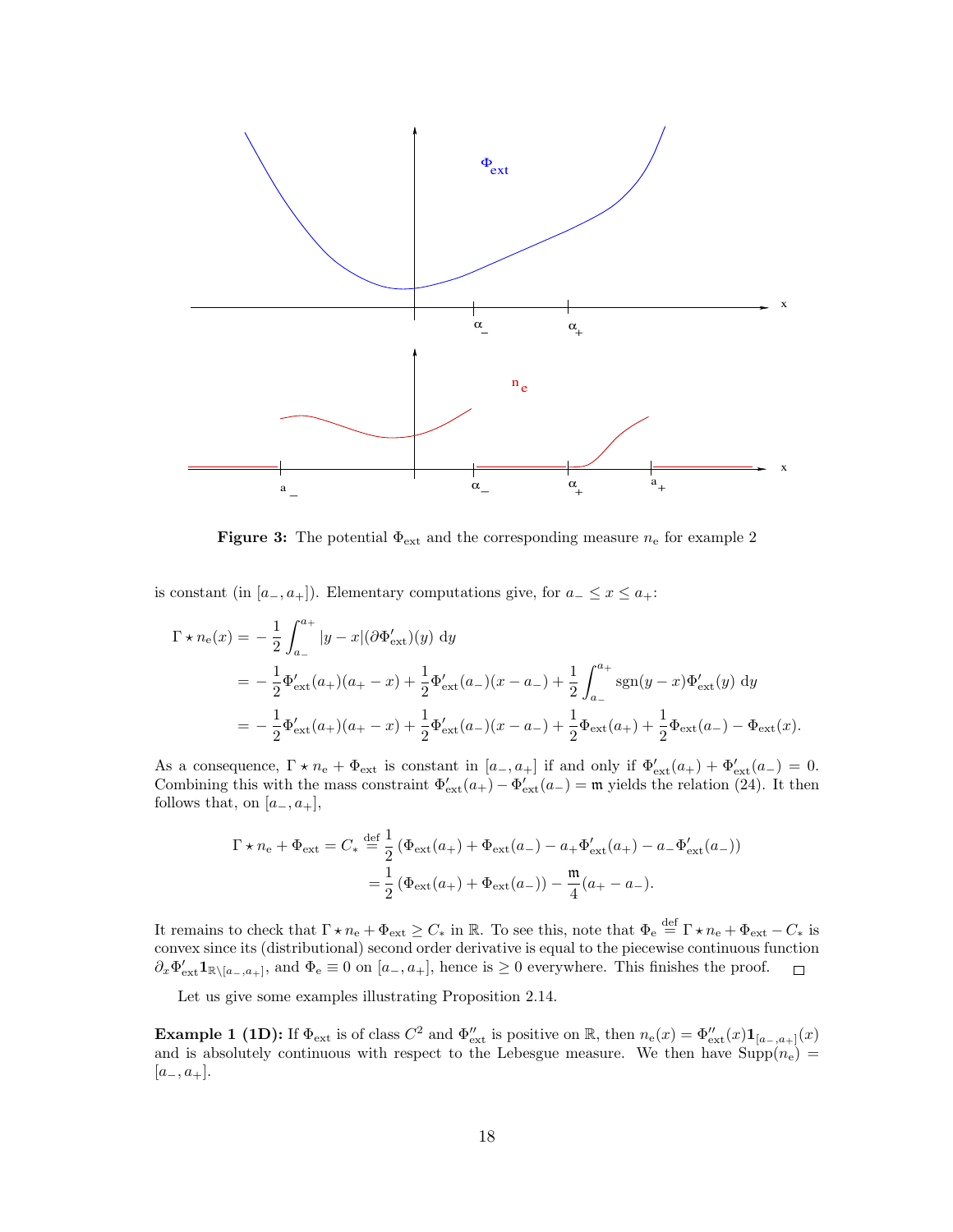**Example 2 (1D):** the potential  $\Phi_{ext}$  is  $C^1$ , piecewise  $C^2$ , but is affine on the interval  $[\alpha_-, \alpha_+]$ (hence it is not strictly convex), where its slope belongs to  $]-\mathfrak{m}/2, +\mathfrak{m}/2[$  (see figure 3). In addition, the second order derivative  $\Phi''_{ext}$  is discontinuous at  $\alpha_-$  and continuous at  $\alpha_+$  and  $\partial \Phi'_{ext}$  is positive except on  $[\alpha_-, \alpha_+]$ . In this case, we may still define  $a_{\pm}$  as the unique solutions to  $\Phi_{\text{ext}}'(a_{\pm}) = \pm \mathfrak{m}/2$ , and we have  $\text{Supp}(n_e) = [a_-, \alpha_-] \cup [\alpha_+, a_+] \subsetneq [a_-, a_+] = {\Phi_e = 0}$  and this is then a disconnected set. If the slope in the region  $[\alpha_-, \alpha_+]$  where  $\Phi_{\text{ext}}$  is affine does not belong to  $]-\mathfrak{m}/2, +\mathfrak{m}/2[$ , then the support of  $n_e$  is an interval as in Example 1.

Example 1 fits the hypotheses of Theorem 2.13, but not Example 2 since  $n_e$  is not bounded away from zero (near  $\alpha_+$ ). In particular, for Example 2, we have to face new difficulties in solving the Cauchy problem (see Theorem A.1) for the Lake Equation (LE). If in the one dimensional situation one can easily check that the support of  $n_e$  (instead of K) is smooth, in a similar higher dimensional case, the regularity of Supp  $(n_e)$  is certainly not easy to analyse since we can not rely on the results in [23, Theorem 1] or [14, Chapter 2, Theorem 1.1]. All these issues motivate hypothesis H2).

Let us give now examples which do not fit the regularity hypotheses required in Proposition 2.14. These expressions are justified through the characterization (iii) in Theorem 2.7 and simple computation of  $\Gamma \star n_e$ .

**Example 3 (1D):** Take the potential  $\Phi_{ext}(x) = |x|$ . Then, hypothesis h2) exactly means  $\mathfrak{m} < 1$ . In that case, we have  $n_e = \mathfrak{m}\delta_0$  and  $\text{Supp}(n_e) = \{0\} = \{\Phi_e = 0\}.$ 

**Example 4 (1D):** Take two reals  $a < b$  and a convex potential  $\Phi_{ext}$  which is affine on  $]-\infty, a]$ , on [a, b] and on [b, +∞[. Assume also that h2) is satisfied, that is  $m < min(\Phi_{\text{ext}}'(+\infty), -\Phi_{\text{ext}}'(-\infty))$ . Then,  $n_e = \min\left(\frac{1}{2}\right)$ 2  $\left(\mathfrak{m}+\frac{\Phi_{\rm ext}(b)-\Phi_{\rm ext}(a)}{l}\right)$  $b - a$  $\setminus$ + , m  $\int \delta_a + \min \left( \frac{1}{2} \right)$ 2  $\left(\mathfrak{m}-\frac{\Phi_{\rm ext}(b)-\Phi_{\rm ext}(a)}{b}\right)$  $b - a$  $\setminus$ + , m  $\setminus$  $\delta_b$ . As a consequence - if  $-\mathfrak{m} < \frac{\Phi_{\text{ext}}(b) - \Phi_{\text{ext}}(a)}{l}$  $\frac{b-a}{b-a} < \mathfrak{m}$ , then  $\text{Supp}(n_e) = \{a, b\}$  and  $\{\Phi_e = 0\} = [a, b]$ ; - if  $\frac{\Phi_{ext}(b) - \Phi_{ext}(a)}{b - a} \le -\mathfrak{m}$ , then  $n_e = \mathfrak{m}\delta_b$  and  $\text{Supp}(n_e) = \{b\} = \{\Phi_e = 0\};$ - if  $\frac{\Phi_{ext}(b) - \Phi_{ext}(a)}{b - a} \geq \mathfrak{m}$ , then  $n_e = \mathfrak{m}\delta_a$  and  $\text{Supp}(n_e) = \{a\} = \{\Phi_e = 0\}.$ 

**Example 5 (1D):** Consider the potential  $\Phi_{ext}(x) = |x| + x^2/2 + \max(x - 1, 0)$ : - if  $m \le 2$ , then  $n_e = m\delta_0$ ,  $\Gamma \star n_e(x) = -m|x|/2$  and  $\text{Supp}(n_e) = \{0\} = \{\Phi_e = 0\};$ - if  $2 \le m \le 4$ , then  $n_e = 2\delta_0 + \mathbf{1}_{[-m/2+1,m/2-1]}$  and  $\text{Supp}(n_e) = [-m/2+1,m/2-1] = {\Phi_e = 0};$ - if  $4 \leq m \leq 6$ , then  $n_e = 2\delta_0 + (m/2-2)\delta_1 + \mathbf{1}_{[-m/2+1,1]}$  and  $\text{Supp}(n_e) = [-m/2+1,1] = {\Phi_e = 0};$ - if  $\mathfrak{m} \geq 6$ , then  $n_e = 2\delta_0 + \delta_1 + \mathbf{1}_{[-\mathfrak{m}/2+1, \mathfrak{m}/2-2]}$  and  $\text{Supp}(n_e) = [-\mathfrak{m}/2+1, \mathfrak{m}/2-2] = {\Phi_e = 0}.$ 

Examples 3, 4 and 5 show that the single convexity hypothesis on  $\Phi_{\text{ext}}$  does not guarantee that  $n_e$  is a restriction of the nonnegative measure  $\partial_x^2 \Phi_{ext}$  (in the distributional sense). It appears in these examples that  $n_e$  is nondecreasing with respect to the mass  $m$ , and thus that we always have  $n_e \leq \partial_x^2 \Phi_{\text{ext}}$  in the distributional sense. It is an open problem to determine whether this holds true in higher dimensions. Here again, these issues motivate the regularity assumptions on  $\Phi_{\text{ext}}$  in H2).

The other situation where we may verify hypothesis H1) is the radial case (see [7, Corollary 1.4] for a related result in dimension  $N \geq 3$  for  $C^2$  potentials  $\Phi_{ext}$ . Let  $\varphi_{ext} : \mathbb{R}_+ \to \mathbb{R}_+$  be a nondecreasing function of class  $C^1$  and piecewise  $C^2$ . Consider now the potential  $\Phi_{ext}: \mathbb{R}^N \to \mathbb{R}$ given by  $\Phi_{ext}(x) = \varphi_{ext}(|x|)$ . It is then clear that  $\varphi_{ext}$  is convex if and only if  $\Phi_{ext}$  is convex.

Proposition 2.15 (The radial case with a convex potential) Assume that  $N \geq 2$  and that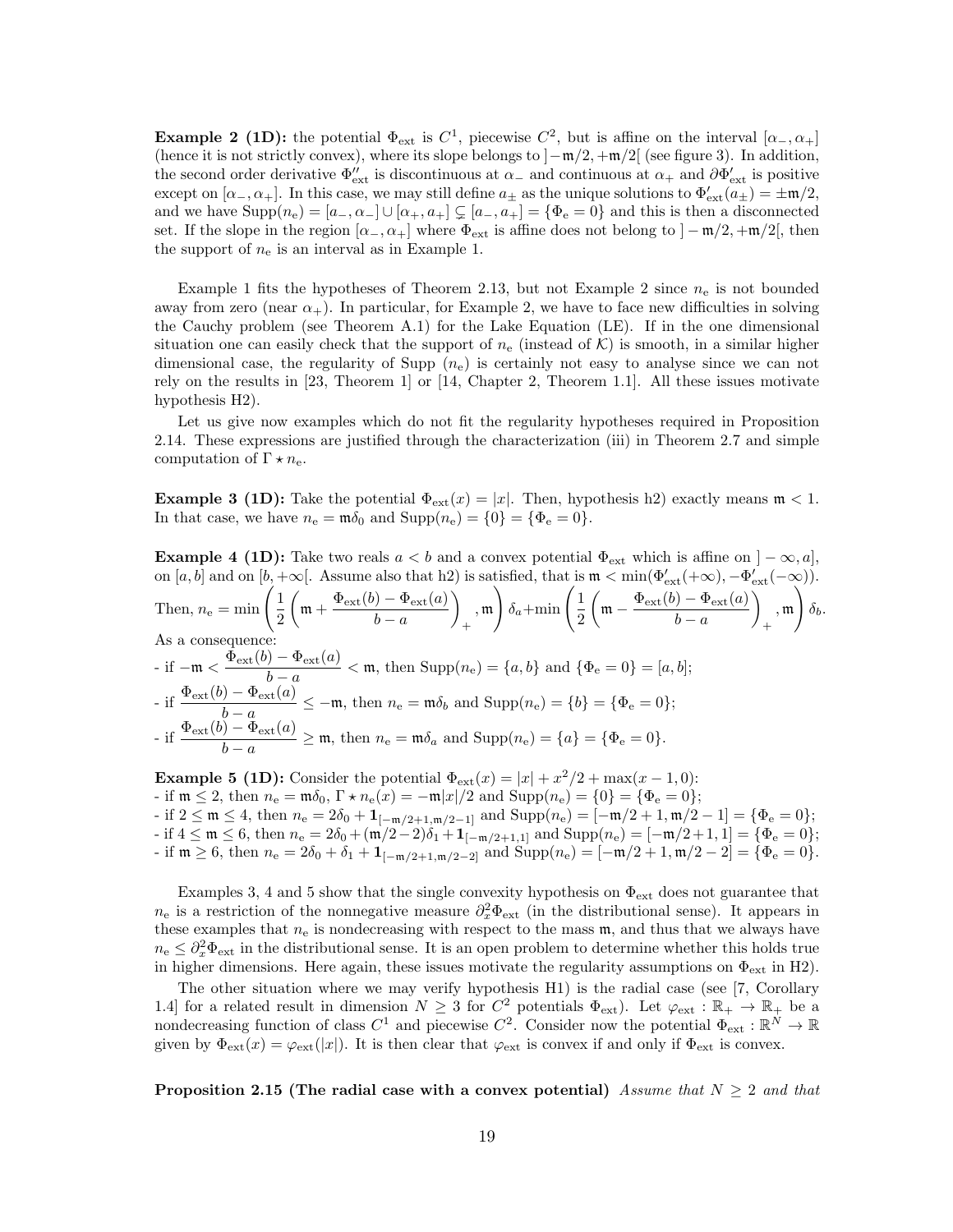$\Phi_{ext} : \mathbb{R}^N \to \mathbb{R}$  is as above. Then, the minimizer  $n_e$  for (21) is given by

$$
n_{\mathbf{e}}(x) = \mathbf{1}_{B(0,R)}(x)\Delta\Phi_{\text{ext}}(x),\tag{26}
$$

where  $R$  is defined by the equation

$$
\mathfrak{m} = \int_{B(0,R)} \Delta \Phi_{\text{ext}}(x) dx \qquad or, \ \, \text{equivalently,} \qquad N|B(0,1)|R^{N-1}\varphi_{\text{ext}}'(R) = \mathfrak{m}. \tag{27}
$$

Furthermore,  $\text{Supp}(n_e) = \bar{B}(0, R) \setminus B(0, R_{\min})$ , where  $R_{\min} \stackrel{\text{def}}{=} \max\{\varphi_{\text{ext}}' = 0\} \leq R$ . In addition, the potential  $\Phi_e$  is convex.

*Proof.* The existence of R is clear. We may have non uniqueness only in the case where  $\Phi_{ext}$  is constant on a ball  $B(0, R_0)$  (of positive radius), since  $\varphi_{\text{ext}}'$  is nondecreasing. The potential  $\Phi_e$  may be searched for under the form of a radial function, and we find the expressions

$$
\Phi_{\rm e}(x)=(\varphi_{\rm ext}(R)-\varphi_{\rm ext}(|x|)+\varphi_{\rm ext}'(R)\Gamma(R))\mathbf{1}_{B(0,R)}+\varphi_{\rm ext}'(R)\Gamma(x)\mathbf{1}_{\mathbb{R}^N\setminus B(0,R)},
$$

where  $\Gamma(R)$  stands for  $\Gamma(y)$  for any  $y \in \partial B(0,R)$ .

Let us give some examples illustrating Proposition 2.15.

**Example 1 (radial):** If  $\varphi_{ext}$  is of class  $C^2$  and  $\varphi''_{ext}$  is positive on  $\mathbb{R}_+$ , then  $n_e(x) = \mathbf{1}_{B(0,R)}(x) \Delta \Phi_{ext}(x)$ and is absolutely continuous with respect to the Lebesgue measure. We then have  $\text{Supp}(n_{e}) =$  $\overline{B}(0, R)$ .

**Example 2 (radial):** The potential  $\varphi_{\text{ext}}$  is  $C^1$ , piecewise  $C^2$ , but is constant on the interval  $[0, R_0]$  (hence it is not strictly convex). It does not matter whether the second order derivative of  $\varphi_{\rm ext}$  is continuous or not at  $R_0$ . We define  $R \ge R_0 > 0$  by the relation  $\mathfrak{m} = \int_{B(0,R)} \Delta \Phi_{\rm ext} dx$ , or, equivalently,  $N|B(0,1)|R^{N-1}\varphi_{\text{ext}}'(R) = \mathfrak{m}$ . Then,  $n_e = \mathbf{1}_{B(0,R)\setminus B(0,R_0)}\Delta \Phi_{\text{ext}}$ , Supp $(n_e)$  $\bar{B}(0,R) \setminus B(0,R_0) \subsetneq \bar{B}(0,R) = {\Phi_e = 0}$  and this set is then neither starshaped nor simply connected. Here again, if  $\varphi_{ext} \in C^2$ , this potential does not fit hypothesis H2) since  $\Delta \Phi_{ext}$  is not bounded away from 0 near  $R_0$ .

Let us give now examples which do not fit the regularity hypotheses required in Proposition 2.14. These expressions are justified through the characterization (iii) in Theorem 2.7 and simple computation of  $\Gamma \star n_e$ .

**Example 3 (radial):** Take the potential  $\varphi_{ext}(r) = r$ , that is  $\Phi_{ext}(x) = |x|$ . Then,  $\Delta \Phi_{ext} =$  $(N-1)/r > 0$ ,  $n_e = (N-1)|x|^{-1} \mathbf{1}_{B(0,R)}$ , with  $N|B(0,1)|R^{N-1} = \mathfrak{m}$ , and  $\text{Supp}(n_e) = \bar{B}(0,R) =$  $\{\Phi_{\rm e}=0\}.$ 

**Example 5 (radial):** Consider the potential  $\varphi_{\text{ext}}(r) = r + \max(r - 1, 0)$ : - if  $\mathfrak{m} \leq N |B(0,1)|$ , then  $n_e = (N-1)|x|^{-1} \mathbf{1}_{B(0,R)}$ , with  $R = (\mathfrak{m}/N|B(0,1)|)^{1/N-1}$  and  $\text{Supp}(n_e)$  $\bar{B}(0, R) = {\Phi_e = 0};$ - if  $N|B(0,1)| \le m \le 2N|B(0,1)|$ , then  $n_e = (N-1)|x|^{-1} \mathbf{1}_{B(0,1)} + (m-N|B(0,1)|)\delta_{\partial B(0,1)}$  and  $\text{Supp}(n_e) = \bar{B}(0, 1) = \{\Phi_e = 0\};$ - if  $\mathfrak{m} \geq 2N|B(0,1)|$ , then  $n_e = (N-1)|x|^{-1}\mathbf{1}_{B(0,1)} + N|B(0,1)|\delta_{\partial B(0,1)} + 2(N-1)|x|^{-1}\mathbf{1}_{B(0,R)\setminus B(0,1)},$ where  $R \ge 1$  is such that  $2N|B(0, 1)|(R^{N-1}-1) + N|B(0, 1)| = \mathfrak{m}$ , and  $\text{Supp}(n_e) = \overline{B(0, R)} =$  $\{\Phi_{\rm e}=0\}.$ 

Since we assume  $\varphi_{\text{ext}}$  convex and with 0 as a minimum point, it follows that  $\varphi_{\text{ext}}$  has a rightderivative at 0, hence the singularity in  $1/|x|$  at the origin for  $n_e$  is the worst we can have. The radial Example 5 also shows that we may have Dirac masses on a sphere (of positive radius).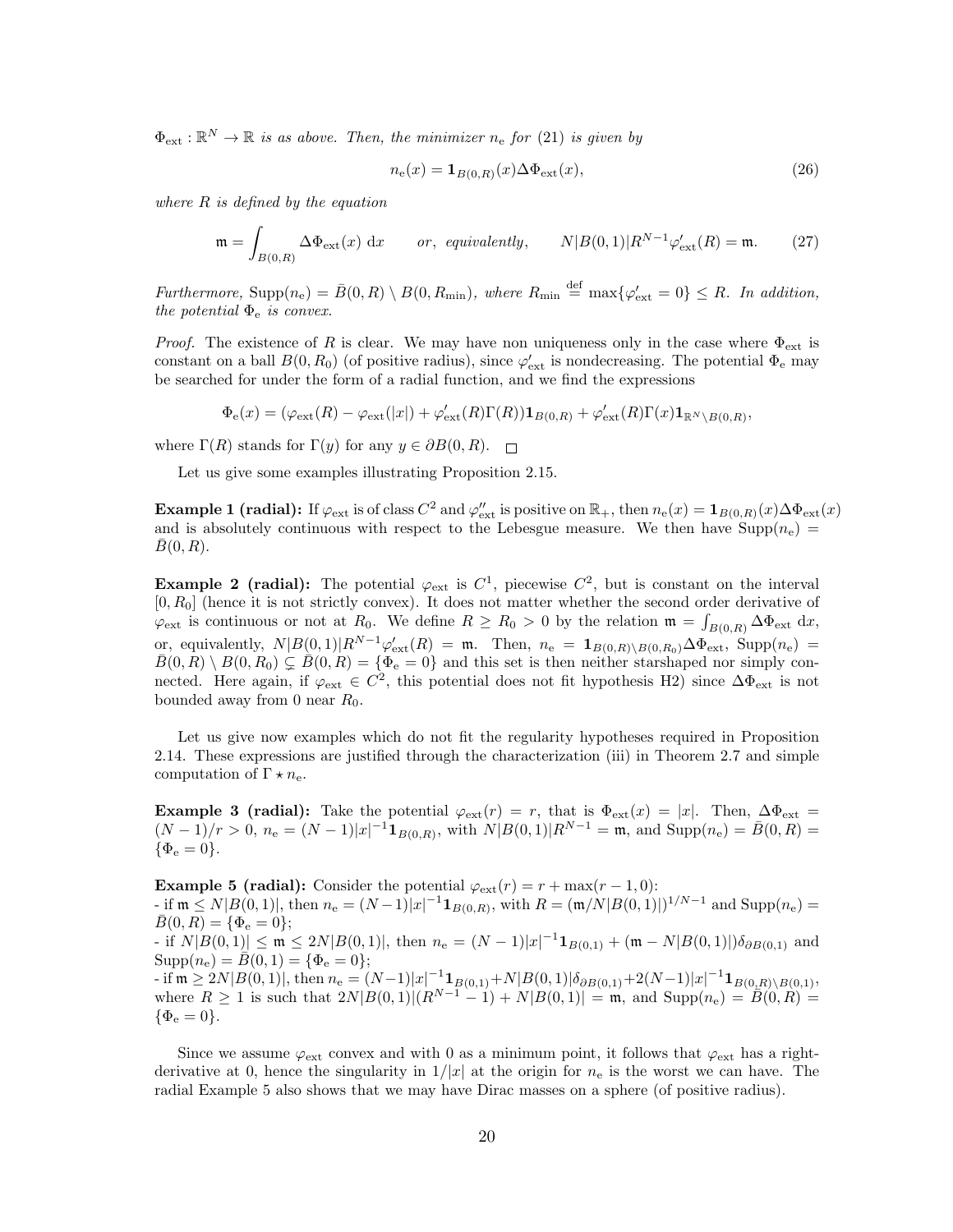Our next results guarantees that K has non empty interior when the confining potential  $\Phi_{ext}$  is  $C^1$  and convex.

**Proposition 2.16** We assume that 0 is a minimum point of  $\Phi_{\text{ext}}$  and that the potential  $\Phi_{\text{ext}}$  is of class  $C^1$  and convex. Then, there exists  $r_0 > 0$  such that  $B_{r_0}(0) \subset \mathcal{K}$ . In particular,  $\mathcal K$  has non empty interior.

*Proof.* We follow the argument of [24, Chapter 5, Theorem 6.2], where we work on  $h \stackrel{\text{def}}{=} \Gamma \star n_e$  and shall use that it is a solution to the obstacle problem given in Proposition 2.9 with the obstacle  $\psi = C_* - \Phi_{\text{ext}}.$ 

We first consider the case  $N \geq 3$  and notice that  $\text{Supp}(n_e)$  has a positive capacity: we fix some  $a \in \text{Supp}(n_e)$  such that  $C_* = h(a) + \Phi_{ext}(a)$  (see (22)). Now, since  $N \geq 3$ , we observe that (with  $c_N > 0$ )  $h(a) = \Gamma \star n_e(a) = c_N |\cdot|^{2-N} \star n_e > 0$  and that 0 is actually a global minimum point of  $\Phi_{ext}$ , thus  $C_* > \Phi_{ext}(a) \geq \Phi_{ext}(0)$  and it follows that  $\psi(0) = C_* - \Phi_{ext}(0) > 0$ . On the other hand,  $h(x) \sim \mathfrak{m} \Gamma(x)$  tends to  $0 < \psi(0)$  at infinity, thus there exists an  $R_0 > 0$  such that  $h(x) \leq \psi(0)/2$ when  $|x| \ge R_0$ . For  $x_0$  that will be close to 0, we let  $v(x) \stackrel{\text{def}}{=} \psi(x_0) + (x - x_0) \cdot \nabla \psi(x_0)$  be the affine tangent to  $\psi$  at  $x_0$ . Since  $\psi$  is concave ( $\Phi_{ext}$  is convex), we have  $\psi \leq v$  in  $\mathbb{R}^N$ . Furthermore, if  $x_0$  is sufficiently close to 0 (depending on  $R_0$ ), then  $\nabla \psi(x_0)$  is small (since  $\psi$  is  $C^1$  and achieves a minimum at 0) and thus  $v > \psi(0)/2 > 0$  on  $\partial B(0, R_0)$ . Since  $\Delta v \equiv 0$ , we may now apply [24, Chapter 4, Theorem 8.3] to infer  $h \le v$  in  $B(0, R_0)$  (this is a maximum type principle proved using the comparison function  $g \stackrel{\text{def}}{=} \min(h, v) \mathbf{1}_{B(0,R_0)} + h \mathbf{1}_{\mathbb{R}^N \setminus B(0,R_0)}$  in the formulation of the obstacle problem given in Proposition 2.9). In particular,  $\psi(x_0) \leq h(x_0) \leq v(x_0) = \psi(x_0)$ , which means that, as wished,  $x_0 \in \mathcal{K}$ .

Let us now turn to the dimensions  $N = 2$  and  $N = 1$ . Then, it may happen that  $\psi(0) \leq 0$ , but since  $h(x) \sim \mathfrak{m} \Gamma(x)$  tends to  $-\infty < \psi(0)$  at infinity, the previous argument still applies.  $\Box$ 

If one is able to prove that K is convex and assuming that  $\Phi_{\text{ext}}$  satisfies H2), then H1) is automatically true. Indeed, any point of  $\partial \mathcal{K}$  has then a positive density and we may then apply the regularity result of L. Caffarelli (see e.g., [14, Chapter 2, Theorem 3.10]) which ensures that  $\partial\Omega$  is of class  $C^1$  (hence  $C^{s+1}$  by H2)).

We conclude with a result from [20, Theorem 3.24] on the topology of  $K$  valid only in space dimension two (the proof uses complex analysis).

**Proposition 2.17** ([20]) We assume  $N = 2$ . Suppose that  $\Phi_{ext}$  is of class  $C^2$  and that its Hessian is everywhere positive definite. Then,  $supp(n_e)$  is simply connected, and equal to the closure of its interior. Moreover, if  $\Phi_{ext}$  is  $C^{2,\alpha}$  for some  $\alpha \in ]0,1[$ , then  $\partial \mathcal{K}$  is a  $C^{1,\beta}$  Jordan curve, for some  $\beta \in ]0,1[$ .

The above result does not prevent cusps in  $\partial \mathcal{K}$ , but just says that the boundary  $\partial \mathcal{K}$  possesses a  $C^{1,\beta}$  parametrization.

## 3 Asymptotic analysis

This section is devoted to the analysis of the asymptotic regime  $\varepsilon \to 0$ . We shall point out the difficulties and necessary adaptations between the case of quadratic potentials, Theorem 1.2 and Theorem 2.6, and the general case, Theorem 2.13. For the existence theory of the Vlasov–Poisson equation, we refer the reader to [1] for weak solutions and more recently to [28, 35] where strong solutions and regularity issues are discussed. Further details and references can be found in the survey [18].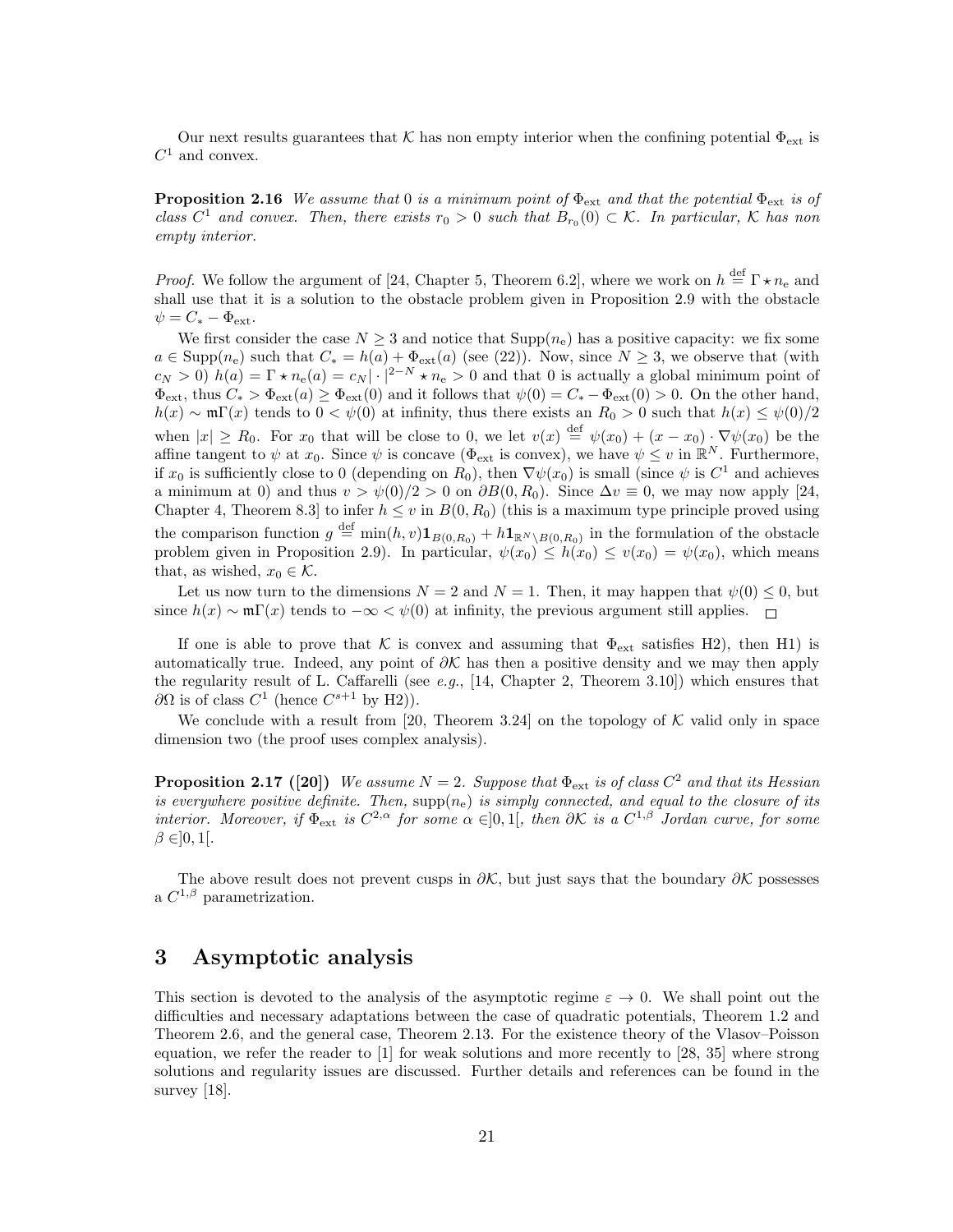#### 3.1 A useful estimate on  $\Phi_e$

Before we turn to the analysis of the asymptotic regime  $\varepsilon \to 0$ , it is convenient to set up an estimate that describes the behavior of  $\Phi_e$  close to the neighborhood of  $\partial \mathcal{K}$ . In the isotropic case,  $\Phi_{ext}$  being given by (2), the potential  $\Phi_e$  is defined by (9), and we observe that there exists  $C > 0$  such that

$$
0 \le (|x| - R) |\nabla_x \Phi_e(x)| \le C \Phi_e(x)
$$
\n(28)

holds for any x with  $|x| \ge R$ . More generally, for a quadratic potential (12), we can establish the following property, based on the formulas in Section 2.1.

**Lemma 3.1** Let  $\Phi_e$  be the quadratic potential defined as in Corollary 2.5. Let  $\mathcal{V}: \mathbb{R}^N \to \mathbb{R}^N$  be smooth, compactly supported and such that  $\mathcal{V} \cdot \nu \big|_{\partial \mathcal{K}_a} = 0$ . Then, there exists a positive constant C, depending only on N,  $\Phi_{ext}$  and  $\mathcal V$  such that we have, for any  $x \in \mathbb R^N$ ,

$$
|\mathcal{V} \cdot \nabla \Phi_{\mathbf{e}}(x)| \le C \Phi_{\mathbf{e}}(x). \tag{29}
$$

*Proof.* Since  $\mathscr V$  is compactly supported and  $\Phi_e$  is positive in  $\{\sigma_a > 0\}$ , we just need to prove the inequality for x close to  $\partial \mathcal{K}_a$ , that is for  $\sigma_a(x)$  small. We still define  $\lambda > 0$  so that  $\lambda^{-2} = \sum_{j=1}^N \lambda_j^{-2}$ . From (20), and by Taylor expansion of the integral, we infer that for  $0 < \sigma_a(x) \ll 1$  and  $1 \leq k \leq N$ ,

$$
\lambda^2 \partial_k \Phi_e(x) = \frac{x_k}{2} \left( \prod_{j=1}^N a_j \right) \left( \sigma_a(x) \frac{1}{a_k^2} \left( \prod_{j=1}^N a_j^2 \right)^{-1/2} + \mathcal{O}(\sigma_a^2(x)) \right) = \frac{x_k \sigma_a(x)}{2a_k^2} + \mathcal{O}(\sigma_a^2(x)).
$$

Let  $\mathscr{X}(x)$  stands for the vector with components  $x_k/a_k^2$ . In particular, for  $0 < \sigma_a(x) \ll 1$ , we get

$$
|\nabla \Phi_{\mathbf{e}}(x)| = \mathcal{O}(\sigma_a(x)) \quad \text{and} \quad \frac{\nabla \Phi_{\mathbf{e}}(x)}{|\nabla \Phi_{\mathbf{e}}(x)|} = \frac{\mathcal{X}(x)}{|\mathcal{X}(x)|} + \mathcal{O}(\sigma_a(x)), \quad (30)
$$

where the unit vector field  $x \mapsto \frac{\mathscr{X}(x)}{|\mathscr{X}(x)|}$  is smooth near  $\partial \mathcal{K}_a$  and is the (outward) normal on  $\partial \mathcal{K}_a$ . Now, observe that

$$
0 = \partial_k \left( \sum_{j=1}^N \frac{x_j^2}{a_j^2 + \sigma_a(x)} \right) = 2 \frac{x_k}{a_k^2 + \sigma_a(x)} - \left( \sum_{j=1}^N \frac{x_j^2}{(a_j^2 + \sigma_a(x))^2} \right) \partial_k \sigma_a(x)
$$

$$
= 2 \frac{x_k}{a_k^2} - \partial_k \sigma_a(x) \left( \sum_{j=1}^N \frac{x_j^2}{a_j^4} \right) + \mathcal{O}(\sigma_a(x)).
$$

Therefore, for  $0 < \sigma_a(x) \ll 1$  and  $1 \leq k \leq N$ , we have

$$
\lambda^2 \partial_k \Phi_e(x) = \frac{1}{4} \sigma_a(x) \partial_k \sigma_a(x) \left( \sum_{j=1}^N \frac{x_j^2}{a_j^4} \right) + \mathcal{O}(\sigma_a^2(x)) = \frac{1}{8} \partial_k \left( \sigma_a^2(x) \left( \sum_{j=1}^N \frac{x_j^2}{a_j^4} \right) \right) + \mathcal{O}(\sigma_a^2(x)).
$$

As a consequence,

$$
\lambda^2 \Phi_e(x) = \frac{1}{8} \sigma_a^2(x) \left( \sum_{j=1}^N \frac{x_j^2}{a_j^4} \right) + \mathcal{O}(\sigma_a^3(x)) \ge \frac{\sigma_a^2(x)}{C},\tag{31}
$$

holds for some  $C > 0$ . Going back to (30), we arrive at

$$
\mathcal{V}(x) \cdot \nabla \Phi_{\mathbf{e}}(x) = \mathcal{V}(x) \cdot \left( \frac{\nabla \Phi_{\mathbf{e}}(x)}{|\nabla \Phi_{\mathbf{e}}(x)|} \right) \times |\nabla \Phi_{\mathbf{e}}(x)| = \mathcal{V}(x) \cdot \left( \frac{\mathcal{X}(x)}{|\mathcal{X}(x)|} + \mathcal{O}(\sigma_a(x)) \right) \times \mathcal{O}(\sigma_a(x))
$$

$$
= (\mathcal{O}(\sigma_a(x)) + \mathcal{O}(\sigma_a(x))) \times \mathcal{O}(\sigma_a(x)) = \mathcal{O}(\sigma_a^2(x)) = \mathcal{O}(\Phi_{\mathbf{e}}(x)),
$$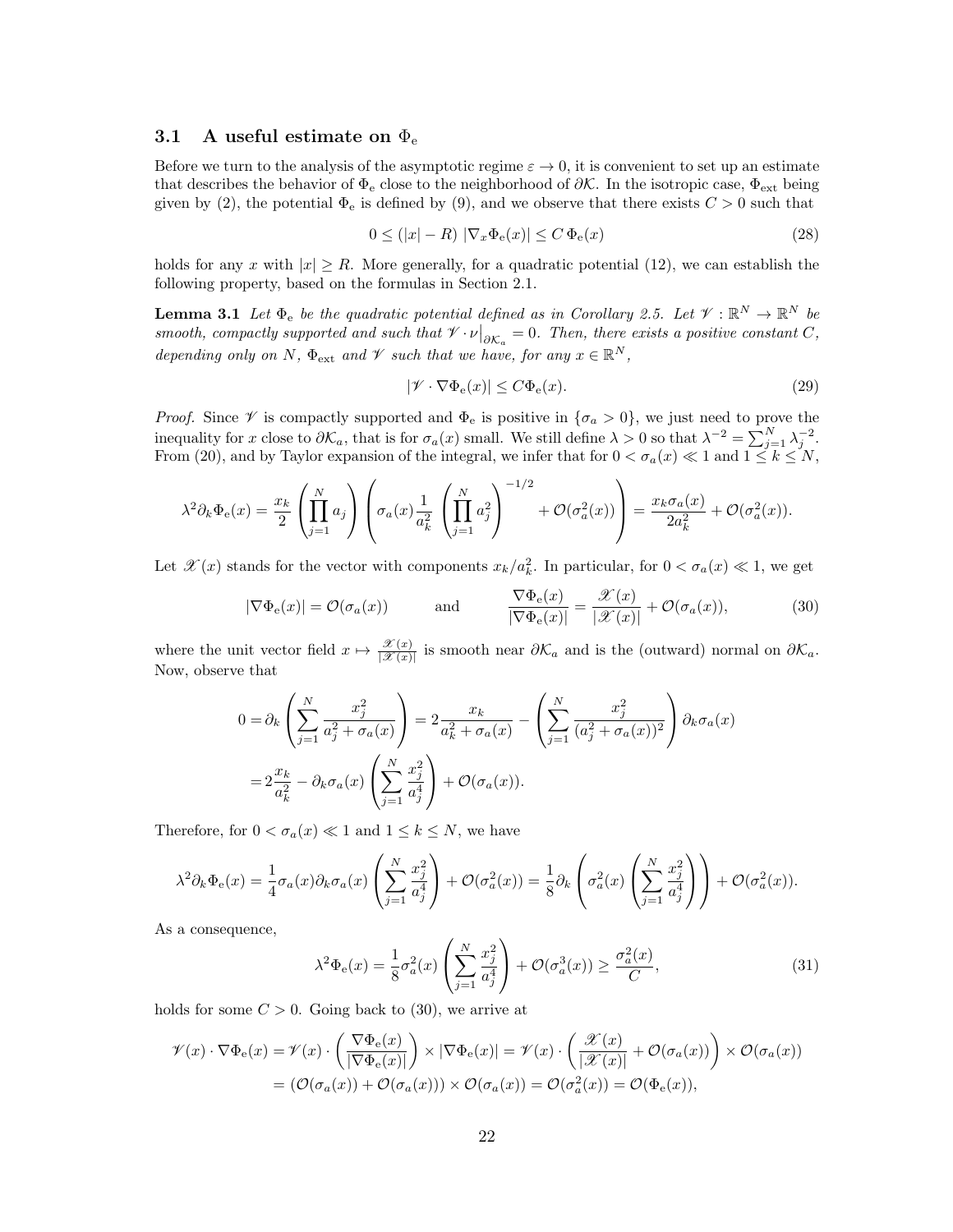by (31) and since  $\mathscr{V} \cdot \frac{\mathscr{X}}{|\mathscr{X}|}$  vanishes when  $\sigma_a = 0$  in view of the no flux condition satisfied by  $\mathscr{V}$ . This finishes the proof.

In the more general setting considered in Theorem 2.13, the result is the following and simply relies on the use of a local chart.

**Lemma 3.2** We assume that  $\partial\Omega$  is of class  $C^1$  and that H2) is satisfied. Then, there exists a constant C such that, for any  $x \in \mathbb{R}^N$ ,

$$
|\mathcal{V} \cdot \nabla \Phi_{\mathbf{e}}(x)| \le C \Phi_{\mathbf{e}}(x). \tag{32}
$$

*Proof.* We have already seen that  $\partial\Omega$  is actually of class  $C^{s+1}$ . Since  $\Phi_e$  is positive in  $\mathbb{R}^N \setminus \mathcal{K}$  and  $\mathscr V$  has compact support, by a compactness argument, it suffices to show that (32) holds near any point  $a \in \partial\Omega$ . Possibly translating and rotating the axis, we assume  $a = 0$  and that the inward normal to  $\Omega$  at  $a = 0$  is  $e_1 = (1, 0, ..., 0)$ . We let  $x_1 = \Theta(x_1)$ , where  $x_1 = (x_2, ..., x_N)$ , be a  $C^2$ parametrization of  $\partial\Omega$  near 0, with  $\nabla\Theta(0) = 0$ , hence  $\Theta(x_\perp) = \mathcal{O}(|x_\perp|^2)$ .

We now consider the function  $\varphi : \mathbb{R}^N \to \mathbb{R}$  defined by  $\varphi(y) \stackrel{\text{def}}{=} \Phi_e(y_1 + \Theta(y_1), y_1)$ , where  $y_{\perp} = (y_2, ..., y_N) \in \mathbb{R}^{N-1}$ . Then,  $\varphi(y) = 0$  when  $y_1 \geq 0$ , hence, for  $2 \leq j \leq N$  and  $1 \leq k \leq N$  and if  $y_1 = 0$ ,  $\partial_k \varphi(y) = \partial_{j,k}^2 \varphi(y) = 0$ ; moreover,  $\partial_{1,1}^2 \varphi(0, y_+) = \Delta \Phi_{ext}(0, y_+)$  in view of the equality  $\Delta \Phi_{ext}(x) = \Delta_x \Phi_e(x) = (\Delta_y \varphi - (\Delta_{\perp} \Theta) \partial_1 \varphi + \sum_{j=2}^N (\partial_j \Theta)^2 \partial_{1,j}^2 \varphi)(x_1 - \Theta(x_{\perp}), x_{\perp})$  in  $\{x_1 \leq \Theta(x_{\perp})\}.$ 

It follows from these relations that, by the Taylor formula and by using  $\Delta\Phi_{ext}(0) > 0$  and  $y_1 = x_1 - \Theta(x_\perp) \leq 0,$ 

$$
\varphi(y) = \varphi(y) - \varphi(0, y_\perp) - y_1 \partial_1 \varphi(0, y_\perp) = y_1^2 \int_0^1 (1 - t) \partial_1^2 \varphi(ty_1, y_\perp) dt \ge \frac{y_1^2}{C},
$$

and we deduce

$$
\Phi_{\mathbf{e}}(x) \ge \frac{(x_1 - \Theta(x_\perp))^2}{C}.\tag{33}
$$

Still by the Taylor formula, we have, for  $2 \leq j \leq N$ ,

$$
\partial_j \varphi(y) = y_1^2 \int_0^1 (1-t) \partial_{1,1,j}^3 \varphi(ty_1, y_\perp) dt = \mathcal{O}(y_1^2)
$$

and

$$
\partial_1 \varphi(y) = y_1 \partial_1^2 \varphi(0, y_\perp) + y_1^2 \int_0^1 (1 - t) \partial_1^3 \varphi(ty_1, y_\perp) dt = y_1 \Delta \Phi_{ext}(0, y_\perp) + \mathcal{O}(y_1^2).
$$

Now, we write  $\partial_1 \Phi_e(x) = \partial_1 \varphi(y)$  (with  $y = (x_1 - \Theta(x_1), x_1)$ ) and  $\nabla_\perp \Phi_e(x) = \nabla_\perp \varphi(y)$  $\partial_1\varphi(y)\nabla_1\Theta(y_1)$ , thus

$$
\mathcal{V}(x)\cdot\nabla\Phi_{\mathbf{e}}(x) = \mathcal{V}_1(x)\partial_1\Phi_{\mathbf{e}}(x) + \mathcal{V}_\perp(x)\cdot\nabla_\perp\Phi_{\mathbf{e}}(x) = \mathcal{V}_1(x)\partial_1\varphi(y) + \mathcal{V}_\perp(x)\cdot\nabla_\perp\varphi(y) - \partial_1\varphi(y)\mathcal{V}_\perp(x)\cdot\nabla_\perp\Theta(y_\perp).
$$

Note that  $\nabla_\perp \varphi(y) = \mathcal{O}(y_1^2)$ . Furthermore, since  $\mathscr{V} \cdot \nu = 0$  on  $\partial \Omega = \{x_1 = \Theta(x_\perp)\}\$  and  $\nu(x) =$  $(1, -\nabla_\perp \Theta(x_\perp))/|(1, -\nabla_\perp \Theta(x_\perp))|$ , we deduce

$$
\mathcal{V}(x) \cdot \nabla \Phi_{\mathbf{e}}(x) = \mathcal{O}(y_1^2) + \partial_1 \varphi(y) \Big( [\mathcal{V}_1(x) - \mathcal{V}_\perp(x) \cdot \nabla_\perp \Theta(x_\perp)] - [\mathcal{V}_1(\Theta(x_\perp), x_\perp) - \mathcal{V}_\perp(\Theta(x_\perp), x_\perp) \cdot \nabla_\perp \Theta(x_\perp)] \Big)
$$
  
=  $\mathcal{O}(y_1^2) + \mathcal{O}(|y_1|) \times \mathcal{O}(|x_1 - \Theta(x_\perp)|) = \mathcal{O}(y_1^2).$ 

We conclude by using  $(33)$ .  $\Box$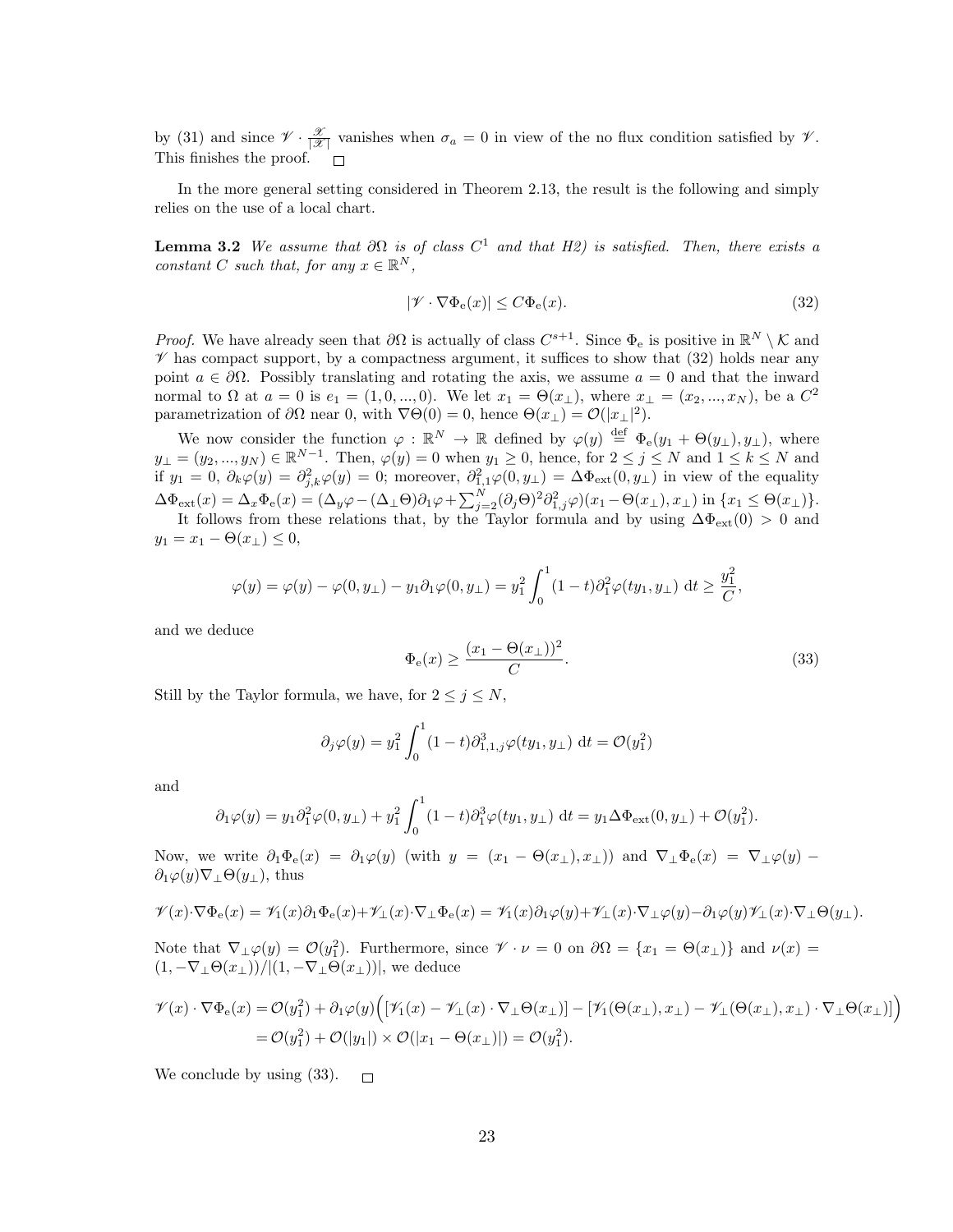### 3.2 Basic a priori estimates

Now that we have in hand the limiting density profile  $n_e$  and the associated potential field  $\Phi_e$ , we derive some basic a priori estimates from  $(V)$ – $(P)$ .

Using the splitting of Poisson equation as in  $(10)$ ,  $(V)$  recasts as

$$
\partial_t f_{\varepsilon} + v \cdot \nabla_x f_{\varepsilon} - \frac{1}{\varepsilon} \nabla_x \Phi_{\varepsilon} \cdot \nabla_v f_{\varepsilon} - \frac{1}{\sqrt{\varepsilon}} \nabla_x \Psi_{\varepsilon} \cdot \nabla_v f_{\varepsilon} = 0.
$$

Let us compute the time variation of the following energies:

• Kinetic energy

$$
\frac{\mathrm{d}}{\mathrm{d}t} \iint \frac{|v|^2}{2} f_{\varepsilon} \, \mathrm{d}v \, \mathrm{d}x = -\frac{1}{\varepsilon} \iint v \cdot \nabla_x \Phi_{\varepsilon} f_{\varepsilon} \, \mathrm{d}v \, \mathrm{d}x - \frac{1}{\sqrt{\varepsilon}} \iint v \cdot \nabla_x \Psi_{\varepsilon} f_{\varepsilon} \, \mathrm{d}v \, \mathrm{d}x,
$$

• Leading order potential energy

$$
\frac{\mathrm{d}}{\mathrm{d}t} \iint \Phi_{\mathrm{e}} f_{\varepsilon} \, \mathrm{d}v \, \mathrm{d}x = \iint v \cdot \nabla_x \Phi_{\mathrm{e}} f_{\varepsilon} \, \mathrm{d}v \, \mathrm{d}x,
$$

• Fluctuations potential energy

$$
\frac{\mathrm{d}}{\mathrm{d}t} \frac{1}{2} \int |\nabla_x \Psi_{\varepsilon}|^2 \, \mathrm{d}x = \int \nabla_x \Psi_{\varepsilon} \cdot \partial_t \nabla_x \Psi_{\varepsilon} \, \mathrm{d}x = -\int \Psi_{\varepsilon} \partial_t \left( \frac{n_{\rm e} - \rho_{\varepsilon}}{\sqrt{\varepsilon}} \right) \mathrm{d}x \n= -\int \Psi_{\varepsilon} \frac{1}{\sqrt{\varepsilon}} \nabla_x \cdot \left( \int v f_{\varepsilon} \, \mathrm{d}v \right) \mathrm{d}x = \frac{1}{\sqrt{\varepsilon}} \iint v \cdot \nabla_x \Psi_{\varepsilon} f_{\varepsilon} \, \mathrm{d}v \, \mathrm{d}x.
$$

By summing these relations, we conclude with the following claim (which applies for all three cases for  $\Phi_{\rm ext}$ ).

**Proposition 3.3** The solution  $(f_{\varepsilon}, \Phi_{\varepsilon} = \frac{1}{\varepsilon} \Phi_{\varepsilon} + \frac{1}{\sqrt{\varepsilon}} \Psi_{\varepsilon})$  of (V)–(P) satisfies the following energy conservation equality

$$
\frac{\mathrm{d}}{\mathrm{d}t}\left\{\iint \frac{|v|^2}{2} f_{\varepsilon} \,dv \,dx + \frac{1}{\varepsilon} \iint \Phi_{\varepsilon} f_{\varepsilon} \,dv \,dx + \frac{1}{2} \int |\nabla_x \Psi_{\varepsilon}|^2 \,dx\right\} = 0.
$$

Furthermore, the total charge is conserved

$$
\iint f_{\varepsilon}(t,x,v) dv dx = \iint f_{\varepsilon}(0,x,v) dv dx = \mathfrak{m}.
$$

#### 3.3 Convergence of the density and the current

We assume a uniform bound on the energy at the initial time, namely

$$
\sup_{0 < \varepsilon < 1} \iint \frac{1}{2} |v|^2 f_{\varepsilon}^{\text{init}} \, dv \, dx + \frac{1}{\varepsilon} \iint \Phi_{\varepsilon} f_{\varepsilon}^{\text{init}} \, dv \, dx + \frac{1}{2} \int |\nabla_x \Psi_{\varepsilon}^{\text{init}}|^2 \, dx < \infty,\tag{34}
$$

where  $\Psi_{\varepsilon}^{\text{init}}$  solves the Poisson equation (10). Then, Proposition 3.3 ensures that the energy remains uniformly bounded for positive times. Thus, possibly at the price of extracting subsequences, we can suppose that

$$
f_{\varepsilon} \to f
$$
 weakly-\* in  $\mathscr{M}^1([0,T] \times \mathbb{R}^N \times \mathbb{R}^N)$ ,  $\rho_{\varepsilon} = \int f_{\varepsilon} dv \to \rho$  weakly-\* in  $\mathscr{M}^1([0,T] \times \mathbb{R}^N)$ .

Going back to the Poisson equation, we observe that

$$
n_{\rm e} - \rho_{\varepsilon} = \sqrt{\varepsilon} \nabla_x \cdot (\nabla_x \Psi_{\varepsilon})
$$

where, by Proposition 3.3,  $\nabla_x \Psi_{\varepsilon}$  is bounded in  $L^{\infty}(0,T; L^2(\mathbb{R}^N))$ . Consequently, we establish the following claim.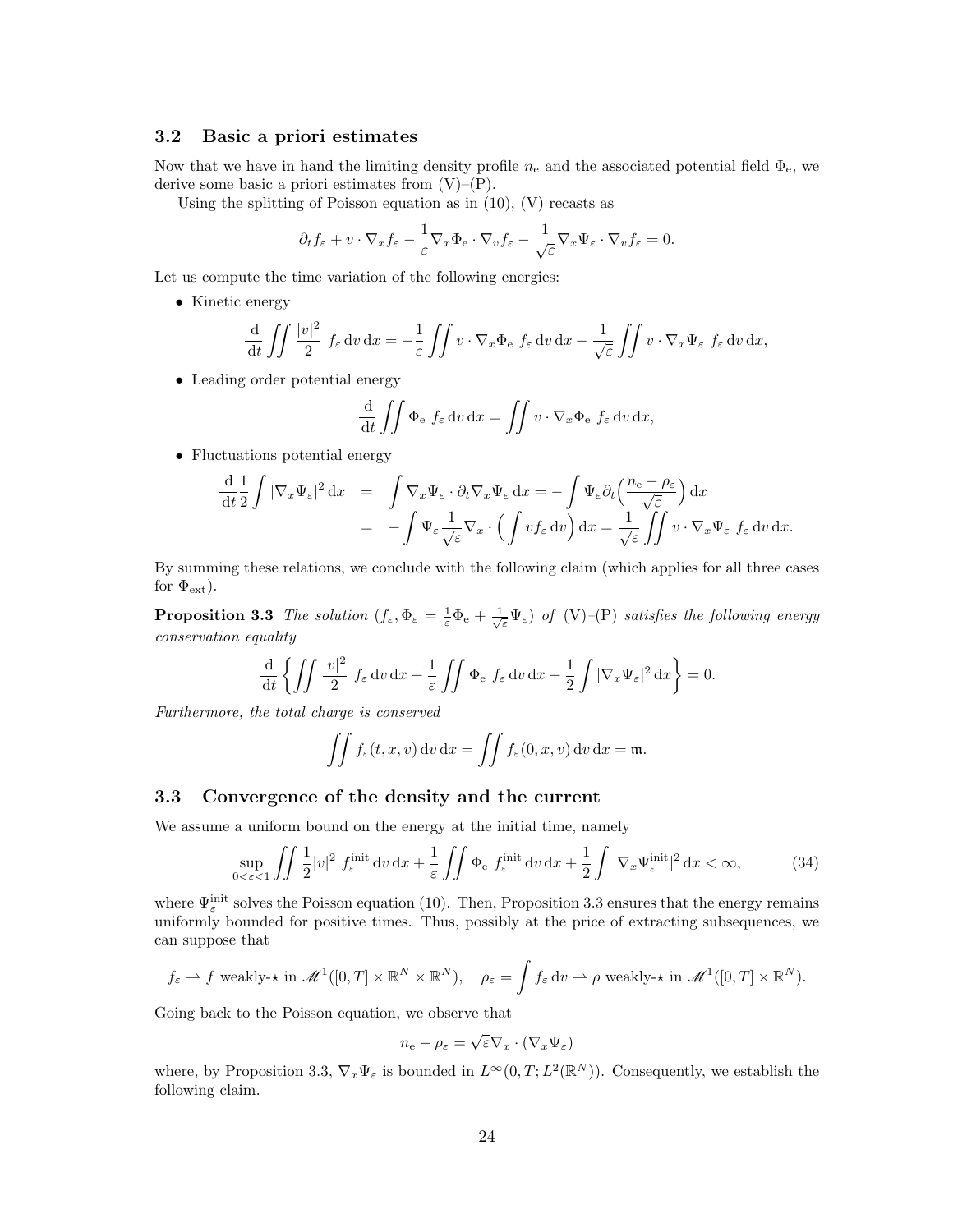**Lemma 3.4** The sequence  $\rho_{\varepsilon}$  converges to  $n_e = \rho$  strongly in  $L^{\infty}(0,T; H^{-1}(\mathbb{R}^N))$  and weakly- $\star$  in  $\mathscr{M}^1([0,T]\times \mathbb{R}^N)$ . The limit f is supported in  $[0,T]\times \bar{\Omega}\times \mathbb{R}^N$ . The sequence  $J^\varepsilon=\int v f_\varepsilon \, \mathrm{d} v$  is bounded in  $L^{\infty}(0,T; L^{1}(\mathbb{R}^{N}))$ ; it admits a subsequence which converges, say weakly– $\star$  in  $\mathscr{M}^{1}([0,T] \times \mathbb{R}^{N})$ ; the limit J is divergence free, supported in  $[0,T] \times \overline{\Omega}$  and may be written  $\int v f dv = n_e W$  for some  $W \in \mathscr{M}^1([0,T] \times \mathbb{R}^N).$ 

**Proof.** Proposition 3.3 tells us that  $|v|^2 f_\varepsilon$  is bounded in  $L^\infty(0,T; L^1(\mathbb{R}^N \times \mathbb{R}^N))$ . Hence, by using Cauchy-Schwarz' inequality, we get

$$
\int |J_{\varepsilon}| dx \le \iint |v| \sqrt{f_{\varepsilon}} \sqrt{f_{\varepsilon}} dv dx \le \left(\iint |v|^2 f_{\varepsilon} dv dx\right)^{1/2} \left(\iint f_{\varepsilon} dv dx\right)^{1/2}, \qquad (35)
$$

which leads to the asserted uniform estimate on the current. We can thus also assume  $J_{\varepsilon} \to J$ weakly –  $\star$  in  $\mathscr{M}^1([0,T] \times \mathbb{R}^N)$ . Furthermore, since the second order moment in v of  $f_\varepsilon$  is uniformly bounded, we check that

$$
\rho = \int f \, \mathrm{d}v, \qquad J = \int v \, f \, \mathrm{d}v.
$$

Note that  $\rho_{\varepsilon}$  and  $J_{\varepsilon}$  satisfy (5). Letting  $\varepsilon$  go to 0 yields

$$
\partial_t \rho + \nabla_x \cdot J = 0 = \partial_t n_{\rm e} + \nabla_x \cdot J = 0 + \nabla_x \cdot J = 0.
$$

Thus, J is divergence-free. Finally, since  $\lim_{|x|\to\infty} \Phi_e(x) = +\infty$  and the second order moment in v of  $f_{\varepsilon}$  is uniformly bounded,  $\{f_{\varepsilon}, \varepsilon > 0\}$  is tight, and we can write

$$
\int_{0}^{T} \iint f_{\varepsilon} dv dx dt = \mathfrak{m}T = \int_{0}^{T} \int \rho_{\varepsilon} dx dt
$$

$$
\frac{}{\sigma \to 0} \int_{0}^{T} \iint f dv dx dt = \mathfrak{m}T = \int_{0}^{T} \int \rho dx dt = T \int n_{e} dx
$$

$$
= \int_{0}^{T} \iint_{\overline{\Omega}} f dv dx dt + \int_{0}^{T} \iint_{\mathbb{R}^{N} \setminus \overline{\Omega}} f dv dx dt
$$

$$
= \int_{0}^{T} \int_{\overline{\Omega}} n_{e} dx dt = \int_{0}^{T} \int_{\overline{\Omega}} \rho dx dt
$$

$$
= \int_{0}^{T} \iint_{\overline{\Omega}} f dv dx dt = \int_{0}^{T} \int_{\Omega} n_{e} dx dt
$$

$$
= \int_{0}^{T} \int_{\Omega} \rho dx dt = \int_{0}^{T} \iint_{\Omega} f dv dx dt.
$$

It proves that  $\text{supp}(f) \subset [0,T] \times \overline{\Omega} \times \mathbb{R}^N$ , and thus  $\text{supp}(J) \subset [0,T] \times \overline{\Omega}$ . In particular, we note that  $f([0,T] \times \partial \Omega \times \mathbb{R}^N) = 0$ , and  $J([0,T] \times \partial \Omega) = 0$ .

In order to define the normal trace of J over  $\partial\Omega$  (that is the sphere  $\partial B(0, R)$  in the case (2)), we shall use the theory introduced in [8]. As a consequence of the discussion above, we start by observing that J belongs to the set  $\mathscr{D}M^{\text{ext}}(\mathbb{R}^N)$  of extended divergence-measure fields over  $\mathbb{R}^N$ , see [8, Definition 1.1]. Therefore, according to [8, Theorem 3.1], J admits a normal trace  $J \cdot \nu|_{\partial \Omega}$ defined as a continuous linear functional over  $Lip(\gamma, \partial\Omega)$ ,  $\gamma > 1$  (see [8, Equation (2.1)]) with

$$
\langle J \cdot \nu \big|_{\partial \Omega}, \phi \rangle = \int_{\Omega} \hat{\phi} \nabla_x \cdot J + \int_{\Omega} J \cdot \nabla_x \hat{\phi},
$$

where the function  $\hat{\phi} \in Lip(\gamma, \Omega)$  in the right-hand side is an extension of  $\phi \in Lip(\gamma, \partial \Omega)$ . However, by  $\nabla_x \cdot J = 0$  and the support property on J, we can rewrite

$$
\langle J \cdot \nu \big|_{\partial \Omega}, \phi \rangle = 0 + \int_{\mathbb{R}^N} J \cdot \nabla_x \hat{\phi} = - \langle \nabla_x \cdot J, \hat{\phi} \rangle = 0.
$$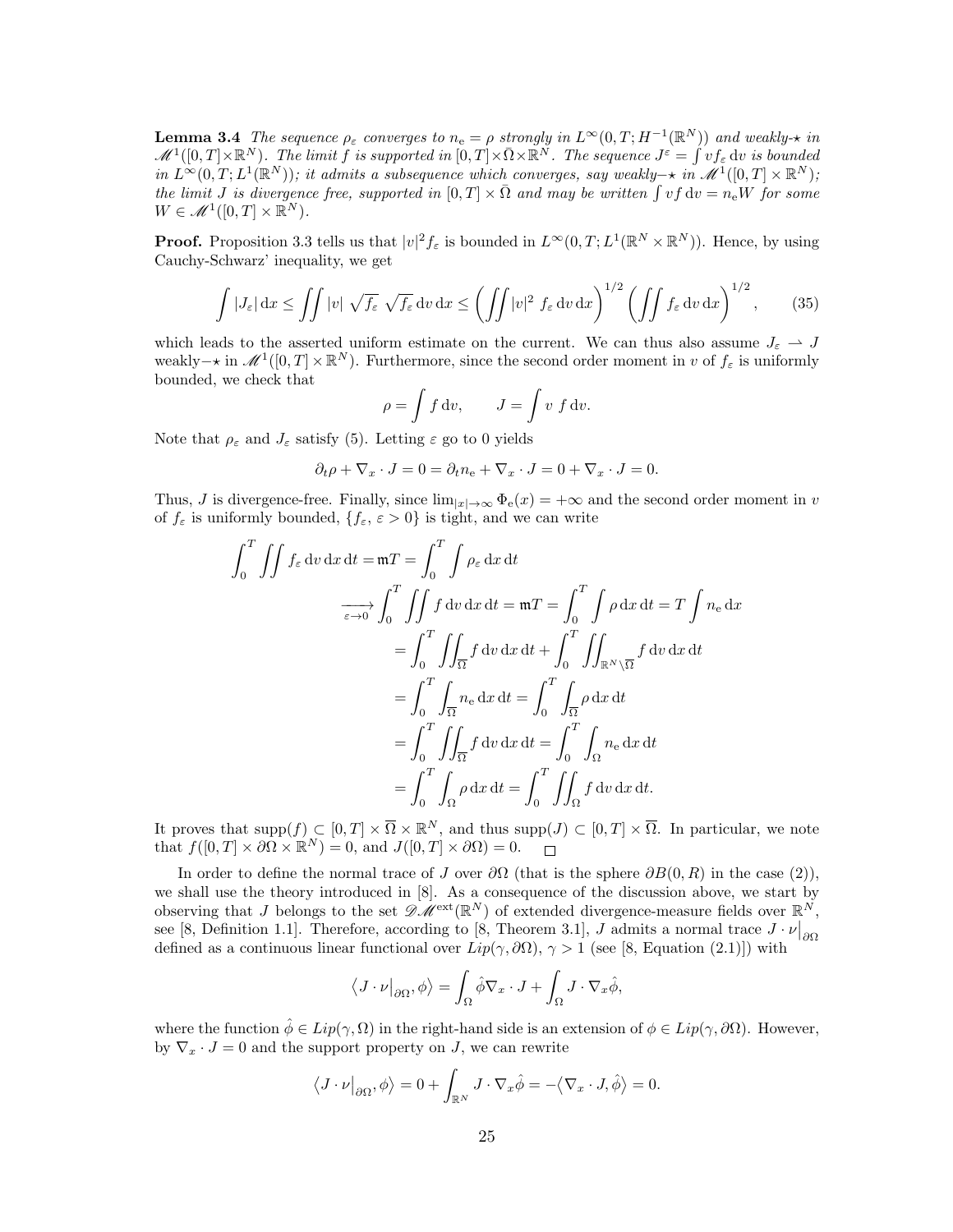Another way to see this is to observe that the normal trace from  $\Omega$  must be the same as the normal trace from  $\mathbb{R}^N \setminus \overline{\Omega}$ , which is clearly zero since J has support in  $\overline{\Omega}$ . Consequently,

$$
J \cdot \nu \vert_{\overline{\Omega}} = 0 \quad \text{in} \quad [C(0, T; Lip(\gamma, \overline{\Omega}))]^*.
$$

Remark that this is not a pointwise relation. In particular, it may happen that  $J_{\varepsilon}^{\text{init}} \cdot \nu|_{\overline{\Omega}} =$  $\rho_{\varepsilon}V_{\varepsilon}^{\text{init}} \cdot \nu|_{\overline{\Omega}}$  is nonzero, but this does not prevent the time integral of  $J \cdot \nu|_{\overline{\Omega}}$  to vanish.

### 3.4 Passing to the limit: modulated energy

We now study the modulated energy

$$
\mathscr{H}_{\mathscr{V},\varepsilon} = \frac{1}{2} \iint |v - \mathscr{V}|^2 f_{\varepsilon} dv dx + \frac{1}{2} \int |\nabla_x \Psi_{\varepsilon}|^2 dx + \frac{1}{\varepsilon} \iint \Phi_{\varepsilon} f_{\varepsilon} dv dx,
$$

where all the terms integrated are nonnegative. Let us compute as follows

$$
\frac{\mathrm{d}}{\mathrm{d}t} \mathscr{H}_{\mathscr{V},\varepsilon} = \frac{\mathrm{d}}{\mathrm{d}t} \iint \left( \frac{|\mathscr{V}|^2}{2} - \mathscr{V} \cdot v \right) f_{\varepsilon} \, \mathrm{d}v \, \mathrm{d}x = \frac{\mathrm{d}}{\mathrm{d}t} \int \left( \rho_{\varepsilon} \frac{|\mathscr{V}|^2}{2} - \mathscr{V} \cdot J_{\varepsilon} \right) \mathrm{d}x,
$$

by using Proposition 3.3. We thus have

$$
\frac{\mathrm{d}}{\mathrm{d}t} \mathscr{H}_{\mathscr{V},\varepsilon} = \int (\rho_{\varepsilon} \mathscr{V} - J_{\varepsilon}) \cdot \partial_t \mathscr{V} \, \mathrm{d}x + \int \frac{|\mathscr{V}|^2}{2} \partial_t \rho_{\varepsilon} \, \mathrm{d}x - \int \mathscr{V} \cdot \partial_t J_{\varepsilon} \, \mathrm{d}x.
$$

Here, we are assuming that the solution  $f_{\varepsilon}$  of the Vlasov–Poisson system (V)–(P) is regular enough so that we can perform all the calculations that follow. Integrating the Vlasov equation, we obtain

$$
\partial_t J_\varepsilon + \nabla_x \cdot \mathbb{P}_\varepsilon + \frac{1}{\sqrt{\varepsilon}} \rho_\varepsilon \nabla_x \Psi_\varepsilon + \frac{1}{\varepsilon} \rho_\varepsilon \nabla_x \Phi_\varepsilon = 0,\tag{36}
$$

where we rewrite

$$
\frac{1}{\sqrt{\varepsilon}}\rho_{\varepsilon}\nabla_x\Psi_{\varepsilon} = \frac{\rho_{\varepsilon}-n_{\rm e}}{\sqrt{\varepsilon}}\nabla_x\Psi_{\varepsilon} + \frac{n_{\rm e}}{\sqrt{\varepsilon}}\nabla_x\Psi_{\varepsilon} = -\Delta_x\Psi_{\varepsilon}\nabla_x\Psi_{\varepsilon} + \frac{n_{\rm e}}{\sqrt{\varepsilon}}\nabla_x\Psi_{\varepsilon},
$$

and

$$
\Delta_x \Psi_{\varepsilon} \nabla_x \Psi_{\varepsilon} = \nabla_x \cdot (\nabla_x \Psi_{\varepsilon} \otimes \nabla_x \Psi_{\varepsilon}) - \nabla_x \Big( \frac{|\nabla_x \Psi_{\varepsilon}|^2}{2} \Big).
$$

Combining these relations to the charge conservation (5) and integration by parts, we arrive at

$$
\frac{\mathrm{d}}{\mathrm{d}t} \mathcal{H}_{\mathscr{V},\varepsilon} = \int (\rho_{\varepsilon} \mathscr{V} - J_{\varepsilon}) \cdot \partial_t \mathscr{V} \, \mathrm{d}x + \int J_{\varepsilon} \cdot \nabla_x \left( \frac{|\mathscr{V}|^2}{2} \right) \, \mathrm{d}x \n- \int D_x \mathscr{V} : (\mathbb{P}_{\varepsilon} - \nabla_x \Psi_{\varepsilon} \otimes \nabla_x \Psi_{\varepsilon}) \, \mathrm{d}x + \int \nabla_x \cdot \mathscr{V} \frac{|\nabla_x \Psi_{\varepsilon}|^2}{2} \, \mathrm{d}x \n+ \frac{1}{\varepsilon} \int \rho_{\varepsilon} \mathscr{V} \cdot \nabla_x \Phi_{\varepsilon} \, \mathrm{d}x + \int \frac{n_{\varepsilon}}{\sqrt{\varepsilon}} \mathscr{V} \cdot \nabla_x \Psi_{\varepsilon} \, \mathrm{d}x,
$$

where  $D_x\mathscr{V}$  stands for the jacobian matrix of the vector field  $\mathscr{V}$ . For the last integral, since  $n_e$  is supported in  $\Omega$ , we write it as

$$
\int_{\Omega} \frac{n_{\rm e}}{\sqrt{\varepsilon}} \mathscr{V} \cdot \nabla_x \Psi_{\varepsilon} \, \mathrm{d}x = 0
$$

by integration by parts and using that  $\nabla_x \cdot (n_e \mathcal{V}) = 0$  in  $\Omega$  and the no-flux condition (6).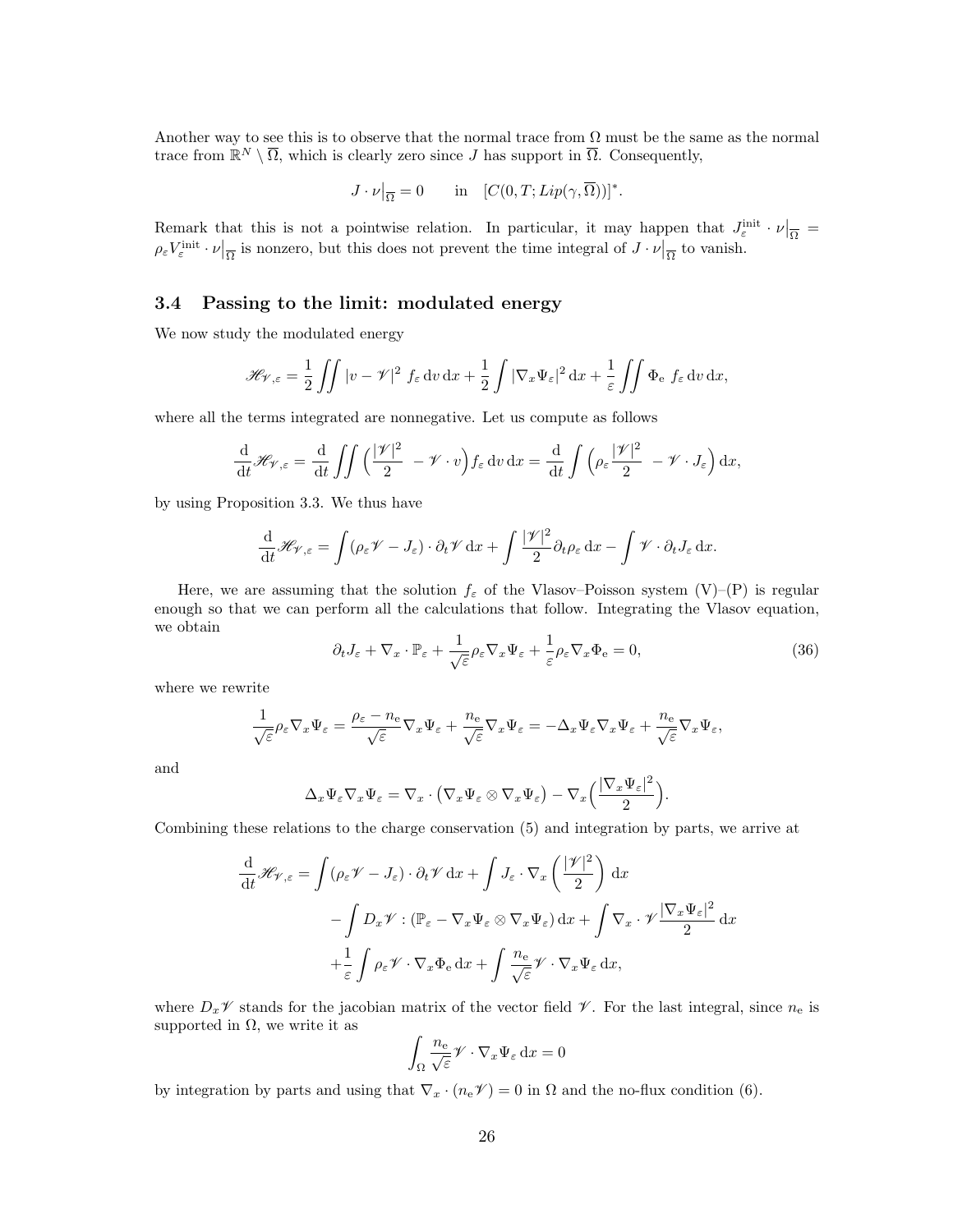Let us set

$$
\mathbb{P}_{\mathscr{V},\varepsilon} \stackrel{\text{def}}{=} \int (v - \mathscr{V}) \otimes (v - \mathscr{V}) f_{\varepsilon} dv = \mathbb{P}_{\varepsilon} - \mathscr{V} \otimes J_{\varepsilon} - J_{\varepsilon} \otimes \mathscr{V} + \rho_{\varepsilon} \mathscr{V} \otimes \mathscr{V}.
$$

A direct substitution leads to

$$
\frac{\mathrm{d}}{\mathrm{d}t} \mathcal{H}_{\mathscr{V},\varepsilon} = \int (\rho_{\varepsilon} \mathscr{V} - J_{\varepsilon}) \cdot (\partial_t \mathscr{V} + (\mathscr{V} \cdot \nabla_x) \mathscr{V}) \, \mathrm{d}x \n- \int D_x \mathscr{V} : (\mathbb{P}_{\mathscr{V},\varepsilon} - \nabla_x \Psi_{\varepsilon} \otimes \nabla_x \Psi_{\varepsilon}) \, \mathrm{d}x \n+ \int \nabla_x \cdot \mathscr{V} \frac{|\nabla_x \Psi_{\varepsilon}|^2}{2} \, \mathrm{d}x + \frac{1}{\varepsilon} \int \rho_{\varepsilon} \mathscr{V} \cdot \nabla_x \Phi_{\varepsilon} \, \mathrm{d}x.
$$
\n(37)

We shall use the shorthand notation  $A \leq B$  when the inequality  $A \leq CB$  holds for some constant  $C > 0$ , the value of which might vary from a line to another. As a matter of fact, we can dominate the second and third integrals of the right-hand side by

$$
||D_x \mathscr{V}||_{\infty} \left( \iint |v - \mathscr{V}|^2 f_{\varepsilon} \, dv \, dx + \int |\nabla_x \Psi_{\varepsilon}|^2 \, dx \right) \le ||D_x \mathscr{V}||_{\infty} \, \mathscr{H}_{\mathscr{V},\varepsilon}.
$$

Let us distinguish the case of the isotropic potential in order to point out the difficulties. When  $\Phi_{\text{ext}}$  is given by (2), we remind the reader that  $\Phi_{\text{e}}$  is supported in  $\{|x| \geq R\}$ , radially symmetric and increasing in  $|x|$ , see (9). Combining this with (28) allows us to estimate the last term in (37) as follows:

$$
\left| \frac{1}{\varepsilon} \int \rho_{\varepsilon} \mathcal{V} \cdot \nabla_{x} \Phi_{\varepsilon} dx \right| = \left| \frac{1}{\varepsilon} \int_{\{|x| > R\}} \rho_{\varepsilon} \frac{\mathcal{V} \cdot x/|x|}{|x| - R} (|x| - R) |\nabla_{x} \Phi_{\varepsilon}| dx \right|
$$
  

$$
\lesssim \frac{1}{\varepsilon} \int_{\{|x| > R\}} \rho_{\varepsilon} \Phi_{\varepsilon} dx \left\| \frac{\mathcal{V} \cdot x/|x|}{|x| - R} \right\|_{\infty} \lesssim \mathcal{H}_{\mathcal{V},\varepsilon},
$$

where we have used that  $\frac{\mathcal{V} \cdot x/|x|}{|x|-R}$  belongs to  $L^{\infty}(\mathbb{R}^N)$  since  $\mathcal V$  is smooth, compactly supported, and  $V \cdot \nu = 0$  on  $\partial B(0, R)$ . For a quadratic external potential (12), we can proceed similarly by using Lemma 3.1. When dealing with a general potential, we made hypothesis H2) so that Lemma 3.2 applies and (29) allows us to estimate

$$
\left| \frac{1}{\varepsilon} \int \rho_{\varepsilon} \mathcal{V} \cdot \nabla_{x} \Phi_{e} dx \right| \lesssim \frac{1}{\varepsilon} \int \rho_{\varepsilon} \Phi_{e} dx \lesssim \mathcal{H}_{\mathcal{V},\varepsilon}.
$$
\n
$$
\frac{d}{dt} \mathcal{H}_{\mathcal{V},\varepsilon} \lesssim \mathcal{H}_{\mathcal{V},\varepsilon} + r_{\varepsilon}
$$
\n(38)

where we have set

Therefore, we obtain

$$
r_{\varepsilon} \stackrel{\text{def}}{=} \int (\rho_{\varepsilon} \mathscr{V} - J_{\varepsilon}) \cdot (\partial_t \mathscr{V} + (\mathscr{V} \cdot \nabla_x) \mathscr{V}) \, dx.
$$

The Grönwall lemma yields

$$
\mathscr{H}_{\mathscr{V},\varepsilon}(t) \leq e^{Ct} \left( \mathscr{H}_{\mathscr{V},\varepsilon}(0) + \int_0^t e^{-C\tau} r_\varepsilon(\tau) d\tau \right),
$$

for a certain constant  $C > 0$ . The assumption (11) on the initial data is that  $\lim_{\varepsilon \to 0} \mathscr{H}_{\mathscr{V},\varepsilon}(0) = 0$ . Hence, we are left with the task of proving that  $\int_0^t r_{\epsilon}(\tau) d\tau$  tends to 0 as  $\varepsilon \to 0$ . We have

$$
\int_0^t r_\varepsilon(\tau) d\tau \longrightarrow \int_0^t \int (n_e \mathcal{V} - J) \cdot (\partial_t \mathcal{V} + (\mathcal{V} \cdot \nabla_x) \mathcal{V}) dx d\tau
$$

$$
= \int_0^t \int_{\Omega} (n_e \mathcal{V} - J) \cdot (\partial_t \mathcal{V} + (\mathcal{V} \cdot \nabla_x) \mathcal{V}) dx d\tau
$$

$$
= - \int_0^t \int_{\Omega} (n_e \mathcal{V} - J) \cdot \nabla_x p dx d\tau = 0,
$$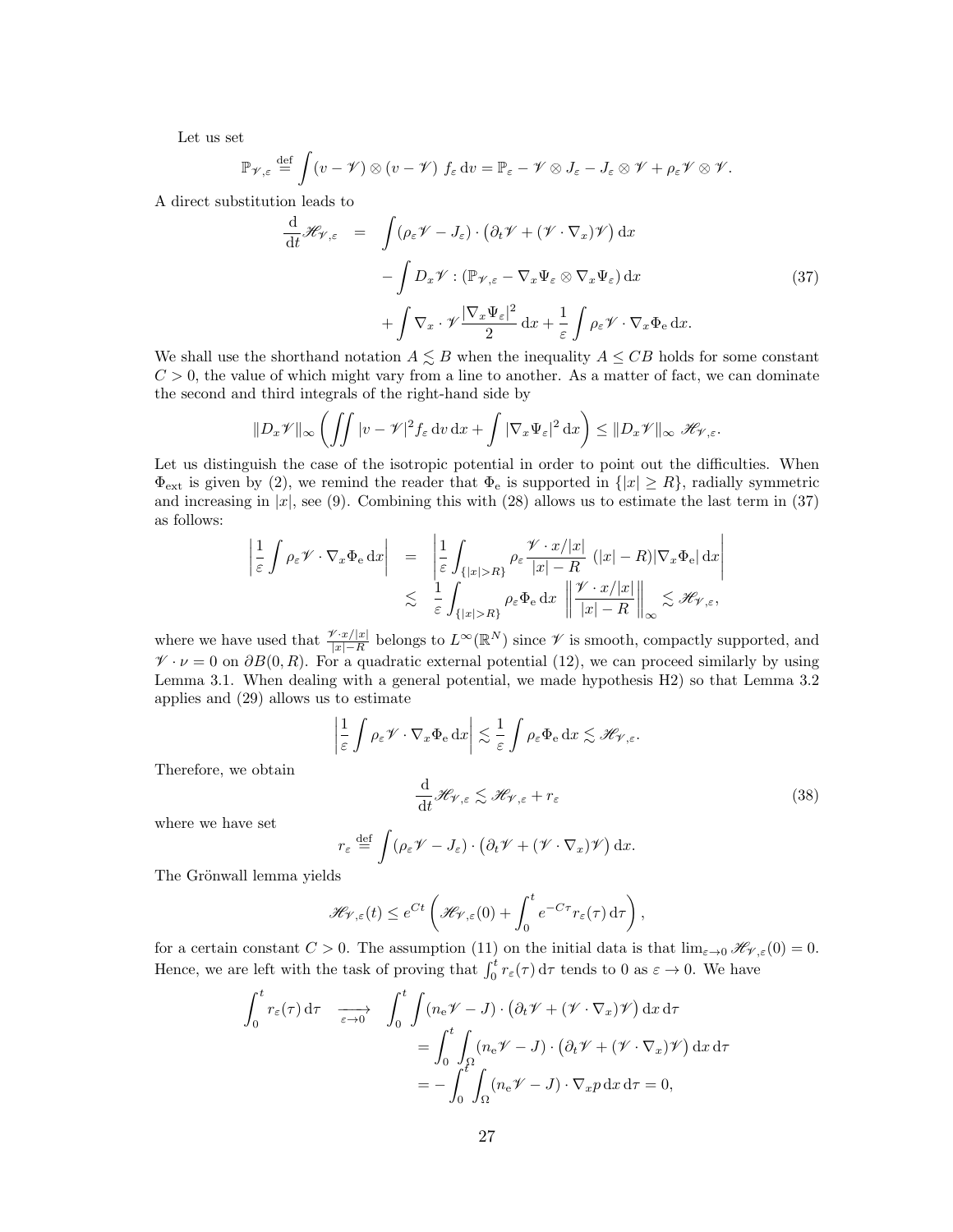since  $n_e\mathscr{V}$  and J are divergence free on  $\Omega$  and their normal trace vanish.  $\Box$ 

It is worth pointing out that the regularity assumption of the sequence of solutions  $f_{\varepsilon}$  was only made to justify the computations leading to (38). If one consider less regular solutions, we have to assume that these solutions were constructed through a regularization procedure and that the previous calculations were done on these regularizations and hence (38) will still hold.

#### 3.5 Identification of the limit

Let us observe that if the initial datum satisfies  $(11)$ , then  $(34)$  holds true. Let us first justify i): we shall show that  $\int \rho_{\varepsilon} \chi \, dx \to \int n_{\varepsilon} \chi \, dx$  uniformly on  $[0, T]$  as  $\varepsilon \to 0$  for any  $\chi \in C_0^0(\mathbb{R}^N)$ . We start by observing that

$$
\left| \int \rho_{\varepsilon}(t,x)\chi(x) \,\mathrm{d}x \right| \leq \mathfrak{m} \| \chi \|_{\infty} \tag{39}
$$

holds for any  $\chi \in C_0^0(\mathbb{R}^N)$ . Next, consider  $\chi \in C_c^1(\mathbb{R}^N)$ . The charge conservation (5) yields

$$
\frac{\mathrm{d}}{\mathrm{d}t} \int \rho_{\varepsilon}(t,x) \chi(x) \, \mathrm{d}x = \int \partial_t \rho_{\varepsilon} \chi \, \mathrm{d}x = - \int \nabla_x \cdot J_{\varepsilon} \chi \, \mathrm{d}x = \int J_{\varepsilon} \cdot \nabla_x \chi \, \mathrm{d}x,
$$

hence the uniform bound (35) on  $J_{\varepsilon}$  implies a uniform bound on  $\frac{d}{dt} \int \rho_{\varepsilon}(t, x) \chi(x) dx$  for  $0 \le t \le T$ . By virtue of the Ascoli-Arzelà theorem, the set  $\{t \mapsto \int \rho_{\varepsilon}(t,x)\chi(x) \, dx, \, \varepsilon > 0\}$  is therefore relatively compact in  $C([0,T])$  for any fixed  $\chi \in C_c^1(\mathbb{R}^N)$ . This property extends to any  $\chi \in C_0^0(\mathbb{R}^N)$  by virtue of (39). Indeed, for any  $\delta > 0$ , we can pick  $\chi_{\delta} \in C_c^1(\mathbb{R}^N)$  such that  $\|\chi - \chi_{\delta}\|_{\infty} \leq \delta/\mathfrak{m}$ . It follows that

$$
\int \rho_{\varepsilon}(t,x)\chi(x) dx = \int \rho_{\varepsilon}(t,x)(\chi - \chi_{\delta})(x) dx + \int \rho_{\varepsilon}(t,x)\chi_{\delta}(x) dx
$$

where, owing to (39), the former integral is uniformly dominated by  $\delta$  and the latter lies in a compact set of  $C([0,T])$ . Therefore  $\{t \mapsto \int \rho_{\varepsilon}(t,x)\chi(x)\,dx, \varepsilon > 0\}$  can be covered by a finite number of balls with radius  $2\delta$  in  $C([0,T])$ . Finally, since  $C_0^0(\mathbb{R}^N)$  is separable, we apply a diagonal argument to extract a subsequence such that  $\int \rho_{\varepsilon}(t, x) \chi(x) dx$  converges uniformly in  $C([0, T])$  for any element  $\chi$  of a numerable dense set in  $C_0^0(\mathbb{R}^N)$ . By uniqueness of the limit, we find

$$
\lim_{\varepsilon \to 0} \int \rho_{\varepsilon}(t, x) \chi(x) \, \mathrm{d}x = \int n_{\mathrm{e}} \chi \, \mathrm{d}x.
$$

Going back to (39), we check that the convergence holds for any  $\chi \in C_0^0(\mathbb{R}^N)$ .

The manipulations detailed in the previous Section prove ii). In order to establish iii), it is convenient to introduce the following functional: given  $\lambda$  a non negative bounded measure on  $[0, T] \times \mathbb{R}^N$ , and  $\mu$  a vector valued bounded measure on  $[0, T] \times \mathbb{R}^N$ , we set

$$
\mathscr{K}(\lambda,\mu) \stackrel{\text{def}}{=} \sup_{\Theta} \left\{ \int \mu \cdot \Theta - \frac{1}{2} \int \lambda |\Theta|^2 \right\}
$$

where the supremum is taken over continuous functions  $\Theta : [0, T] \times \mathbb{R}^N \to \mathbb{R}^N$ . According to [4, Prop. 3.4], we have:

**Lemma 3.5** ([4]) If  $\mu$  is absolutely continuous with respect to  $\lambda$ , denoting by  $\nabla$  the Radon-Nikodym derivative of  $\mu$  with respect to  $\lambda$ , we have

$$
\mathscr{K}(\lambda,\mu) = \frac{1}{2} \int \lambda |\mathbb{V}|^2 \in [0,\infty],
$$

otherwise  $\mathscr{K}(\lambda,\mu) = +\infty$ .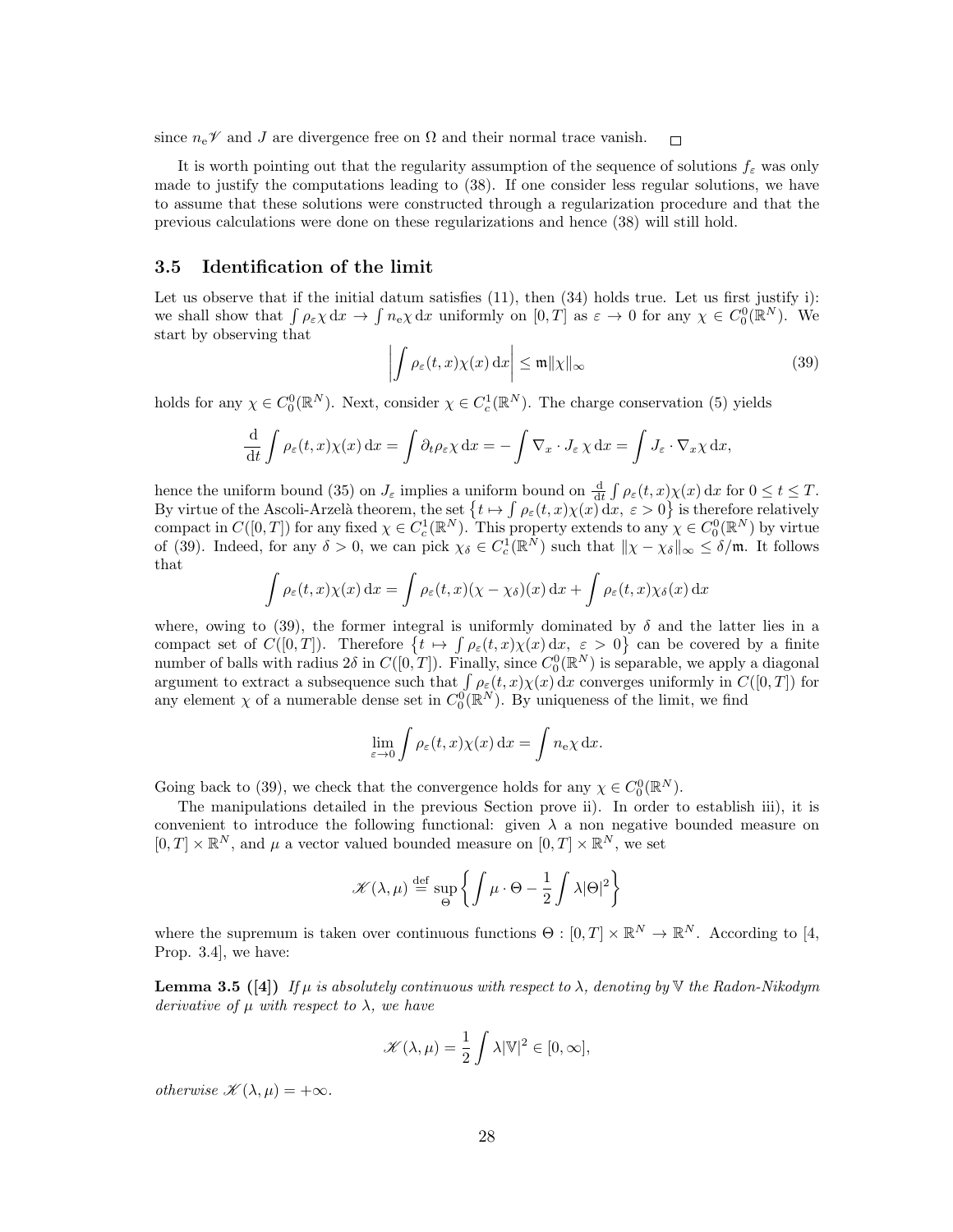Clearly  $(\lambda, \mu) \mapsto \mathcal{K}(\lambda, \mu)$  is a convex and lower semi–continuous (for the weak- $\star$  convergence) functional. Let  $\eta : [0, T] \to [0, \infty)$  be a continuous non negative function. Reasoning as in [5], we show that  $J \in L^{\infty}(0,T; L^{2}(\mathbb{R}^{N}))$  since

$$
\mathcal{K}(\eta \rho_{\varepsilon}, \eta J_{\varepsilon}) = \frac{1}{2} \int_{0}^{T} \int_{\mathbb{R}^{N}} \frac{|J_{\varepsilon}(t, x)|^{2}}{\rho_{\varepsilon}(t, x)} \eta(t) dx dt \n= \frac{1}{2} \int_{0}^{T} \int_{\mathbb{R}^{N}} \frac{1}{\rho_{\varepsilon}(t, x)} \left| \int_{\mathbb{R}^{N}} v \sqrt{f_{\varepsilon}(t, x, v)} \sqrt{f_{\varepsilon}(t, x, v)} dv \right|^{2} \eta(t) dx dt \n\leq \frac{1}{2} \int_{0}^{T} \iint_{\mathbb{R}^{N} \times \mathbb{R}^{N}} |v|^{2} f_{\varepsilon}(t, x, v) \eta(t) dv dx dt \lesssim \int_{0}^{T} \eta dt
$$

becomes, as  $\varepsilon$  tends to 0

 $\mathscr{K}(\eta n_{e}, \eta J) \lesssim \|\eta\|_{L^{1}(0,T)}.$ 

Reasoning the same way, we get

$$
\mathcal{K}(\rho_{\varepsilon}, J_{\varepsilon} - \rho_{\varepsilon}\mathcal{V}) = \frac{1}{2} \int_{0}^{T} \int_{\mathbb{R}^{N}} \frac{|J_{\varepsilon} - \rho_{\varepsilon}\mathcal{V}|^{2}}{\rho_{\varepsilon}} d x d t \n\leq \frac{1}{2} \int_{0}^{T} \iint_{\mathbb{R}^{N} \times \mathbb{R}^{N}} |v - \mathcal{V}|^{2} f_{\varepsilon} d v d x d t \leq \int_{0}^{T} \mathcal{H}_{\mathcal{V},\varepsilon} d t.
$$

It follows that  $\mathscr{K}(n_{e}, J - n_{e}\mathscr{V}) = 0$ , which identifies the limit J and ends the proof of iii).

Finally, we can check that the initial data for the limit equation is meaningful by establishing some time–compactness on the sequence  $J_{\varepsilon}$ . Let

$$
\mathscr{W}_R = \left\{\Theta : [0, T] \times \mathbb{R}^N \to \mathbb{R}^N, \Theta \text{ of class } C^1, \text{ supp}(\Theta) \subset [0, T] \times \overline{\Omega}, \nabla_x \cdot (n_e \Theta) = 0 \right\},\
$$

which is a closed subspace of the Banach space  $C<sup>1</sup>$  (endowed with the sup norm for the function and its first order derivatives). Multiplying (36) by a function in  $\mathscr{W}_R$ , we shall get rid of the stiff terms. Indeed, for such a trial function  $\Theta$ , we deduce from (36)

$$
\frac{\mathrm{d}}{\mathrm{d}t} \int J_{\varepsilon} \cdot \Theta \, \mathrm{d}x = \int J_{\varepsilon} \cdot \partial_t \Theta \, \mathrm{d}x - \int \Theta \cdot (\nabla_x \cdot \mathbb{P}_{\varepsilon}) \, \mathrm{d}x - \frac{1}{\sqrt{\varepsilon}} \int \rho_{\varepsilon} \Theta \cdot \nabla_x \Psi_{\varepsilon} \, \mathrm{d}x,\tag{40}
$$

since  $\Theta \cdot \nabla_x \Phi_e = 0$  pointwise in view of the supports. By using the estimates deduced from Proposition 3.3, we observe that the first two terms are bounded in  $L^{\infty}(0,T)$ . For the last one, we use the Poisson equation (10) and integration by parts to infer

$$
\frac{1}{\sqrt{\varepsilon}} \int \rho_{\varepsilon} \Theta \cdot \nabla_x \Psi_{\varepsilon} dx = \frac{1}{\sqrt{\varepsilon}} \int n_e \Theta \cdot \nabla_x \Psi_{\varepsilon} dx - \int \Delta_x \Psi_{\varepsilon} \Theta \cdot \nabla_x \Psi_{\varepsilon} dx
$$

$$
= 0 + \int \nabla_x \Psi_{\varepsilon} \cdot \nabla_x (\Theta \cdot \nabla_x \Psi_{\varepsilon}) dx
$$

$$
= \frac{1}{2} \int \Theta \cdot \nabla_x (|\nabla_x \Psi_{\varepsilon}|^2) dx + \sum_{1 \le j,k \le N} \int \partial_{x_j} \Psi_{\varepsilon} \partial_{x_j} \Theta_k \partial_{x_k} \Psi_{\varepsilon} dx
$$

where we have used that  $n_e\Theta(t, \cdot)$  is divergence free. For quadratic external potentials, an integration by parts shows that the first integral is zero (since  $n_e\Theta$  is divergence free). In any cases, the right hand side can be dominated by  $\|\nabla \Theta\|_{\infty} \|\nabla \Psi_{\varepsilon}\|_{L^{\infty}(0,T;L^{2}(\mathbb{R}^{N}))}$  and it is thus bounded in  $L^{\infty}(0,T)$ . Reporting this into (40) allows us to conclude that

$$
\frac{\mathrm{d}}{\mathrm{d}t} \int J_{\varepsilon} \cdot \Theta \, \mathrm{d}x \text{ is bounded in } L^{\infty}(0,T).
$$

Since  $\mathscr{W}_R$  is separable, we can boil down a diagonal argument to justify that  $J_\varepsilon$  is relatively compact in  $C^0(0,T; \mathscr{W}'_R$  – weak –  $\star$ ): we can assume that the extracted subsequence is such that  $\int J_\varepsilon \cdot \Theta \, dx$ converges uniformly on  $[0, T]$  for any  $\Theta \in \mathscr{W}_R$ .  $\Box$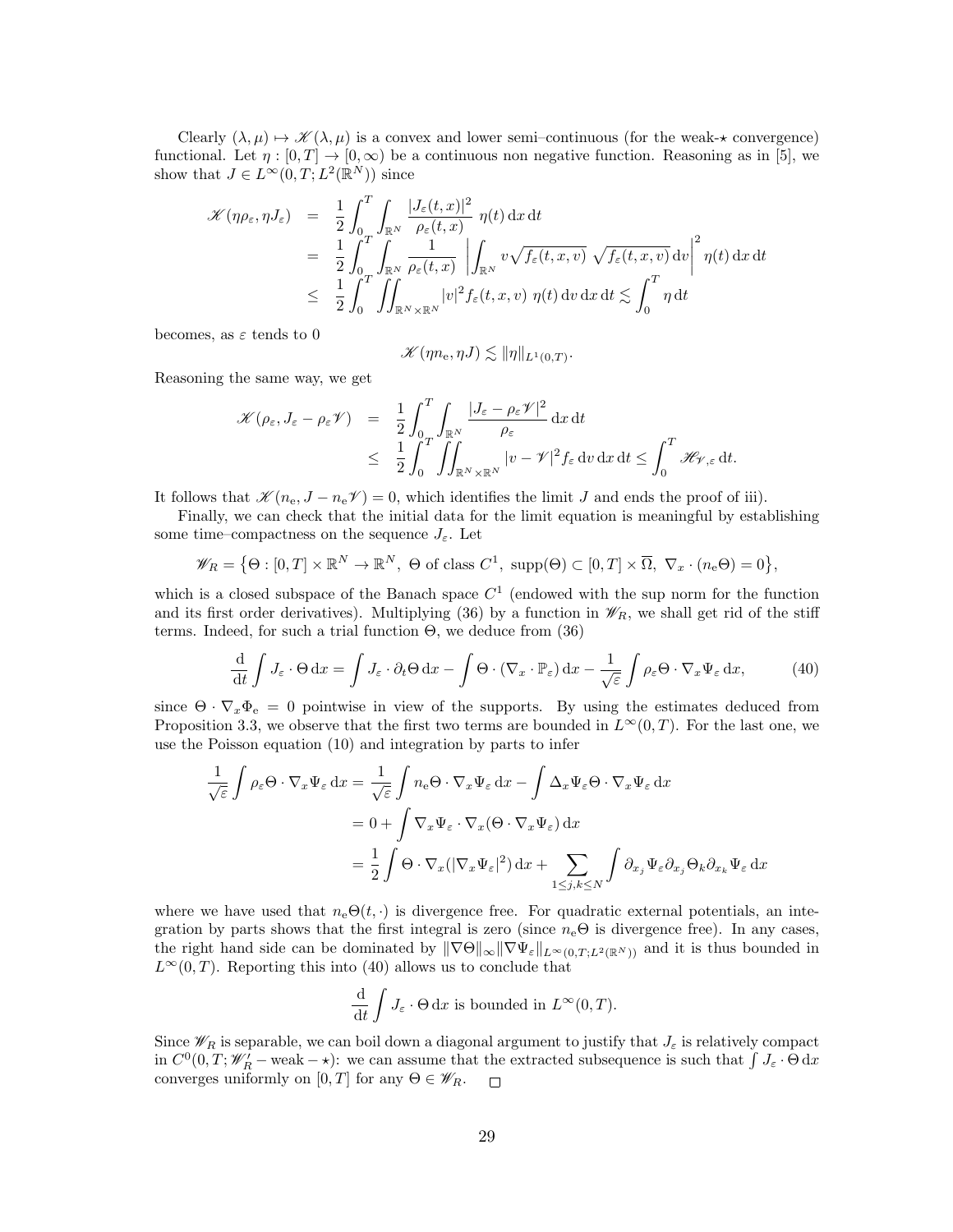# 4 Asymptotic analysis of the Vlasov–Poisson–Fokker–Planck system

In this Section we state and prove a Theorem analogous to Theorem 1.2 when the basic equation is (VFP), which includes a Fokker–Planck operator, coupled with (P).

For the well-posedness issues of the system (VFP) coupled to (P), we refer the reader to [3, 10]. The role of the external potential is precisely investigated in [11]. The associated moment system reads

$$
\begin{cases} \partial_t \rho_{\varepsilon} + \nabla_x \cdot J_{\varepsilon} = 0, \\ \partial_t J_{\varepsilon} + \nabla_x \cdot \mathbb{P}_{\varepsilon} + \rho_{\varepsilon} \nabla_x \Phi_{\varepsilon} = -J_{\varepsilon}, \end{cases}
$$

where we still use the notation  $J_{\varepsilon} = \int v f_{\varepsilon} dv$ ,  $\mathbb{P}_{\varepsilon} = \int v \otimes v f_{\varepsilon} dv$ . As  $\varepsilon \to 0$ , we expect as before that  $\rho_{\varepsilon} \to n_{\rm e} = 1_{\Omega} \Delta \Phi_{\rm ext}$  and that the behavior of the current is driven by the Lake Equation with friction

$$
\begin{cases}\n\partial_t V + V \cdot \nabla_x V + \nabla_x p = -V, \\
\nabla_x \cdot (n_e V) = 0.\n\end{cases}
$$
\n(LE<sub>f</sub>)

If  $\Phi_{\text{ext}}$  is quadratic as in (12) (possibly isotropic), the domain  $\Omega$  is an ellipsoid (possibly a ball) as in Section 2.1 and  $(LE<sub>f</sub>)$  becomes the Incompressible Euler system with friction

$$
\begin{cases} \partial_t V + \nabla_x \cdot (V \otimes V) + \nabla_x p = -V, \\ \nabla_x \cdot V = 0. \end{cases} \tag{41}
$$

For a more general confining potential  $\Phi_{\rm ext}$ , we make assumptions h1), h2), H1) and H2) as in Section 2.2. Since we work with finite charge data, the limit equation (LE<sub>f</sub>) holds in  $\Omega$ , completed with the no flux boundary condition  $(6)$ , namely

$$
V(t,x)\cdot \nu(x)\Big|_{\partial\Omega}=0.
$$

Like in the previous section we associate with V, smooth solution of  $(LE<sub>f</sub>)$ , a smooth compactly supported extension  $\mathscr V$  defined on  $[0,T] \times \mathbb{R}^N$  such that  $\mathscr V \cdot \nu(x) \Big|_{\partial \Omega} = 0$ .

We shall investigate this asymptotics in the specific case where the "temperature"  $\theta = \theta_{\varepsilon}$  goes to 0 as  $\varepsilon \to 0$ . In this context, we can derive an analog of Proposition 3.3 that accounts for the dissipation mechanisms induced by the Fokker–Planck operator.

**Proposition 4.1** The solution  $(f_{\varepsilon}, \Phi_{\varepsilon} = \frac{1}{\varepsilon} \Phi_{\varepsilon} + \frac{1}{\sqrt{\varepsilon}} \Psi_{\varepsilon})$  of (VFP)–(P) satisfies the following entropy dissipation inequality

$$
\frac{\mathrm{d}}{\mathrm{d}t} \left\{ \frac{1}{2} \iint |v|^2 f_\varepsilon \, \mathrm{d}v \, \mathrm{d}x + \frac{1}{\varepsilon} \iint \Phi_\varepsilon f_\varepsilon \, \mathrm{d}v \, \mathrm{d}x + \theta_\varepsilon \iint f_\varepsilon \ln(f_\varepsilon) \, \mathrm{d}v \, \mathrm{d}x + \frac{1}{2} \int |\nabla_x \Psi_\varepsilon|^2 \, \mathrm{d}x \right\} = -\mathscr{D}_\varepsilon
$$

where we denote

$$
\mathscr{D}_{\varepsilon} = \iint |v\sqrt{f_{\varepsilon}} + 2\theta_{\varepsilon}\nabla_v \sqrt{f_{\varepsilon}}|^2 dv dx \ge 0.
$$

Furthermore, the total charge is conserved

$$
\iint f_{\varepsilon}(t,x,v) dv dx = \iint f_{\varepsilon}(0,x,v) dv dx = \mathfrak{m}.
$$

Uniform estimates are not directly included in this statement since the function  $z \mapsto z \ln(z)$  changes sign. Nevertheless, we can establish such uniform estimates.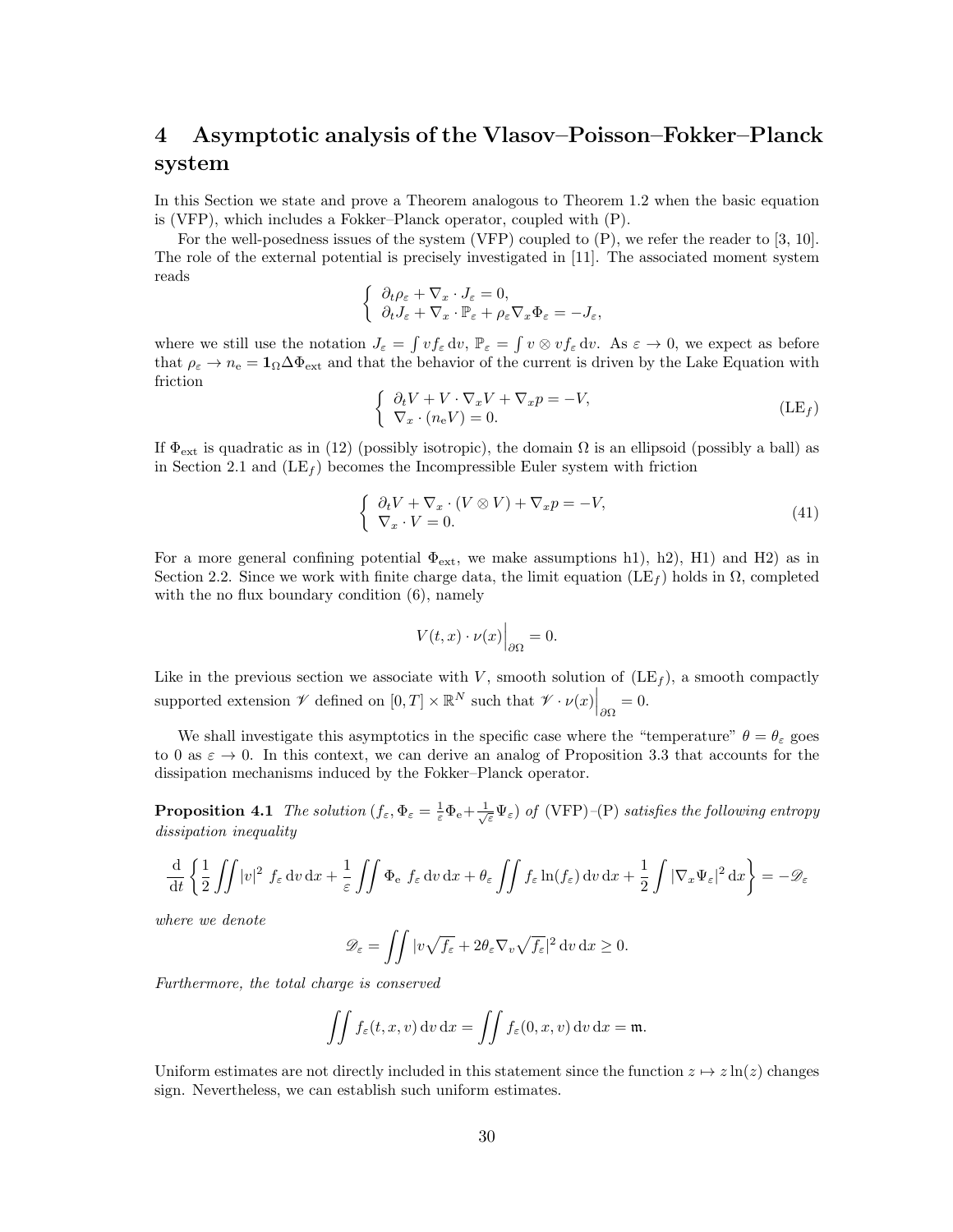**Corollary 4.2** We assume that there exists some (large)  $\lambda > 1$  such that

$$
\int \exp(-\lambda \Phi_{\rm ext}) \, \mathrm{d}x < \infty. \tag{42}
$$

We suppose also that  $0 < \varepsilon \leq 1/(8\lambda)$  and  $0 < \theta_{\varepsilon} \leq 1$ . Let  $f_{\varepsilon}^{\text{init}} : \mathbb{R}^N \times \mathbb{R}^N \to [0, \infty)$  be a sequence of integrable functions that satisfy the following requirements

$$
\iint_{\varepsilon} f_{\varepsilon}^{\text{init}} \, \mathrm{d}v \, \mathrm{d}x = \mathfrak{m},
$$
\n
$$
\sup_{0 < \varepsilon \le 1/(8\lambda), \ 0 < \theta_{\varepsilon} \le 1} \left\{ \frac{1}{2} \iint |v|^2 f_{\varepsilon}^{\text{init}} \, \mathrm{d}v \, \mathrm{d}x + \theta_{\varepsilon} \iint f_{\varepsilon}^{\text{init}} |\ln(f_{\varepsilon}^{\text{init}})| \, \mathrm{d}v \, \mathrm{d}x + \frac{1}{2} \iint |\nabla_x \Psi_{\varepsilon}^{\text{init}}|^2 \, \mathrm{d}x + \frac{1}{\varepsilon} \iint \Phi_{\varepsilon} f_{\varepsilon}^{\text{init}} \, \mathrm{d}v \, \mathrm{d}x \right\} < \infty,
$$
\n
$$
(43)
$$

with

$$
\Delta_x \Psi^\mathrm{init}_\varepsilon = \frac{1}{\sqrt{\varepsilon}} \Big( n_\mathrm{e} - \int f^\mathrm{init}_\varepsilon \,\mathrm{d} v \Big).
$$

Let  $0 < T < \infty$  and let  $(f_{\varepsilon}, \Phi_{\varepsilon} = \frac{1}{\varepsilon} \Phi_{\varepsilon} + \frac{1}{\sqrt{\varepsilon}} \Psi_{\varepsilon})$  be the associated solution of (VFP)-(P). Then, uniformly for  $0 < \varepsilon \le 1/(8\lambda)$  and  $0 < \theta_{\varepsilon} \le 1$ :

- i)  $f_{\varepsilon}(1+|v|^2+\theta_{\varepsilon}|\ln(f_{\varepsilon})|)+\varepsilon^{-1}\Phi_{\varepsilon}f_{\varepsilon}$  is bounded in  $L^{\infty}(0,T;L^1(\mathbb{R}^N\times\mathbb{R}^N))$ ,
- ii)  $\nabla_x \Psi_{\varepsilon}$  is bounded in  $L^{\infty}(0,T; L^2(\mathbb{R}^N))$ ,
- *iii*)  $\mathscr{D}_{\varepsilon}$  *is bounded in*  $L^1(0,T)$ .

**Remark 4.3** In any dimension  $N \geq 1$ , (42) is always true for quadratic potentials. If  $N = 1$  or  $N = 2$ , hypothesis (42) is satisfied if h2) is, since  $\Phi_{ext}(x) + m\Gamma(x) \rightarrow +\infty$  when  $|x| \rightarrow +\infty$  and that  $\Gamma(x) = -|x|/2$  or  $-\ln|x|/(2\pi)$ . Therefore, hypothesis (42) needs to be verified only for  $N \geq 3$ .

**Proof.** We first observe that hypothesis  $(42)$  implies

$$
\int \exp(-\lambda \Phi_e) \, dx < \infty.
$$

Indeed, we have  $\Phi_e = \Gamma \star n_e - C_* + \Phi_{ext} \ge \Phi_{ext} - C_*$ . We write, for  $h \ge 0$ ,

$$
f_{\varepsilon} \ln(f_{\varepsilon}) \le f_{\varepsilon} |\ln(f_{\varepsilon})| = f_{\varepsilon} \ln(f_{\varepsilon}) - 2f_{\varepsilon} \ln(f_{\varepsilon}) \left( \mathbf{1}_{e^{-h} \le f_{\varepsilon} \le 1} + \mathbf{1}_{0 \le f_{\varepsilon} < e^{-h}} \right)
$$
  

$$
\le f_{\varepsilon} \ln(f_{\varepsilon}) + 2h f_{\varepsilon} + \frac{4}{e} e^{-h/2}, \tag{44}
$$

and denote

$$
E_{\varepsilon}(f_{\varepsilon}) = \frac{1}{2} \iint |v|^2 f_{\varepsilon} dv dx + \frac{1}{\varepsilon} \iint \Phi_{\varepsilon} f_{\varepsilon} dv dx + \frac{1}{2} \int |\nabla_x \Psi_{\varepsilon}|^2 dx.
$$

We now use (44) with  $h(x, v) = |v|^2/(8\theta_\varepsilon) + \Phi_e(x)/(4\varepsilon\theta_\varepsilon)$  to infer

$$
\theta_{\varepsilon} \iint f_{\varepsilon} \ln(f_{\varepsilon}) \, dv \, dx \le \theta_{\varepsilon} \iint f_{\varepsilon} |\ln(f_{\varepsilon})| \, dv \, dx \le \theta_{\varepsilon} \iint f_{\varepsilon} \ln(f_{\varepsilon}) \, dv \, dx + \frac{\theta_{\varepsilon}}{2} E_{\varepsilon}(f_{\varepsilon}) \qquad (45)
$$
\n
$$
+ \theta_{\varepsilon} \frac{4}{e} \iint \exp(-|v|^2 / (16\theta_{\varepsilon}) - \Phi_{\varepsilon}(x) / (8\varepsilon \theta_{\varepsilon})) \, dv \, dx.
$$

The last term is equal to

$$
\theta_{\varepsilon} \frac{4}{e} \int \exp(-|v|^2 / (16\theta_{\varepsilon}) \, dv \int \exp(-\Phi_{\varepsilon}(x) / (8\varepsilon\theta_{\varepsilon})) \, dx \le \theta_{\varepsilon} \frac{4}{e} \int \exp(-|v|^2 / 16) \, dv \int \exp(-\lambda \Phi_{\varepsilon}(x)) \, dx,
$$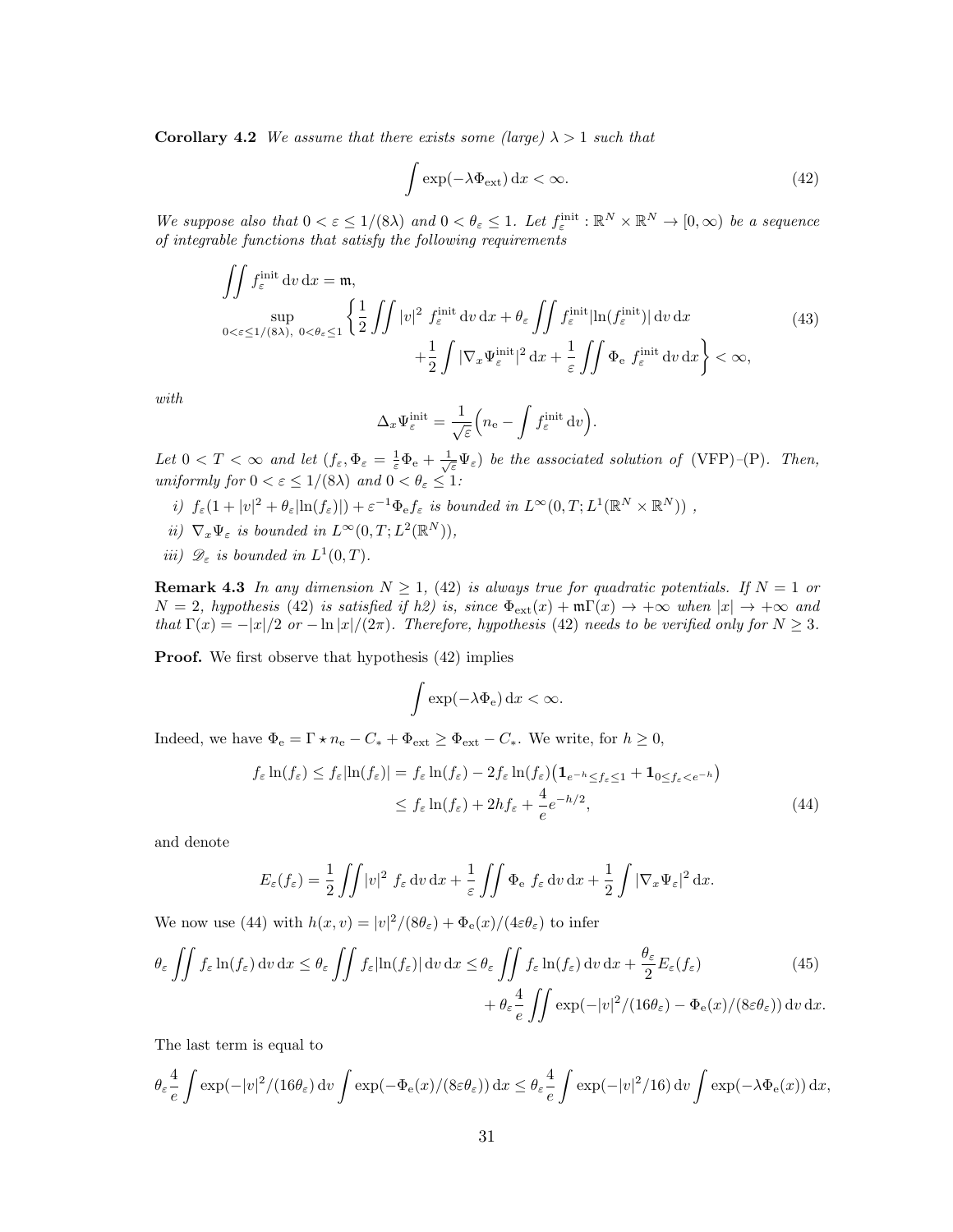thus tends to zero as  $\theta_{\varepsilon} \to 0$  (uniformly for  $0 < \varepsilon < 1/(8\lambda)$ ). Using the dissipation of the entropy given in Proposition 4.1, we then infer

$$
E_{\varepsilon}(f_{\varepsilon}^{\text{init}}) + \theta_{\varepsilon} \iint f_{\varepsilon}^{\text{init}} |\ln(f_{\varepsilon}^{\text{init}})| \, \mathrm{d}v \, \mathrm{d}x \ge E_{\varepsilon}(f_{\varepsilon}^{\text{init}}) + \theta_{\varepsilon} \iint f_{\varepsilon}^{\text{init}} \ln(f_{\varepsilon}^{\text{init}}) \, \mathrm{d}v \, \mathrm{d}x
$$
  

$$
\ge E_{\varepsilon}(f_{\varepsilon}) + \theta_{\varepsilon} \iint f_{\varepsilon} \ln(f_{\varepsilon}) \, \mathrm{d}v \, \mathrm{d}x
$$
  

$$
\ge E_{\varepsilon}(f_{\varepsilon}) + \theta_{\varepsilon} \iint f_{\varepsilon} |\ln(f_{\varepsilon})| \, \mathrm{d}v \, \mathrm{d}x - \frac{\theta_{\varepsilon}}{2} E_{\varepsilon}(f_{\varepsilon}) + o_{\theta_{\varepsilon}} \to 0
$$

and the conclusion follows since  $\theta_{\varepsilon} \leq 1$ .  $\Box$ 

Untill the end of the Section, we shall make hypothesis (42). Since we are dealing with the regime

$$
0 < \varepsilon \ll 1, \qquad 0 < \theta_{\varepsilon} \ll 1,
$$

the estimates in Proposition 4.2 do not provide  $L^1$ -weak compactness on the particle distribution function and its moments; we still need to work with convergences in spaces of finite measures. The first step in the investigation of the asymptotic behavior is summarized in the following claim.

Lemma 4.4 We make assumptions (42) and (43). Up to a subsequence, we can assume that  $f_{\varepsilon}$  converges to f weakly  $\star$  in  $\mathscr{M}^1((0,T)\times\mathbb{R}^N\times\mathbb{R}^N)$ . Then,  $\rho_{\varepsilon}$  converges to  $n_{\mathrm{e}} = \int f \,\mathrm{d}v$  in  $L^{\infty}(0,T;H^{-1}(\mathbb{R}^N))$  and in  $C^0(0,T;\mathscr{M}^1(\mathbb{R}^N)$  – weak- $\star)$ . Moreover, we can assume that  $J_{\varepsilon}\rightharpoonup J=$  $\int v f dv$  in  $\mathscr{M}^1([0,T] \times \mathbb{R}^N)$ , the limit J is divergence–free and supported in  $[0,T] \times \bar{\Omega}$ .

**Proof.** We follow the arguments of the previous Section. We identify the limit of  $\rho_{\varepsilon}$  by coming **Froot.** We follow the arguments of the previous section. We dentify the finite or  $p_{\varepsilon}$  by coming back to the Poisson equation  $\sqrt{\varepsilon} \nabla_x \cdot \nabla_x \Psi_{\varepsilon} = n_e - \rho_{\varepsilon}$ . The time compactness then appears as a consequence of the charge conservation, together with the estimates on the current. We obtain the  $L^{\infty}(0,T; L^{1}(\mathbb{R}^{N}))$  estimate on  $J_{\varepsilon}$  as in (35). Letting  $\varepsilon$  go to 0 in the charge conservation equation, we obtain  $\partial_t n_{\rm e} + \nabla_x \cdot J = 0 = \nabla_x \cdot J$ . Still reproducing the arguments of the previous section, based on the conservation of the total charge, we arrive at the following conclusion:

$$
supp(f) \subset [0,T] \times \bar{\Omega} \times \mathbb{R}^N, \qquad supp(J) \subset [0,T] \times \bar{\Omega}.
$$

Furthermore, J belongs to the set  $\mathscr{D}M^{\text{ext}}(\mathbb{R}^N)$ , it admits a normal trace  $J \cdot \nu|_{\partial\Omega}$ , which actually vanishes.  $\Box$ 

It remains to identify the limit J. As in the case of the pure Vlasov–Poisson equation, the idea consists in introducing a suitable functional intended to compare  $f_{\varepsilon}$  to the expected limit. Let  $\mathcal{N}_{\varepsilon} : \mathbb{R}^N \to (0, \infty)$  be a given function such that

$$
\int \mathcal{N}_{\varepsilon} dx = \mathfrak{m} = \int n_{e} dx = \iint f(0, x, v) dv dx
$$

and let us set

$$
M_{\mathscr{V},\theta_{\varepsilon}}(t,x,v)=\frac{1}{(2\pi\theta_{\varepsilon})^{N/2}}\exp\left(-\frac{|v-\mathscr{V}(t,x)|^2}{2\theta_{\varepsilon}}\right).
$$

A natural candidate to replace the functional  $\mathscr{H}_{\mathscr{V},\varepsilon}$  would be the relative entropy of  $f_{\varepsilon}$  with respect to  $n_e(x)M_{\mathscr{V},\theta_\varepsilon}(t,x,v)$  associated with the non-negative convex function  $z \mapsto z\ln(z) - z + 1$ , namely

$$
\iint \left( f_{\varepsilon} \ln \left( \frac{f_{\varepsilon}}{n_{\varepsilon} M_{\mathscr{V}, \theta_{\varepsilon}}} \right) - f_{\varepsilon} + n_{\varepsilon} M_{\mathscr{V}, \theta_{\varepsilon}} \right) dv dx,
$$

but the first term is clearly meaningless since  $n_e$  has compact support. Therefore, we introduce

$$
\mathcal{N}_{\varepsilon}(x) = \frac{\mathfrak{m}}{Z_{\varepsilon}} \exp\left(-\frac{\Phi_{\mathrm{e}}(x)}{\varepsilon \theta_{\varepsilon}}\right), \qquad \text{where} \quad Z_{\varepsilon} = \int \exp\left(-\frac{\Phi_{\mathrm{e}}(y)}{\varepsilon \theta_{\varepsilon}}\right) \mathrm{d}y, \tag{46}
$$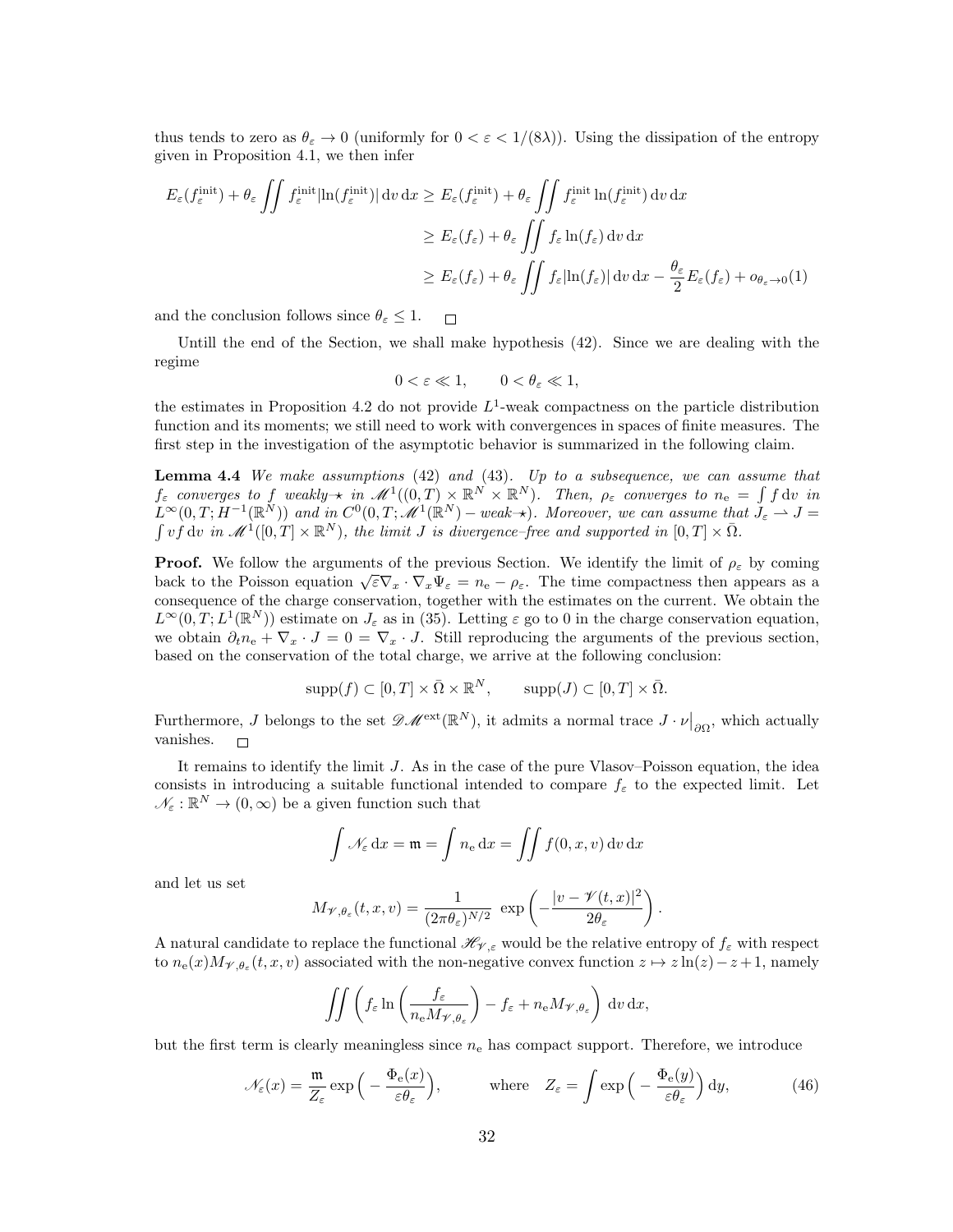and the following modulated functional

$$
\mathcal{H}_{\mathcal{V},\varepsilon}^{\text{FP}} = \theta_{\varepsilon} \iint \left( f_{\varepsilon} \ln \left( \frac{f_{\varepsilon}}{\mathcal{N}_{\varepsilon} M_{\mathcal{V},\theta_{\varepsilon}}} \right) - f_{\varepsilon} + \mathcal{N}_{\varepsilon} M_{\mathcal{V},\theta_{\varepsilon}} \right) dv \, dx + \frac{1}{2} \int |\nabla_x \Psi_{\varepsilon}|^2 dx. \tag{47}
$$

In fact,  $\mathscr{H}_{\mathscr{V},\varepsilon}^{\text{FP}}$  is up to the term  $\frac{1}{2} \int |\nabla_x \Psi_{\varepsilon}|^2 dx$ , nothing but the relative entropy of  $f_{\varepsilon}$  with respect to  $\mathcal{N}_{\varepsilon}M_{\mathcal{V},\theta_{\varepsilon}}$  associated with the non-negative convex function  $G:(0,+\infty) \ni z \mapsto z\ln(z)-z+1$ . This implies in particular that the integrand in the first integral of (47) is simply  $G(f_{\varepsilon}) - G(N_{\varepsilon}M_{\mathscr{V},\theta_{\varepsilon}}) G'(f_{\varepsilon})(f_{\varepsilon}-N_{\varepsilon}M_{\mathscr{V},\theta_{\varepsilon}})$ , thus pointwise nonnegative, and vanishes only when  $f_{\varepsilon}=N_{\varepsilon}M_{\mathscr{V},\theta_{\varepsilon}}$ . By definition of  $N_{\varepsilon}$  and  $M_{\mathscr{V},\theta_{\varepsilon}}$  and using the fact  $\iint f_{\varepsilon} dv dx = \mathfrak{m} = \iint \mathscr{N}_{\varepsilon} M_{\mathscr{V},\theta_{\varepsilon}} dv dx$  in view of our normalizations, we infer

$$
\mathcal{H}_{\mathcal{V},\varepsilon}^{\text{FP}} = \theta_{\varepsilon} \iint f_{\varepsilon} \ln(f_{\varepsilon}) \, \mathrm{d}v \, \mathrm{d}x + \frac{1}{2} \iint |v - \mathcal{V}|^2 f_{\varepsilon} \, \mathrm{d}v \, \mathrm{d}x + \frac{1}{\varepsilon} \int \Phi_{\varepsilon} f_{\varepsilon} \, \mathrm{d}v \, \mathrm{d}x + \frac{1}{2} \int |\nabla_x \Psi_{\varepsilon}|^2 \, \mathrm{d}x + \frac{1}{2} N \mathfrak{m} \theta_{\varepsilon} \ln(2\pi\theta_{\varepsilon}) - \theta_{\varepsilon} \mathfrak{m} \ln\left(\frac{\mathfrak{m}}{Z_{\varepsilon}}\right)
$$

$$
= \mathcal{H}_{\mathcal{V},\varepsilon} + \theta_{\varepsilon} \iint f_{\varepsilon} \ln(f_{\varepsilon}) \, \mathrm{d}v \, \mathrm{d}x + \frac{1}{2} N \mathfrak{m} \theta_{\varepsilon} \ln(2\pi\theta_{\varepsilon}) - \theta_{\varepsilon} \mathfrak{m} \ln\left(\frac{\mathfrak{m}}{Z_{\varepsilon}}\right).
$$
 (48)

This second expression of  $\mathscr{H}_{\mathscr{V},\varepsilon}^{\text{FP}}$  justifies the choice we have made for  $\mathscr{N}_{\varepsilon}$ . Actually, for our purpose, the exact normalization  $\iint \mathcal{N}_{\varepsilon}M_{\mathscr{V},\theta_{\varepsilon}}\,dv\,dx = \mathfrak{m}$  is not necessary, though natural in a modulated entropy argument, only the fact that  $\ln(\mathcal{N}_{\varepsilon}M_{\mathcal{V},\theta_{\varepsilon}}) \approx -\Phi_{\rm e}(x)/(\varepsilon\theta_{\varepsilon}) - |v - \mathcal{V}|^2/(2\theta_{\varepsilon})$  is used. This is related to the fact that the temperature  $\theta_{\varepsilon}$  is small in the regime we are considering.

Let us now compare  $\mathscr{H}_{\mathscr{V},\varepsilon}$  and  $\mathscr{H}_{\mathscr{V},\varepsilon}^{\rm FP}$  more precisely. As a first step, note that, on the one hand,

$$
\theta_{\varepsilon} \ln(2\pi \theta_{\varepsilon}) \to 0
$$

when  $\theta_{\varepsilon} \to 0$ ; and on the other hand, that

$$
|\Omega| = \int_{\Omega} \exp\left(-\frac{\Phi_e(y)}{\varepsilon \theta_{\varepsilon}}\right) dy \le Z_{\varepsilon} = \int \exp\left(-\frac{\Phi_e(y)}{\varepsilon \theta_{\varepsilon}}\right) dy \le \int \exp\left(-\lambda \Phi_e(y)\right) dy < +\infty
$$

if  $\theta_{\varepsilon} \leq 1$  and  $\varepsilon \leq 1/(8\lambda)$ , thus, as  $\theta_{\varepsilon} \to 0$ ,

$$
\theta_{\varepsilon} \mathfrak{m} \ln \left( \frac{\mathfrak{m}}{Z_{\varepsilon}} \right) \to 0.
$$

The inequality (45) implies

$$
\mathcal{H}_{\mathcal{V},\varepsilon} = \mathcal{H}_{\mathcal{V},\varepsilon}^{\text{FP}} - \theta_{\varepsilon} \iint f_{\varepsilon} \ln(f_{\varepsilon}) \, \mathrm{d}v \, \mathrm{d}x - \frac{1}{2} N \mathfrak{m} \theta_{\varepsilon} \ln(2\pi \theta_{\varepsilon}) + \theta_{\varepsilon} \mathfrak{m} \ln\left(\frac{\mathfrak{m}}{Z_{\varepsilon}}\right)
$$
  

$$
\leq \mathcal{H}_{\mathcal{V},\varepsilon}^{\text{FP}} - \theta_{\varepsilon} \iint f_{\varepsilon} \ln(f_{\varepsilon}) \mathbf{1}_{f_{\varepsilon} \leq 1} \, \mathrm{d}v \, \mathrm{d}x + o_{\varepsilon \to 0}(1)
$$
  

$$
\leq 2 \mathcal{H}_{\mathcal{V},\varepsilon}^{\text{FP}} + o_{\varepsilon \to 0}(1).
$$
 (49)

Then, let us compute the time derivative of the modulated entropy  $\mathscr{H}_{\mathscr{V},\varepsilon}^{\rm FP}$ . We get

$$
\frac{d}{dt} \mathcal{H}_{\mathcal{V},\varepsilon}^{\text{FP}} = \frac{d}{dt} \left\{ \theta_{\varepsilon} \iint f_{\varepsilon} \ln(f_{\varepsilon}) \, dv \, dx + \frac{1}{2} \iint |v - \mathcal{V}|^2 f_{\varepsilon} \, dv \, dx + \frac{1}{\varepsilon} \int \Phi_{\varepsilon} f_{\varepsilon} \, dv \, dx \right.\left. + \frac{1}{2} \int |\nabla_x \Psi_{\varepsilon}|^2 \, dx \right\}\left. = \frac{d}{dt} \left\{ \theta_{\varepsilon} \iint f_{\varepsilon} \ln(f_{\varepsilon}) \, dv \, dx + \frac{1}{2} \iint |v|^2 f_{\varepsilon} \, dv \, dx + \frac{1}{\varepsilon} \int \Phi_{\varepsilon} f_{\varepsilon} \, dv \, dx + \frac{1}{2} \int |\nabla_x \Psi_{\varepsilon}|^2 \, dx \right\}\left. + \frac{d}{dt} \left\{ - \iint v \cdot \mathcal{V} f_{\varepsilon} \, dv \, dx + \frac{1}{2} \iint |\mathcal{V}|^2 f_{\varepsilon} \, dv \, dx \right\}.
$$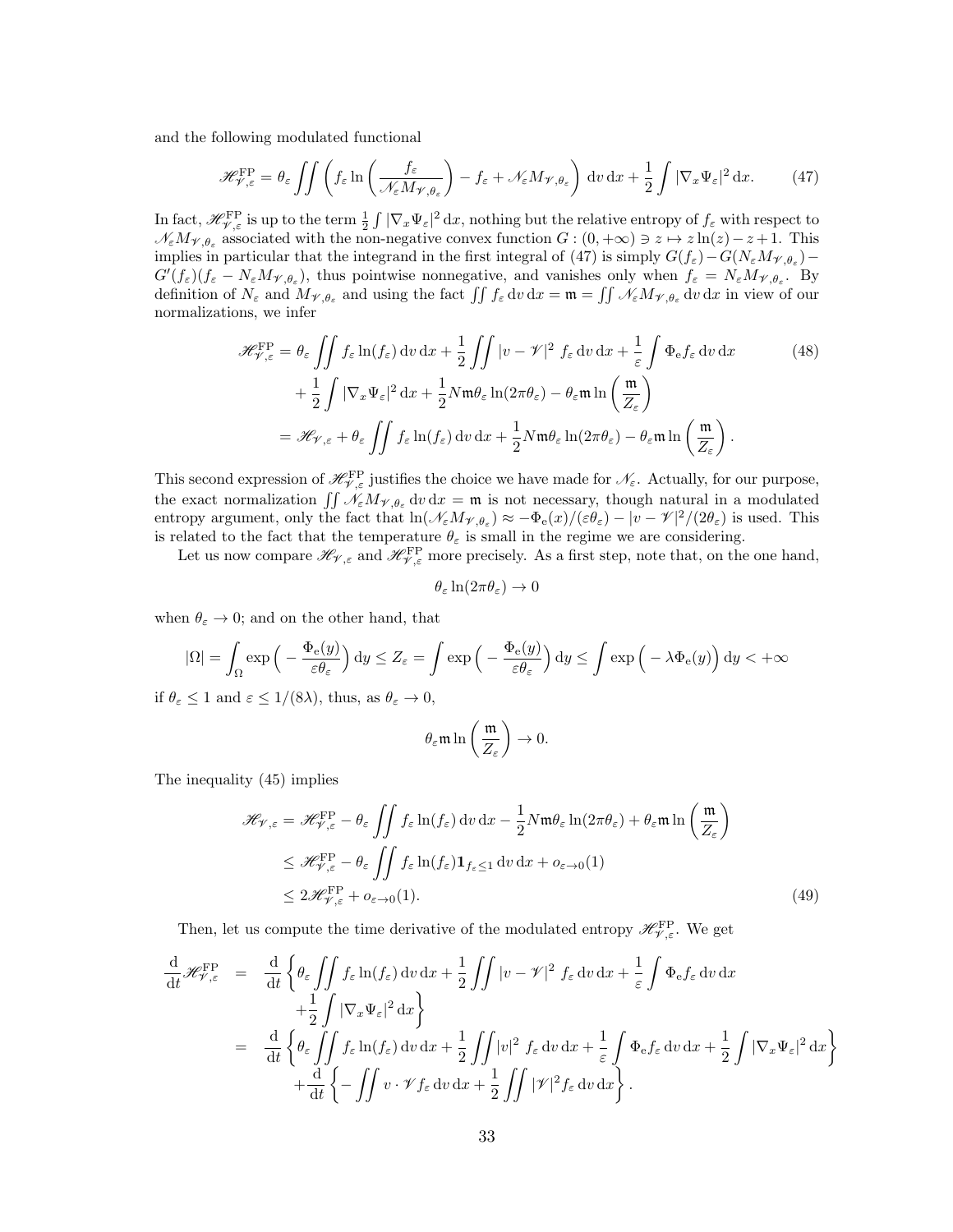Bearing in mind the computation for proving Proposition 4.1, we obtain

$$
\frac{\mathrm{d}}{\mathrm{d}t} \mathscr{H}_{\mathscr{V},\varepsilon}^{\rm FP} = -\mathscr{D}_{\varepsilon} + \frac{\mathrm{d}}{\mathrm{d}t} \left\{ -\int J_{\varepsilon} \cdot \mathscr{V} \, \mathrm{d}x + \frac{1}{2} \int \rho_{\varepsilon} |\mathscr{V}|^2 \, \mathrm{d}x \right\}.
$$

Reasoning as in the previous section, and by using the moment equations, we are led to

$$
\frac{\mathrm{d}}{\mathrm{d}t} \mathscr{H}_{\mathscr{V},\varepsilon}^{\text{FP}} = -\mathscr{D}_{\varepsilon} + \int \mathscr{V} \cdot J_{\varepsilon} \, \mathrm{d}x \n+ \int (\rho_{\varepsilon} \mathscr{V} - J_{\varepsilon}) \cdot (\partial_t \mathscr{V} + (\mathscr{V} \cdot \nabla_x) \mathscr{V}) \, \mathrm{d}x \n- \int D\mathscr{V} : (\mathbb{P}_{\mathscr{V},\varepsilon} - \nabla_x \Psi_{\varepsilon} \otimes \nabla_x \Psi_{\varepsilon}) \, \mathrm{d}x + \frac{1}{\varepsilon} \int \rho_{\varepsilon} \mathscr{V} \cdot \nabla_x \Phi_{\varepsilon} \, \mathrm{d}x,
$$

using once again that  $\nabla_x \cdot (n_e \mathcal{V}) = 0$  and the no-flux condition (6). Let us set

$$
\mathscr{D}_{\mathscr{V},\varepsilon} = \iint \left| (v - \mathscr{V}) \sqrt{f_{\varepsilon}} + 2\theta_{\varepsilon} \nabla_v \sqrt{f_{\varepsilon}} \right|^2 dv \, dx \ge 0.
$$

We rewrite

$$
\mathscr{D}_{\varepsilon} = \mathscr{D}_{\mathscr{V},\varepsilon} - \int \rho_{\varepsilon} |\mathscr{V}|^2 \, dx + 2 \int \mathscr{V} \cdot J_{\varepsilon} \, dx.
$$

Accordingly, we can reorganize terms as follows

$$
\frac{\mathrm{d}}{\mathrm{d}t} \mathscr{H}_{\mathscr{V},\varepsilon}^{\mathrm{FP}} = -\mathscr{D}_{\mathscr{V},\varepsilon} + \int (\rho_{\varepsilon}\mathscr{V} - J_{\varepsilon}) \cdot (\partial_t \mathscr{V} + (\mathscr{V} \cdot \nabla_x) \mathscr{V} + \mathscr{V}) \, \mathrm{d}x \n- \int D\mathscr{V} : (\mathbb{P}_{\mathscr{V},\varepsilon} - \nabla_x \Psi_{\varepsilon} \otimes \nabla_x \Psi_{\varepsilon}) \, \mathrm{d}x + \frac{1}{\varepsilon} \int \rho_{\varepsilon} \mathscr{V} \cdot \nabla_x \Phi_{\varepsilon} \, \mathrm{d}x.
$$

We can summarize the previous manipulations within the following inequality

$$
\frac{\mathrm{d}}{\mathrm{d}t} \mathscr{H}_{\mathscr{V},\varepsilon}^{\rm FP} + \mathscr{D}_{\mathscr{V},\varepsilon} \le \frac{1}{\varepsilon} \int \rho_{\varepsilon} \mathscr{V} \cdot \nabla_x \Phi_{\rm e} \, \mathrm{d}x + r_{\varepsilon} + \int D\mathscr{V} : (\mathbb{P}_{\mathscr{V},\varepsilon} - \nabla_x \Psi_{\varepsilon} \otimes \nabla_x \Psi_{\varepsilon}) \, \mathrm{d}x, \tag{50}
$$

where, for any  $0 < t \leq T,$ 

$$
\int_0^t r_\varepsilon d\tau = \int_0^t \int (\rho_\varepsilon \mathcal{V} - J_\varepsilon)(\partial_\tau \mathcal{V} - \mathcal{V} \cdot \nabla_x \mathcal{V} + \mathcal{V}) \, dx \, d\tau
$$

tends to 0 as  $\varepsilon \to 0$ . We wish to strengthen this result as follows.

**Lemma 4.5** We make assumptions (42) and (43) and suppose that  $\theta_{\varepsilon} \to 0$  as  $\varepsilon \to 0$ . We have

$$
\frac{\mathrm{d}}{\mathrm{d}t} \mathscr{H}^{\mathrm{FP}}_{\mathscr{V},\varepsilon} + \mathscr{D}_{\mathscr{V},\varepsilon} \lesssim \mathscr{H}^{\mathrm{FP}}_{\mathscr{V},\varepsilon} + r_{\varepsilon}
$$

where, for any  $0 < t \leq T$ ,  $\lim_{\varepsilon \to 0} \int_0^t r_{\varepsilon} d\tau = 0$ .

Proof. We can also reproduce the arguments in the previous section used to estimate

$$
\frac{1}{\varepsilon} \int \rho_{\varepsilon} \mathscr{V} \cdot \nabla_x \Phi_{\varepsilon} \,dx \lesssim \frac{1}{\varepsilon} \int \rho_{\varepsilon} \Phi_{\varepsilon} \,dx.
$$

For the last term in (50), we have

$$
\int D\mathscr{V} : (\mathbb{P}_{\mathscr{V},\varepsilon} - \nabla_x \Psi_{\varepsilon} \otimes \nabla_x \Psi_{\varepsilon}) dx \leq ||D\mathscr{V}||_{\infty} \left( \iint |v - \mathscr{V}|^2 f_{\varepsilon} dv dx + \int |\nabla_x \Psi_{\varepsilon}|^2 dx \right),
$$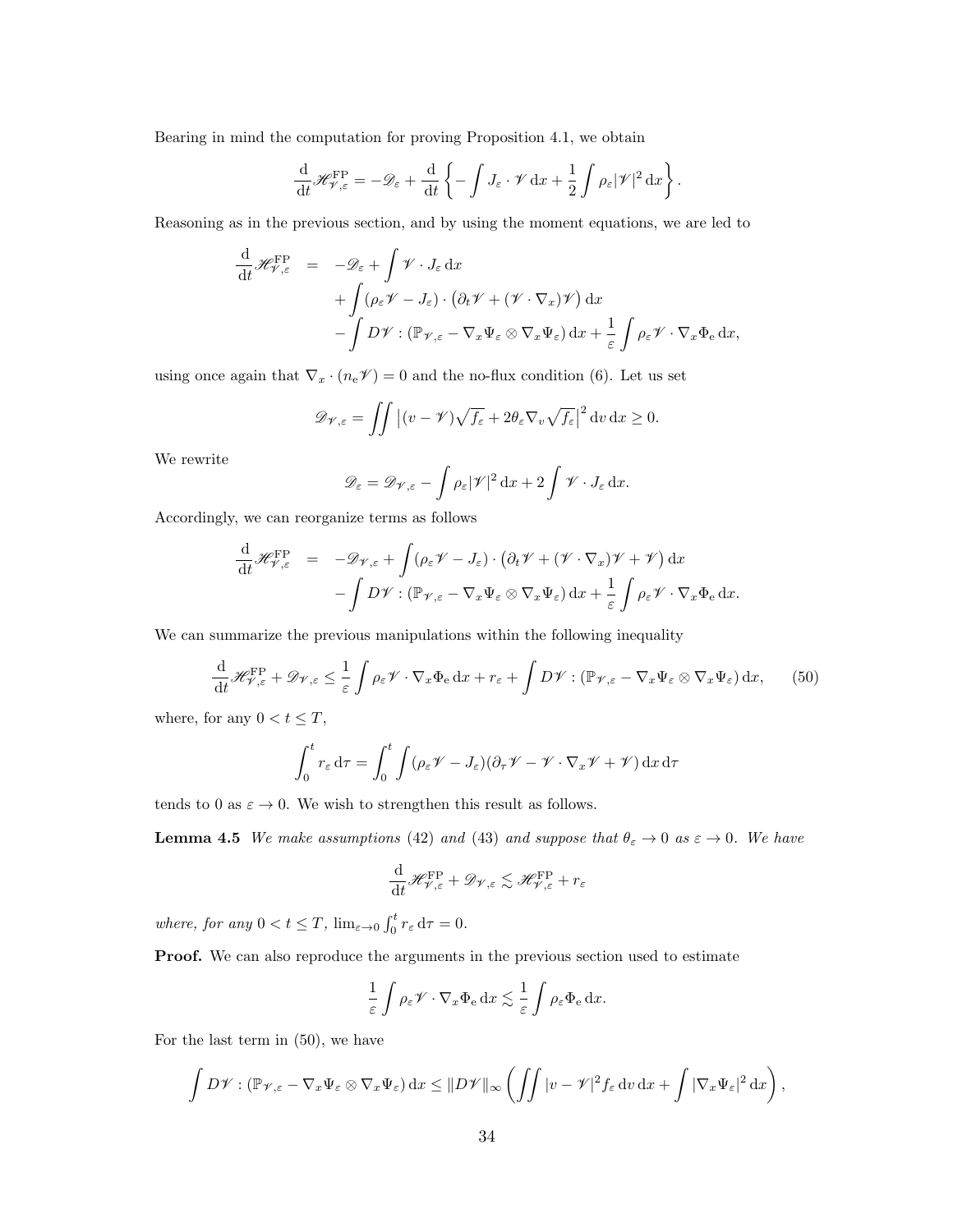so that, using (49),

$$
\frac{\mathrm{d}}{\mathrm{d}t} \mathcal{H}_{\mathcal{V},\varepsilon}^{\rm FP} + \mathscr{D}_{\mathcal{V},\varepsilon} \lesssim \frac{1}{\varepsilon} \iint f_{\varepsilon} \Phi_{\rm e} \, \mathrm{d}v \, \mathrm{d}x + \frac{1}{2} \iint |v - \mathcal{V}|^2 f_{\varepsilon} \, \mathrm{d}v \, \mathrm{d}x + \frac{1}{2} \int |\nabla_x \Psi_{\varepsilon}|^2 \, \mathrm{d}x + r_{\varepsilon} \lesssim \mathcal{H}_{\mathcal{V},\varepsilon}^{\rm FP} + r_{\varepsilon} + o_{\varepsilon \to 0}(1).
$$

It allows us to conclude by coming back to (50).  $\Box$ 

Let us now state our main result concerning the Vlasov-Poisson-Fokker-Planck system. We recall that we may work either with a quadratic potential  $\Phi_{ext}$  (and then the domain  $\Omega$ ) is an ellipsoid), or with a general potential where h1), h2), H1) and H2) are satisfied.

**Theorem 4.6** If  $N \geq 3$ , we make assumption (42), that is we assume that there exists some (large)  $\lambda > 1$  such that

$$
\int \exp(-\lambda \Phi_{\rm ext}) \, dx < \infty.
$$

Denote by V the solution, on [0, T], to the Lake Equation with friction (LE<sub>f</sub>) with the no-flux condition (6) given by Theorem A.1 and consider a smooth extension  $\mathscr V$  to V. Let  $f_{\varepsilon}^{\text{init}} : \mathbb R^N \times \mathbb R^N \to$  $[0, \infty)$  be a sequence of integrable functions satisfying

$$
\iint f_{\varepsilon}^{\text{init}} \, \mathrm{d}v \, \mathrm{d}x = \mathfrak{m} \qquad \text{and} \qquad \mathscr{H}_{\mathscr{V},\varepsilon}^{\text{FP}}(f_{\varepsilon}^{\text{init}}) \to 0,
$$

where  $\mathscr{H}_{V,\varepsilon}^{\text{FP}}$  is defined in (47). Consider then the associated solutions  $f_{\varepsilon}$  of the Vlasov–Poisson– Fokker–Planck equation (VFP)–(P). Then, we have, as  $\varepsilon \to 0$  and  $\theta_{\varepsilon} \to 0$ ,

- i)  $\rho_{\varepsilon}$  converges to  $n_{e}$  in  $C^{0}(0,T; \mathscr{M}^{1}(\mathbb{R}^{N})$  weak  $\star$ );
- ii)  $\mathscr{H}_{\mathscr{V},\varepsilon}^{\rm FP} \to 0$  uniformly on  $[0,T]$ ;
- iii)  $J_{\varepsilon}$  converges to  $J$  in  $\mathscr{M}^1([0,T]\times\mathbb{R}^N)$ , where  $J\big|_{[0,T]\times\Omega} = V$ ,  $\nabla_x \cdot J = 0$  and  $J \cdot \nu(x)\big|_{\partial\Omega} = 0$ .

**Remark 4.7** We have seen (see Remark 4.3) that the integrability assumption  $\int \exp(-\lambda \Phi_{ext}) dx$  $\infty$  is automatically satisfied if  $N = 1, 2$  by h2) or for quadratic potentials. When  $N \geq 3$ , it is also true if  $\Phi_{\text{ext}}$  is convex and tends to  $+\infty$  at infinity.

Remark 4.8 One may construct an admissible family of initial conditions following the lines of Remark 1.3. In particular, taking G a normalized Gaussian, it is enough to choose  $\theta_{\varepsilon}$  and  $\sigma_{\varepsilon}$  such that  $\theta_{\varepsilon} \int f_{\varepsilon} \ln f_{\varepsilon} \to 0$ , which imposes  $\theta_{\varepsilon} \ln \sigma_{\varepsilon} \to 0$ .

**Proof.** It is clear that if  $\mathscr{H}_{\mathscr{V},\varepsilon}^{\text{FP}}(f_{\varepsilon}^{\text{init}}) \to 0$ , then (43) is satisfied. Item i) has already been discussed. Applying the Grönwall lemma, we deduce readily that ii) holds from Lemma 4.5. Coming back to (49), we infer that  $\iint |v - \mathcal{V}|^2 f_{\varepsilon} dv dx$  tends to 0. Then, we appeal to Lemma 3.5 to conclude that J belongs to  $L^{\infty}(0,T;L^2(\mathbb{R}^N))$  and that  $J=n_eV$ . We can also justify some time–compactness as in the pure Vlasov–Poisson case.

## A Smooth solutions of the Lake Equations

**Theorem A.1** Let  $\Omega$  be a smooth ( $\partial\Omega$  of class  $C^{s+1}$  is enough) bounded open set in  $\mathbb{R}^N$ ,  $\gamma$  be a real constant,  $s \in \mathbb{N}$  such that  $s > 1 + N/2$  and  $n_e : \Omega \to \mathbb{R}$  in  $H^{s+1}$  such that  $\inf_{\Omega} n_e > 0$ . Let  $V^{\text{init}}: \Omega \to \mathbb{R}^N$  be a divergence free vector field in  $H^s$  satisfying the no flux condition  $V^{\text{init}} \cdot \nu = 0$ on  $\partial\Omega$ . There exists  $T > 0$  and a unique solution  $V \in L^{\infty}(0,T;H^s(B(0,R)))$  of

$$
\begin{cases} \partial_t V + V \cdot \nabla_x V + \nabla_x p = -\gamma V, \\ \nabla_x \cdot (n_e V) = 0, \end{cases}
$$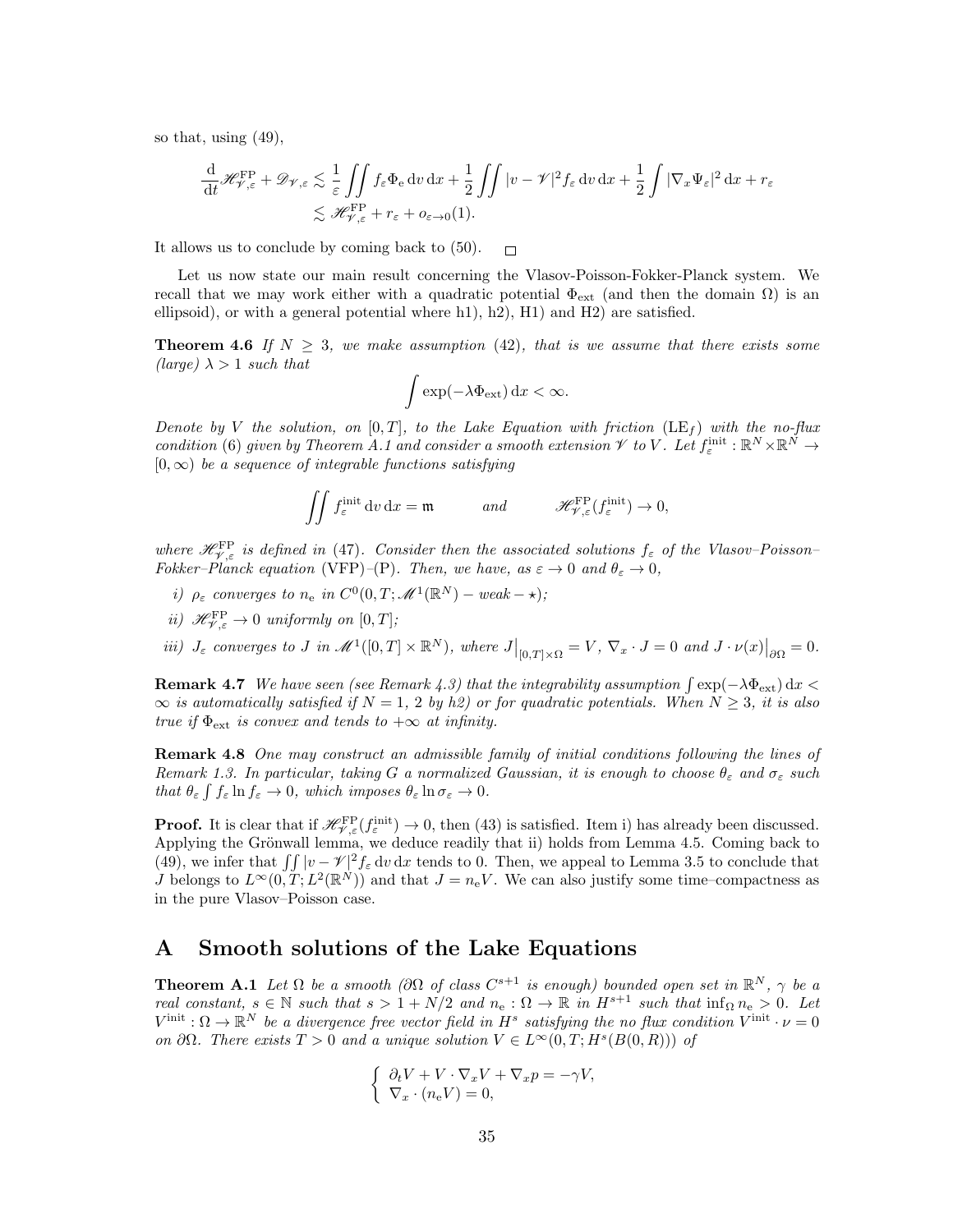with the no flux condition  $(6)$ . Moreover, we have

$$
\sup_{0 \le t \le T} \left( \|V(t)\|_{H^s} + \|\partial_t V(t)\|_{H^{s-1}} + \|\nabla_x p(t)\|_{H^s} + \|\partial_t \nabla_x p(t)\|_{H^{s-1}} \right) \le C(T)
$$

for some positive constant  $C(T)$  depending on  $\gamma$ ,  $T$ ,  $n_e$  and the initial datum.

*Proof.* The scheme of proof is exactly the same as in [38]. We shall denote  $\hat{V} \stackrel{\text{def}}{=} n_e V$ , which is divergence free. Applying  $\nabla \cdot (n_e)$  to the equation, we see that the pressure p satisfies, for any t, the elliptic equation

$$
-\nabla_x \cdot (n_e \nabla_x p) = \nabla_x \cdot (n_e V \cdot \nabla_x V) = \nabla_x \cdot \left( \hat{V} \cdot \nabla_x \left( \frac{1}{n_e} \hat{V} \right) \right)
$$

$$
= \hat{V} \cdot \nabla_x \left( \nabla_x \cdot \left( \frac{1}{n_e} \hat{V} \right) \right) + \sum_{1 \le j, k \le N} \partial_j \hat{V}_k \partial_k \left( \frac{\hat{V}_j}{n_e} \right)
$$

$$
= \hat{V} \cdot \nabla_x \left( \hat{V} \cdot \nabla_x \left( \frac{1}{n_e} \right) \right) + \sum_{1 \le j, k \le N} \partial_j \hat{V}_k \partial_k \left( \frac{\hat{V}_j}{n_e} \right), \tag{51}
$$

where we have used that  $\hat{V}$  is divergence free as well as the identity  $\nabla_x \cdot (\mathcal{V} \cdot \nabla_x \mathcal{U}) - \mathcal{V} \cdot \nabla_x (\nabla_x \cdot \mathcal{U}) =$  $\sum_{1\leq j,k\leq N} \partial_j V_k \partial_k U_j$ . We may further impose a suitable Neumann boundary condition for p on  $\partial\Omega$ . We recall that for  $\sigma > N/2$ ,  $H^{\sigma}$  is an algebra. Notice that if  $V \in H^s$ , with  $s > 1 + N/2$ , then the right-hand side of (51) is in  $H^{s-1}$  and

$$
\left\|\hat{V}\cdot\nabla_x\left(\hat{V}\cdot\nabla_x\left(\frac{1}{n_e}\right)\right)+\sum_{1\leq j,k\leq N}\partial_j\hat{V}_k\partial_k\left(\frac{\hat{V}_j}{n_e}\right)\right\|_{H^{s-1}}\leq C\|V\|_{H^s}^2,
$$

where C depends on  $\inf_{\Omega} n_e$  (which is assumed positive) and the  $H^{s+1}$  norm of  $n_e$ .

Since  $n_e$  is in  $H^{s+1}$  and bounded away from zero and since the boundary is assumed of class  $C^{s+1}$ , it follows from classical elliptic estimates that (51) endowed with the Neumann condition on  $\partial Ω$  has a unique solution  $p ∈ H<sup>s+1</sup>(Ω)$ <sub>R</sub>, enjoying the estimate

$$
||p||_{H^{s+1}} \le C||V||_{H^s}^2,\tag{52}
$$

where C depends on  $\inf_{\Omega} n_e$  and the  $H^{s+1}$  norm of  $n_e$ . Assume now that V is a smooth solution of (A.1) and let us perform an  $H^s$  estimate. For any  $\alpha \in (\mathbb{N} \cup \{0\})^d$  with  $|\alpha| \leq s$ , we have

$$
\frac{\mathrm{d}}{\mathrm{d}t} \int_{\Omega} |\partial^{\alpha}V|^2 \, \mathrm{d}x = -2 \int_{\Omega} \partial^{\alpha}V \cdot \partial^{\alpha} \left( (V \cdot \nabla_x)V \right) \, \mathrm{d}x - 2 \int_{\Omega} \partial^{\alpha}V \cdot \partial^{\alpha} \nabla_x p \, \mathrm{d}x - 2\gamma \int_{\Omega} |\partial^{\alpha}V|^2 \, \mathrm{d}x
$$

Using classical commutator estimates, the Sobolev imbedding  $H^s \subset W^{1,\infty}$  and the  $H^{s+1}$  estimate  $(52)$  on p, we then deduce

$$
\frac{\mathrm{d}}{\mathrm{d}t} \int_{\Omega} |\partial^{\alpha}V|^2 \, \mathrm{d}x \le -2 \int_{\Omega} \partial^{\alpha}V \cdot ((V \cdot \nabla_x) \partial^{\alpha}V) \, \mathrm{d}x + C(||V||_{H^s} + ||V||_{H^s}^2 + ||V||_{H^s}^3).
$$

We use integration by parts for the first integral (recall that  $V \cdot \nu = 0$  on the boundary), which then becomes  $\int_{\Omega} (\nabla_x \cdot V) |\partial^{\alpha} V|^2 dx \leq C ||V||_{H^s}^3$ . This yields

$$
\frac{\mathrm{d}}{\mathrm{d}t} \int_{\Omega} |\partial^{\alpha}V|^2 \, \mathrm{d}x \le C(||V||_{H^s} + ||V||_{H^s}^2 + ||V||_{H^s}^3),
$$

and it follows that, for some  $T_0 > 0$  depending only on  $\gamma$ ,  $n_e$  and  $V^{\text{init}}$ , we have  $||V||_{L^{\infty}(0,T_0;H^s)} \le$  $2\|V^{\text{init}}\|_{H^s}$ . The conclusion of the theorem follows from a suitable viscous approximation where a careful treatment of boundary terms is needed, see [39].  $\Box$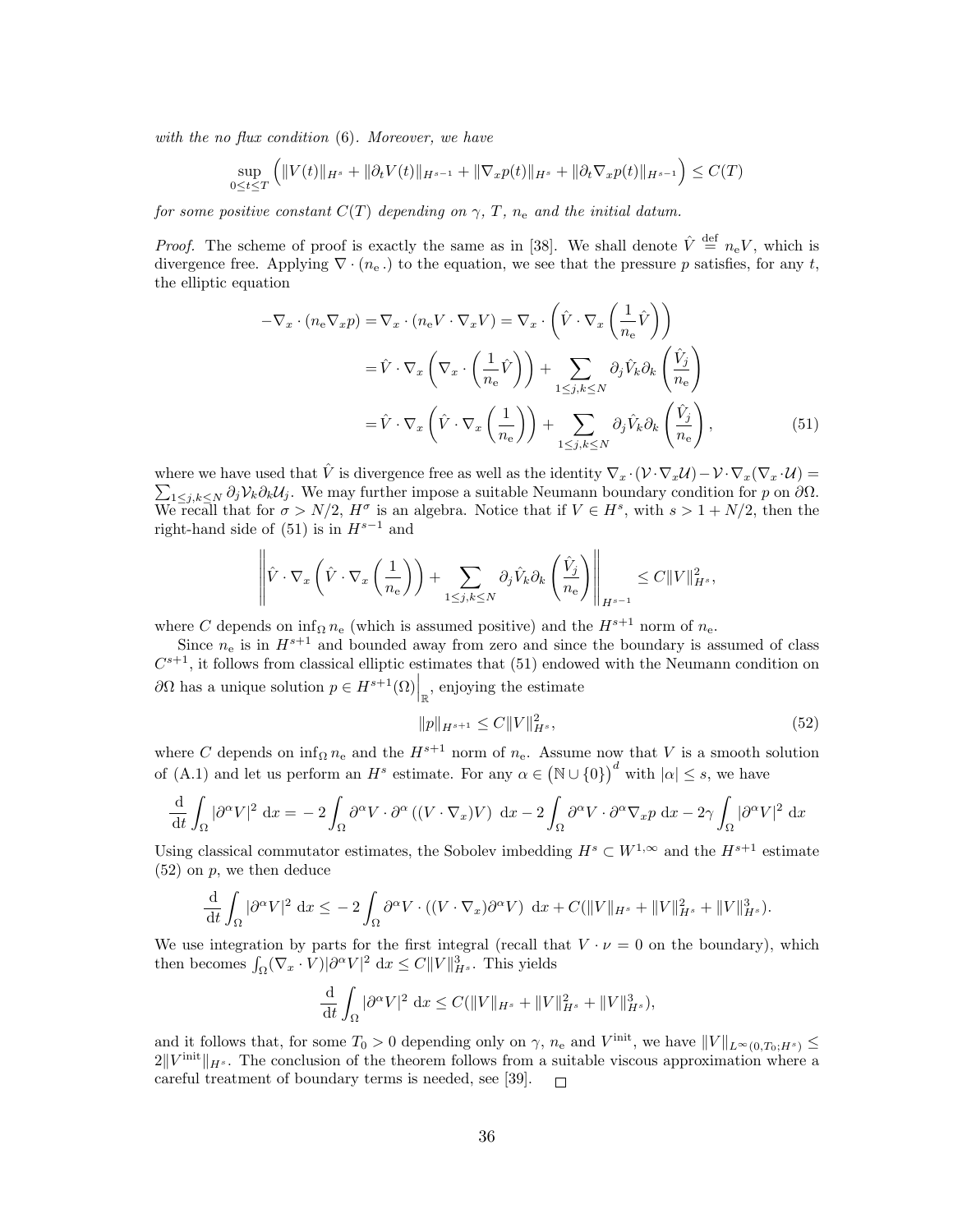## B Construction of an extended divergence–free velocity

**Lemma B.1** Let  $V \in L^{\infty}(0,T;H^s(B(0,R),\mathbb{R}^N))$  be a divergence free vector field in  $H^s$ , with  $s > 1 + N/2$ , satisfying the no flux condition  $V \cdot \nu = 0$  on  $\partial B(0, R)$ . There exists a solenoidal extension  $\mathscr V$  of the vector field V defined on the whole space and compactly supported. Namely,  $\mathscr{V} \in L^{\infty}(0,T;H^s(\mathbb{R}^N,\mathbb{R}^N))$  and it satisfies:  $i)$   $(7)$ ,

 $\hat{u}) \ \nabla_x \cdot \mathcal{V} = 0 \ \text{in } \mathbb{R}^N.$ 

*Proof.* Let us assume  $N = 2$  or  $N = 3$ . Since  $\nabla_x \cdot V = 0$  in the ball  $B(0, R)$ , which is convex, there exists  $h \in L^{\infty}(0,T; H^{s+1}(B(0,R),\mathbb{R}^N))$  such that  $V = \nabla \times h$ . Then, by standard extension results (see, e. g.,  $[27, Chapter I: Theorem 2.1 p. 17 & Theorem 8.1 p. 42]$ ), there exists an extension  $\tilde{h} \in L^{\infty}(0,T; H^{s+1}(\mathbb{R}^N, \mathbb{R}^N))$  to h. Considering a cut-off function  $\chi \in C_c^{\infty}(\mathbb{R}^N)$  such that  $\chi(x) = 1$ for  $x \in B(0, 3R/2)$  and denoting  $\mathcal{V} = \nabla \times (\chi h)$ , we see that  $\mathcal{V}$  enjoys the desired properties. For  $N \geq 4$ , the construction is similar but involves differential forms. The arguments generalize to the case where  $\Omega$  is an ellipsoid.  $\Box$ 

**Remark B.2** In the case of a general potential,  $n_e$  is not uniform, and it is possible to construct an extension  $\mathscr{V} \in L^{\infty}(0,T;H^s(\mathbb{R}^N,\mathbb{R}^N))$  which satisfies:  $i)$   $(7),$ 

 $ii) \nabla_x \cdot (n_e \mathcal{V}) = 0$  in  $\mathbb{R}^N$ .

However, it requires further topological hypotheses on  $\Omega$ . Assuming H1, and assuming also that K is connected, and  $\partial\Omega$  has a finite number of connected components, we may apply [21, Corollary 3.2]:  $n_eV$  is divergence free in the smooth domain  $\Omega$ , hence we can construct a divergence free extension  $\mathscr{J}: [0,T] \times \mathbb{R}^N \to \mathbb{R}^N$  to  $n_e V$ . Using a cut-off function, we may take  $\mathscr{J}$  compactly supported in an arbitrary neighborhood of K, the latter can be chosen so that  $\Delta\Phi_{\rm ext}$  remains > 0. Finally, we set  $\mathcal{V} = \mathcal{J}/(\Delta \Phi_{ext})$ , which is well-defined even when  $\Delta \Phi_{ext}$  vanishes.

## Acknowledgements

Th. Goudon thanks Courant Institute in NYC, where a part of this work has been done, for its hospitality. We are gratefully indebted to S. Serfaty for many kind advices on the generalized Gauss problem and the obstacle problem, and to A. Olivetti for providing figure 1.

## References

- [1] A. A. Arsenev. Global existence of a weak solution of Vlasov's system of equations. U. S. S. R. Comput. Math. Math. Phys., 15:131–143, 1975.
- [2] G. Ben Arous and A. Guionnet. Large deviations for Wigner's law and Voiculescu's noncommutative entropy. Probab. Theory Related Fields, 108(4):517–542, 1997.
- [3] F. Bouchut. Existence and uniqueness of a global smooth solution for the VPFP system in three dimensions. J. Func. Anal., 111:239–258, 1993.
- [4] Y. Brenier. A homogenized model for vortex sheets. Arch. Rational Mech. Anal., 138(4):319– 353, 1997.
- [5] Y. Brenier. Convergence of the Vlasov-Poisson system to the incompressible Euler equations. Comm. Partial Differential Equations, 25(3-4):737–754, 2000.
- [6] L. Caffarelli. The obstacle problem revisited. The J. of Fourier Anal. and Appl., 4(3&4):383– 402, 1998.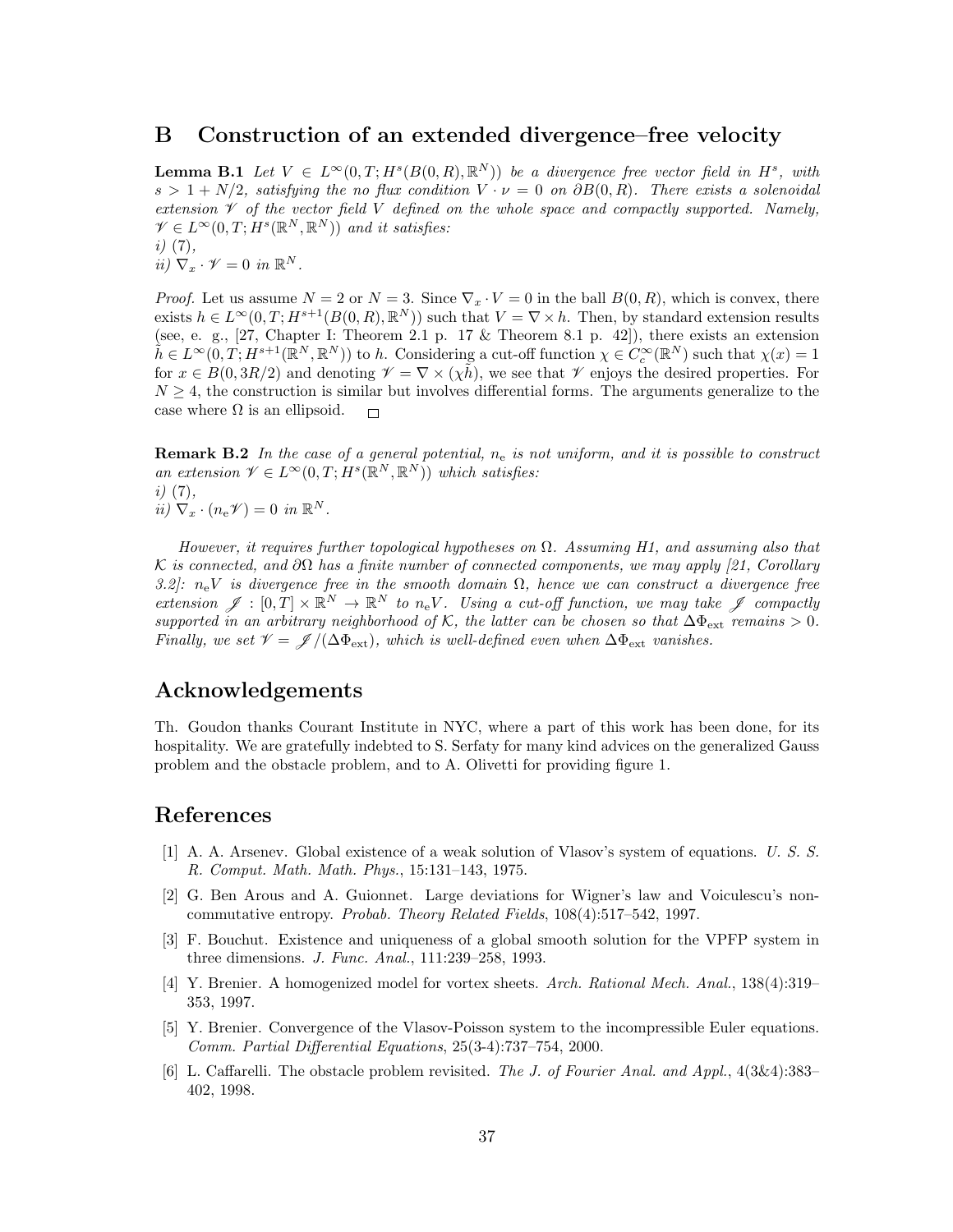- [7] D. Chafaï, N. Gozlan, and P-A. Zitt. First order asymptotics for confined particles with singular pair repulsions. Ann. Appl. Probab.,  $24(6):2371-2413$ ,  $2014$ .
- [8] G.-Q. Chen and H. Frid. Extended divergence-measure fields and the Euler equations for gas dynamics. Commun. Math. Phys., 236:251–280, 2003.
- [9] J. Dalibard and C. Cohen-Tannoudji. Atomic motion in laser light: connection between semiclassical and quantum descriptions. Journal of Physics B: Atomic and Molecular Physics, 18(8):1661, 1985.
- [10] P. Degond. Global existence of smooth solutions for the Vlasov-Fokker-Planck equation in 1 and 2 space dimension. Ann. Scient. Ecole Normale Sup., 19:519–542, 1986.
- [11] J. Dolbeault. Free energy and solutions of the Vlasov-Poisson-Fokker-Planck system: external potential and confinement (large time behavior and steady states). J. Math. Pures et Appl., 78(2):121–157, 1999.
- [12] D.H.E. Dubin and T.M. O'Neil. Trapped nonneutral plasmas, liquids, and crystals (the thermal equilibrium states). Reviews of Modern Physics, 71(1):87–172, 1999.
- [13] J. Frehse. On the regularity of the solution of a second order variational inequality. Boll. Un. Mat. Ital. (4), 6:312–315, 1972.
- [14] A. Friedman. Variational principles and free-boundary problems. Pure and Applied Mathematics. John Wiley & Sons, Inc., New York, 1982. A Wiley-Interscience Publication.
- [15] A. Friedman and D. Phillips. The free boundary of a semilinear elliptic equation. Trans. Amer. Math. Soc., 282(1):153–182, 1984.
- [16] O. Frostman. Potentiel d'équilibre et capacité des ensembles avec quelques applications à la théorie des fonctions. Meddelanden Mat. Sem. Univ. Lund, 3, 1935.
- [17] M. A. Furman. Compact complex expressions for the electric field of two-dimensional elliptical charge distributions. Am. J. Phys., 62 (12):1134–1140, 1994.
- [18] R. T. Glassey. The Cauchy problem in kinetic theory. Society for Industrial and Applied Mathematics (SIAM), 1996.
- [19] D. Han-Kwan. Quasineutral limit of the Vlasov-Poisson system with massless electrons. Comm. Partial Differential Equations, 36(8):1385–1425, 2011.
- [20] H. Hedenmalm and N. Makarov. Coulomb gas ensembles and Laplacian growth. Proc. Lond. Math. Soc. (3), 106(4):859-907, 2013.
- [21] T. Kato, M. Mitrea, G. Ponce, and M. Taylor. Extension and representation of divergence-free vector fields. Math. Research Letters, 7:643–650, 2000.
- [22] O. D. Kellogg. Foundations of potential theory. Reprint from the first edition of 1929. Die Grundlehren der Mathematischen Wissenschaften, Band 31. Springer-Verlag, Berlin-New York, 1967.
- [23] D. Kinderlehrer and L. Nirenberg. Regularity in free boundary problems. Ann. Scuola Norm. Sup. Pisa Cl. Sci. (4), 4(2):373–391, 1977.
- [24] D. Kinderlehrer and G. Stampacchia. An introduction to variational inequalities and their applications, volume 88 of Pure and Applied Mathematics. Academic Press, Inc. [Harcourt Brace Jovanovich, Publishers], New York-London, 1980.
- [25] C. D. Levermore, M. Oliver, and E. S. Titi. Global well-posedness for models of shallow water in a basin with a varying bottom. *Indiana Univ. Math. J.*,  $45(2):479-510$ , 1996.
- [26] C. D. Levermore, M. Oliver, and E. S. Titi. Global well-posedness for the lake equations. Phys. D, 98(2-4):492–509, 1996.
- [27] J.-L. Lions and E. Magenes. Problèmes aux limites non homogènes et applications (Volume 1). Travaux et recherches mathématiques. Dunod, 1968.